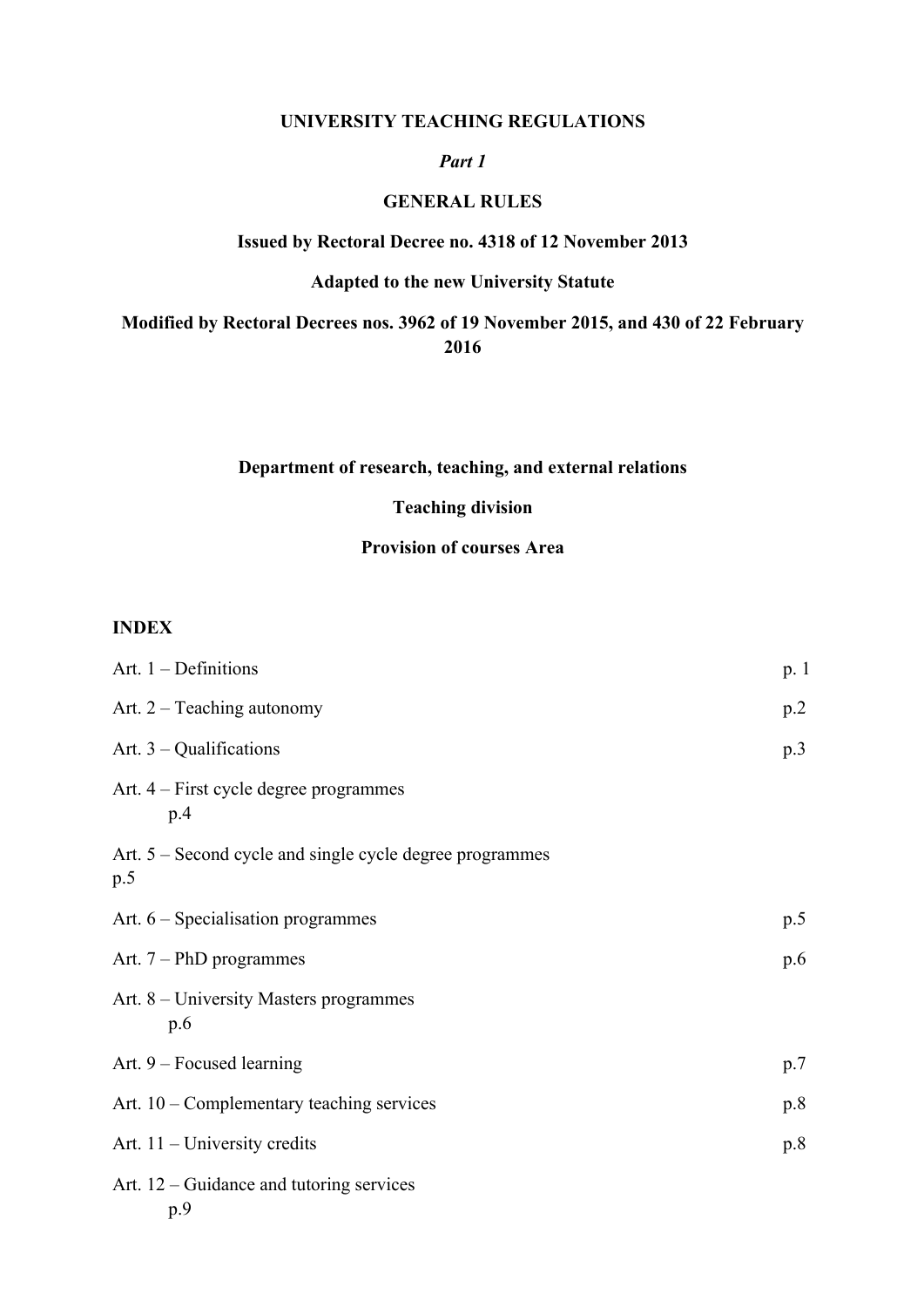Art. 13 – The setting up and modification of study programmes p.10 Art. 14 – Rules governing the curricula of study programmes p.11 Art. 15 – Joint committee p.12 Art. 16 – Learning activities for first cycle degree programmes p.13 Art. 17 – Learning activities for second cycle and single cycle degree programmes p. 14 Art. 18 – Bodies responsible for teaching p. 15 Art. 19 – Study programme/class/interclass councils p.16 Art. 20 – School/Faculty p.17 Art. 21 – Teaching regulations for study programmes p.17 Art. 22 – Activating and deactivating study programmes p.19 Art. 23 – Planning of teaching and allocation of teaching roles p.19 Art. 24 – Ensuring coverage of institutional teaching requirements: institutional teaching, teaching through conferral, supply teaching, teaching programmes assimilated by other Departments, contracts under private law p.21 Art. 25 – Teachers' duties and obligations p.21 Art. 26 – Annual prospectus p.23 Art. 27 – Admittance to first and second cycle degree programmes and withdrawal p.24 Art. 28 – Teaching timetable p.26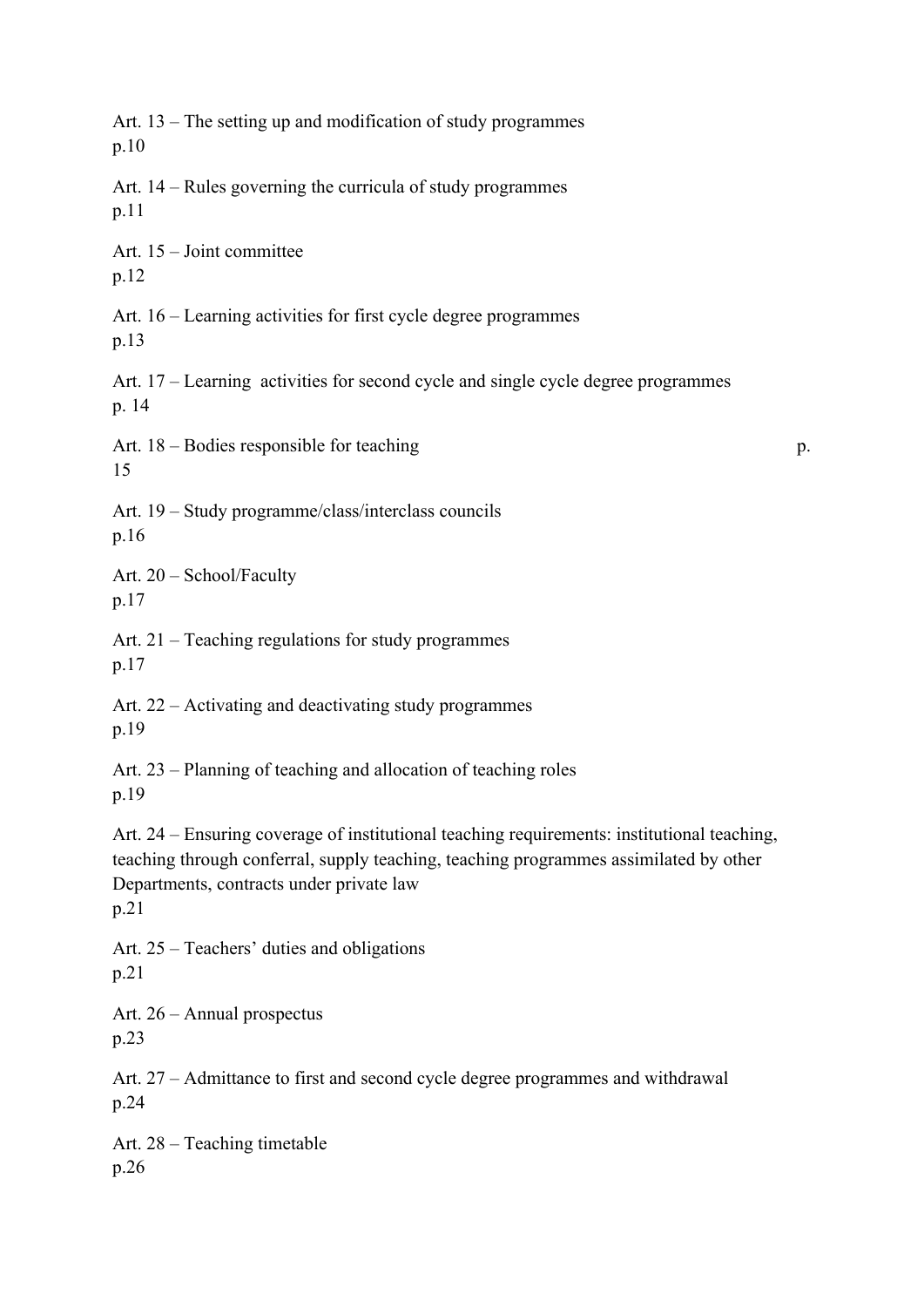Art. 29 – Curricula and syllabi p.27 Art. 30 – Verification of learning and skills p.27 Art. 31 – Recognition of credits p.29 Art. 32 – Final examination and qualifications p.30 Art. 33 – International mobility and recognition of study time abroad p.31 Art. 34 – Admittance to study individual subjects p.32 Art. 35 – Full-time and part-time students p.33 Art. 36 – Protection of students' rights p.33 Art. 37 – Promoting and publicising university activities p.34 Art. 38 – Teaching evaluation and quality control p.34 Art. 39 – Transitory and final regulations p.35

#### **Art. 1**

# *Definitions*

In accordance with the present University Teaching Regulations (RAD):

a) General Regulation of Autonomy means the regulations of Ministerial Decree no. 270/2004 relating to "Modifications to the regulation concerning teaching autonomy in Universities", approved by Decree no. 509 of 3 November 1999 of the Ministry of University and Scientific and Technological Research;

b) study programme ('corsi di studio') means a first cycle degree programme, second cycle degree programme, single cycle degree programme, specialisation programme, PhD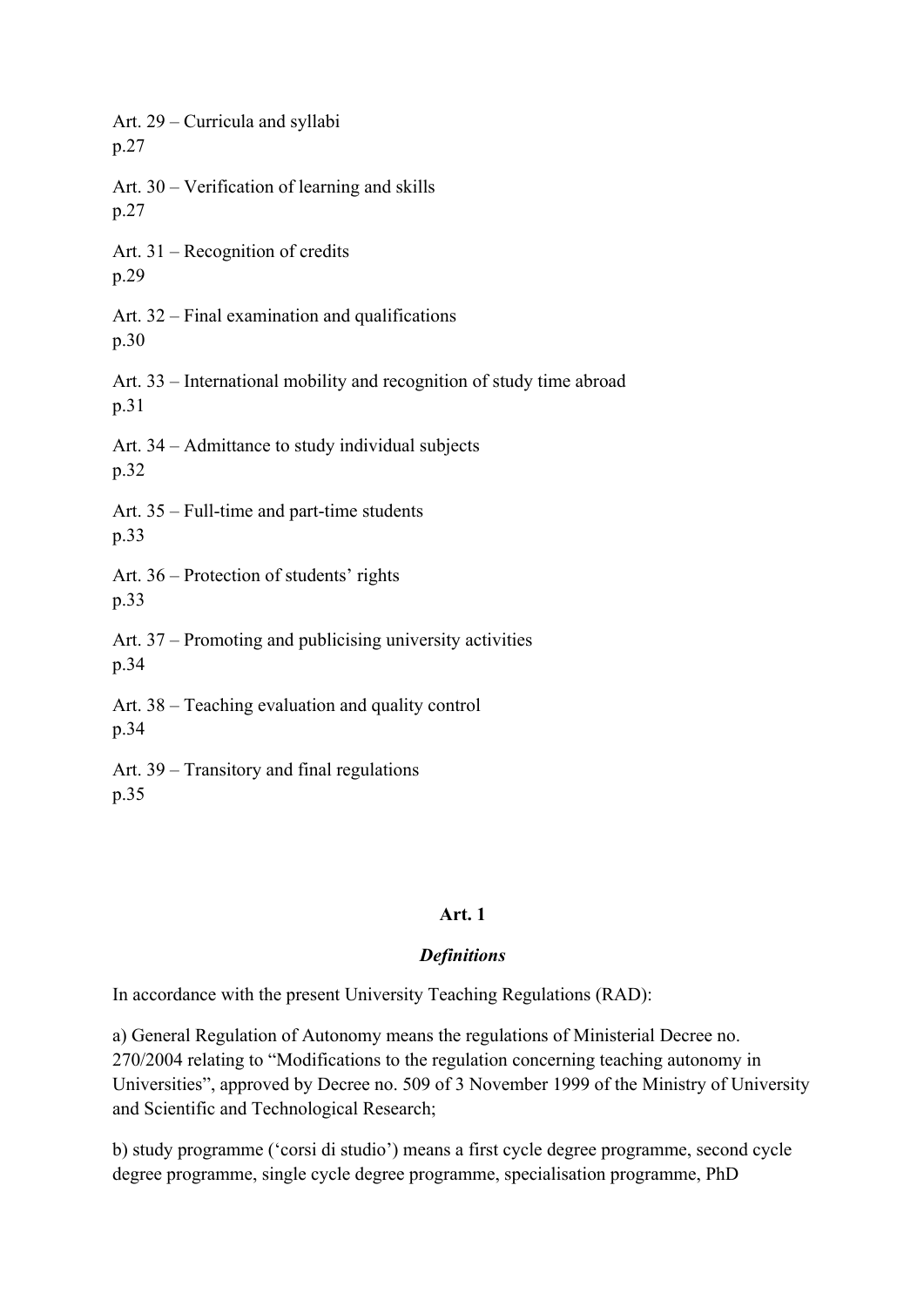programme, programme for scientific specialisation, permanent and repeated advanced level programmes ('Corsi di perfezionamento'), following a first cycle or second cycle degree;

c) focused learning programmes means refresher courses for the University's technical and administrative staff, preparation courses for State examinations for entering the professions and for competitive examinations, external education and cultural activity courses, including cultural refresher courses for adults, as well as permanent, repeated and on-the-job vocational training courses, specialised and refresher courses in the professional field;

d) university qualification means: first cycle degree, second cycle degree, single cycle degree, Specialisation Diploma, PhD, University Masters levels I and II;

e) ministerial decrees means decrees passed in accordance with the procedures laid down in art. 17, para. 95, of law no. 127 of 15 May 1997, and subsequent modifications;

f) class means the class the study programme belongs to as specified in the ministerial decrees;

g) scientific subject sectors (SSD) means groups of subjects as outlined in the Ministerial Decree of 4 October 2000 published in the *Gazzetta Ufficiale* no. 249 of 24 October 2000 and subsequent modifications:

h) subject field means a group of subjects which are culturally and professionally connected, each defined by their relative ministerial decrees;

i) university credit (ECTS) is the unit by which the learning process is quantified, including individual study; it is required of students who have a sufficient preliminary preparation to acquire knowledge and skills in the learning activities laid down in the rules governing the curricula of study programmes;

j) learning aims means the set of knowledge, expertise, and skills in terms of expected learning results, which characterise the cultural and professional profile of a study programme;

k) rules governing the curricula of study programmes ('ordinamento didattico di un corso di studio') means the set of provisions regulating the curricula of study programmes, as specified in art. 14 of the present teaching regulations;

l) learning activities means activities organised or planned by the University with the aim of ensuring the students' cultural and professional education; these include lectures, seminars, practical or laboratory exercises, small-group teaching activities, projects, theses, and any support provided for individual study and self-learning;

m) supplementary teaching services means services aimed at promoting and/or supporting the full development of the students' individual and social personality, their education, also from a professional perspective, equal opportunities for studying and living within the academic community especially through orientation and tutoring activities, support and counselling for self-employment, theme-focused study programmes for non-Italian students to facilitate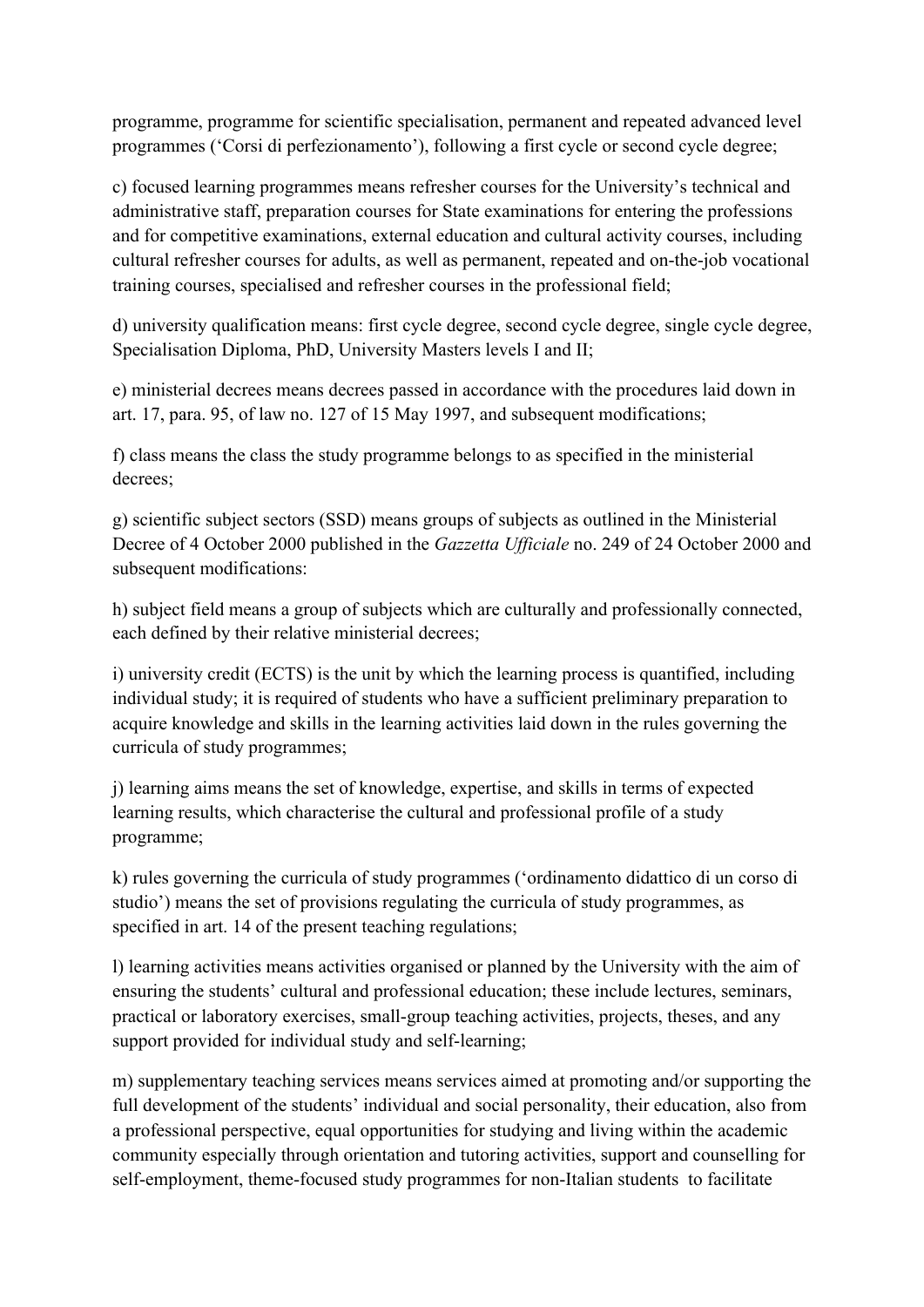integration and collaboration, services supporting international mobility, services for disabled students;

n) curriculum means a set of university and extra-university learning activities specified in the teaching regulations for the study programme and aimed at ensuring that students attain their qualification;

o) study programme council ('Consiglio di corso di studio') means the council that has competence for one or more study programmes (class, interclass, etc.) as laid down by the University Statute;

p) teaching regulations for the study programme means the regulations governing the organisation and management of the study programmes in all their various guises, in accordance with art. 21 of the present University teaching regulations;

q) general prospectus of studies means the university document illustrating available courses in accordance with art. 26 of the present regulations;

r) syllabus ('piano di studio')means the entirety of the subjects and activities which characterise the learning and training required to obtain the desired qualification;

s) individual course means each individual subject taught in the University's study programme catalogue for which someone who is not a university student enrols;

t) additional course means a learning activity in one's own or in another course, excluding courses with a nationally set maximal number, freely chosen by the student and not part of his/her curriculum of studies; it is supplementary with respect to the student's learning requirements to obtain the qualification;

u) teaching, research, and service facilities means the Departments and/or Schools/Faculties, PhD and Specialisation Schools, and all the facilities employed for supplementary teaching and learning activities;

v) University means the University of Bari Aldo Moro;

w) Statute means the University Statute, passed by Rectoral Decree no. 2959 on 14 June 2012 and published in the *Gazzetta Ufficiale, Serie Generale*, no. 157 of 07.07.2012;

x) Joint Committee means the committee made up in equal number of teaching staff and students in accordance with law no. 240/2010 and the University Statute.

# **ART. 2**

# *Teaching autonomy*

1. The present Regulation, in accordance with the regulations currently in force, the General Regulation on Autonomy, ministerial provisions, the Statute, the Statute of students' rights and duties, the rules governing the curricula of study programmes set up by the University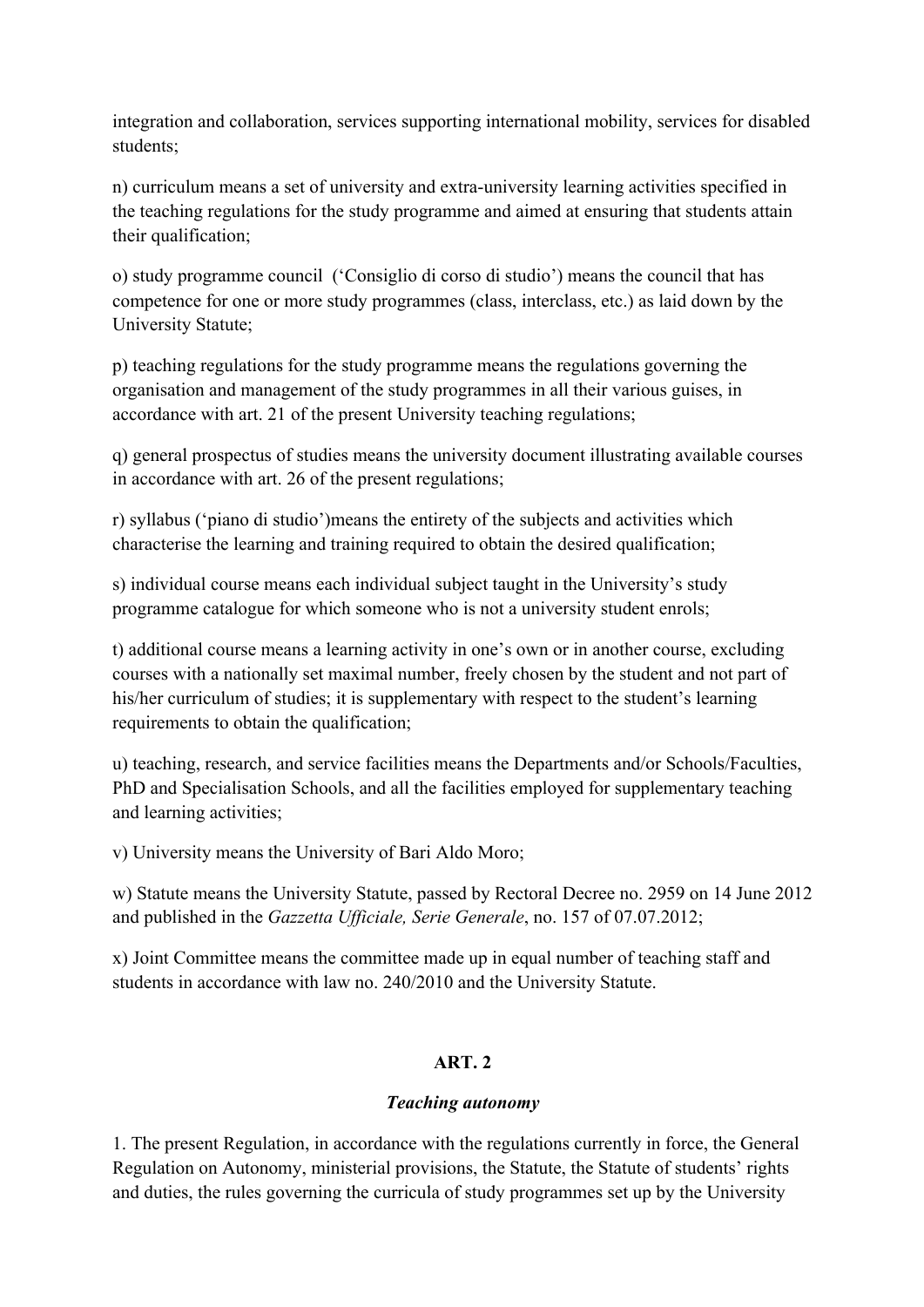which, attached to the Regulation itself, constitute an integral part of it. It also regulates organisational aspects of teaching activities common to the same study programmes, and the general criteria for the activation of focused learning programmes, the criteria and organisation of supplementary teaching and tutoring activities, the procedure for issuing a certificate in addition to the standard degree or diploma, in accordance with the models adopted in other European countries, with information relating to the specific curriculum the student followed in order to obtain his/her qualification.

2. The underlying values, professional behaviour, and rules of conduct of all those involved in the activities outlined in the present Regulation that are functional to the institutional objectives of the University, are documented in the University's Code of Conduct to which every member of the University community must adhere and conform. In particular, the University stresses the importance of the recognition of commitment and merit as essential values in the learning process.

3. Each Department adopts its own regulations, approved in accordance with the provisions laid down in art. 16 of the Statute. They govern the teaching organisation plan of the study programmes and supplementary teaching services, as well as define the objectives, duration, and ways of programming, coordinating, and verifying the results. The other bodies responsible for teaching adopt their own regulations in those areas for which they have competence. These regulations define the organisational body and operational procedures of the bodies managing the programmes of study in their various possible configurations as the first cycle degree programme council, the second cycle degree programme council, the single cycle degree programme council – which may be organised in accordance with class and interclass councils – PhD scientific boards and doctoral school boards, and all other bodies appointed to provide learning activities, according to their needs and circumstances.

4. The rules governing the curricula of each first cycle degree programme, second cycle degree programme, single cycle degree programme and specialisation programme activated by the University, defined following the proposal of the Departments and competent bodies responsible for teaching, form a supplementary part of the University teaching regulations in accordance with the regulations currently in force and are attached to the present regulation.

5. The teaching regulations for each first cycle degree programme, second cycle degree programme, and single cycle degree programme are laid down in accordance with the following art. 21.

6. The provisions delegated to the University in relation to PhD programmes, in accordance with the regulations currently in force, have a dedicated regulation adopted in accordance with art. 16 of the Statute.

7. The University governs with a dedicated regulation the re-organisation and administrative procedures relating to a student's individual learning path, in accordance with the provisions of the General Framework Regulation, of subsequent ministerial decrees, and of the present regulation. The essential data which must be present in the information systems on the student's individual educational path are specified by the Ministry by means of decrees aimed at ensuring homogenous statistical assessments on the student's individual learning path.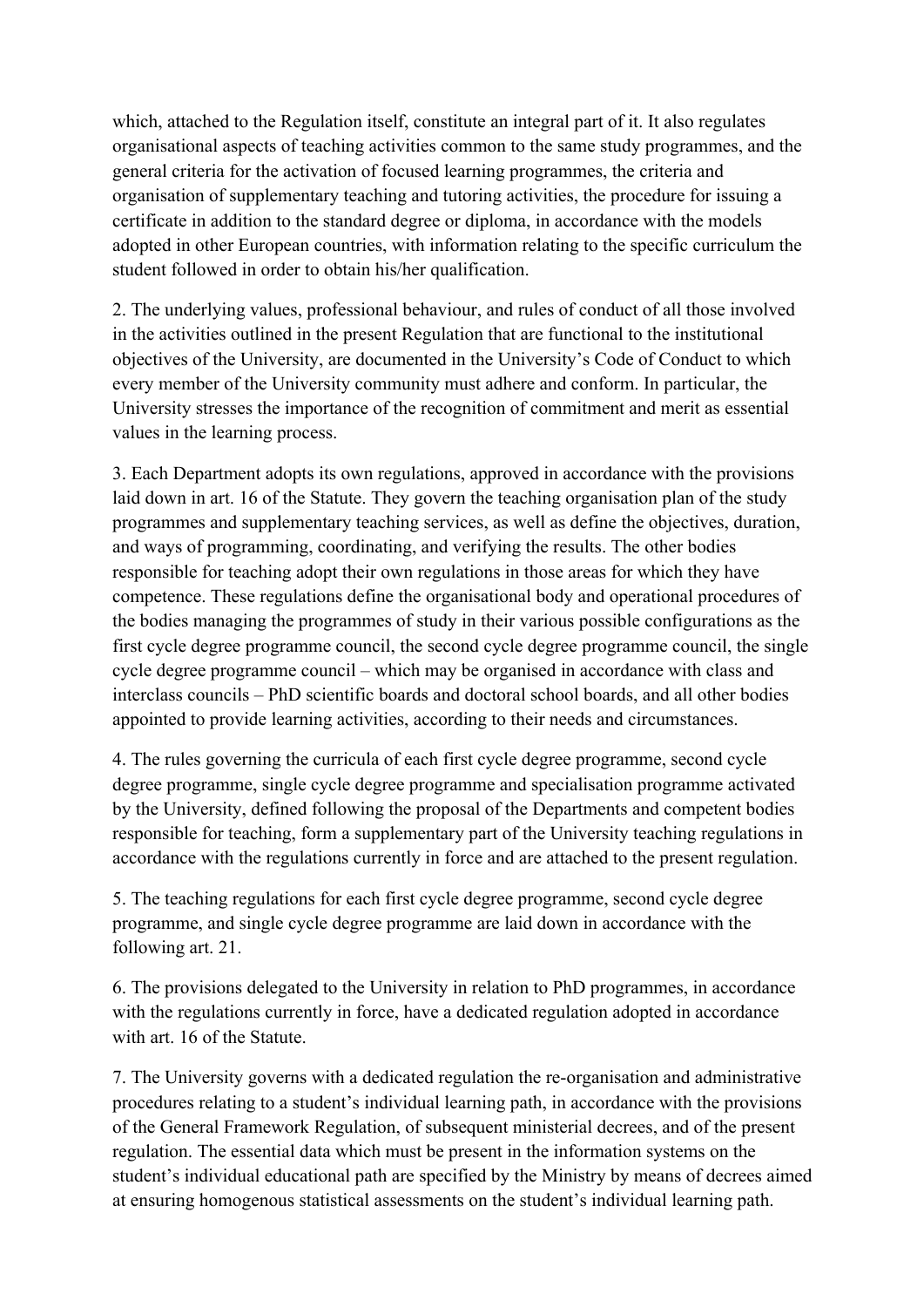8. The University guarantees that there is sufficient notification concerning the procedures and decisions on the subject of teaching. Whenever the procedures require the intervention of more than one collegiate body, the person responsible for each one ensures that the proposals are sufficiently well publicised, also through the University's website, in accordance with art. 37 of the present regulation.

9. The opinions on the subjects which, in accordance with the regulations currently in force, require the pronouncement of a body represented in equal numbers by teaching staff and students are expressed by the Joint Committees constituted in accordance with law no. 240/2010.

# **ART. 3**

## *Qualifications*

1. In accordance with art. 3 of Ministerial Decree 270/2004, the University provides the following certificates:

- First cycle degree (L)
- Second cycle degree (LM)
- Single cycle degree (LMCU)
- Doctoral degree (PhD)
- Specialisation diploma
- University Masters, levels I and II.

2. The certificates provided by the University at the end of the study programmes belonging to the same class are equivalent, except in cases explicitly provided for. The qualifications include specification of the name of the study programme and the class it belongs to.

3. The University also provides certificates relating to study programmes as laid down in art. 6 of law no. 341/90, and other learning activities also in collaboration with public and/or private institutions, in accordance with the regulations in force and allowing for the possibility of awarding university credits.

4. The certificates referred to in the present article may also be provided jointly with other Italian or foreign universities. The issuing of qualifications is regulated by the agreements stipulated with the universities in question, formulated in full respect of the national provisions of the partner universities. The agreements must regulate teaching programmes in terms of the recognition and manner of provision of the certificate, which may be joint, double, or multiple. The agreements for the provision of joint certificates, when these are stipulated with foreign universities, must include an attribution system and/or a system of conversion of the final mark.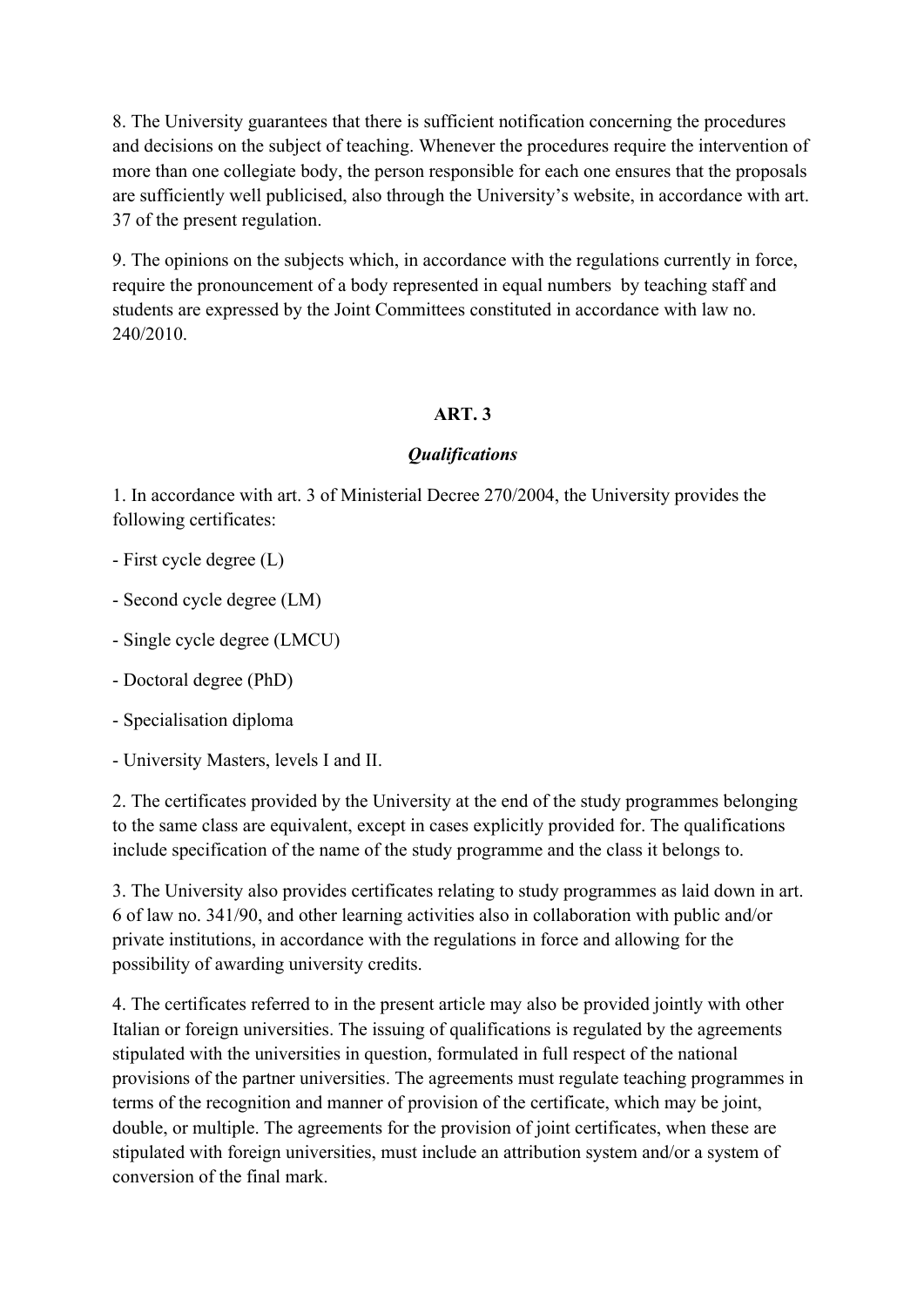5. In accordance with the regulations currently in force, in addition to the diploma of each qualification, the University may provide a certificate which includes the main information concerning the curriculum chosen in order to obtain the qualification; this may also be in English, and in accordance with standards adopted by other European countries.

#### **ART. 4**

## *First cycle degree programmes*

1. The first cycle degree is obtained at the end of the first cycle degree programme. Those who obtain the degree receive the academic qualification of *Dottore*.

2. In order to gain admission to a first cycle degree programme it is necessary to possess a high school diploma, or equivalent qualification obtained abroad and which is recognised as being equivalent, and the possession or acquisition of adequate preliminary learning skills, outlined in more detail in art. 27 of the present regulation.

3. First cycle degree programmes are set up according to the classes recognised in accordance with the regulations in force. Their aim is to ensure students acquire a good mastery of the general methods and academic contents, also when they are focused on the acquisition of specific professional knowledge and skills.

4. The acquisition of professional knowledge and skills referred to in the previous article has been designed to facilitate students' entry into the working world, and also to enable them to carry out professional activities as regulated by national and EU provisions.

5. The normal duration of a first cycle degree programme is three years.

6. The University may set up first cycle degree programmes belonging to two different classes, as long as each proposed set of rules governing the curricula of study programmes fulfils the requisites of both classes. In such cases, upon matriculation students must indicate the class in which they want to graduate; they may change their initial choice any time before enrolment in the third year.

7. Degree programmes set up in the same class have the same qualifying learning objectives and consequently the same indispensable learning activities. These programmes have the same legal value.

Degree programmes belonging to the same class, that is to say, degree programmes belonging to groups defined by a specific set of rules governing the curricula of study programmes according to the criteria of affinity, share the same 'core and foundation' learning activities for a total of at least 60 university credits, before the possible differentiation of learning paths into curricula. These learning activities share the same denomination, or denominations declared as being equivalent and which come within the same scientific-disciplinary sector for the same amount of credits.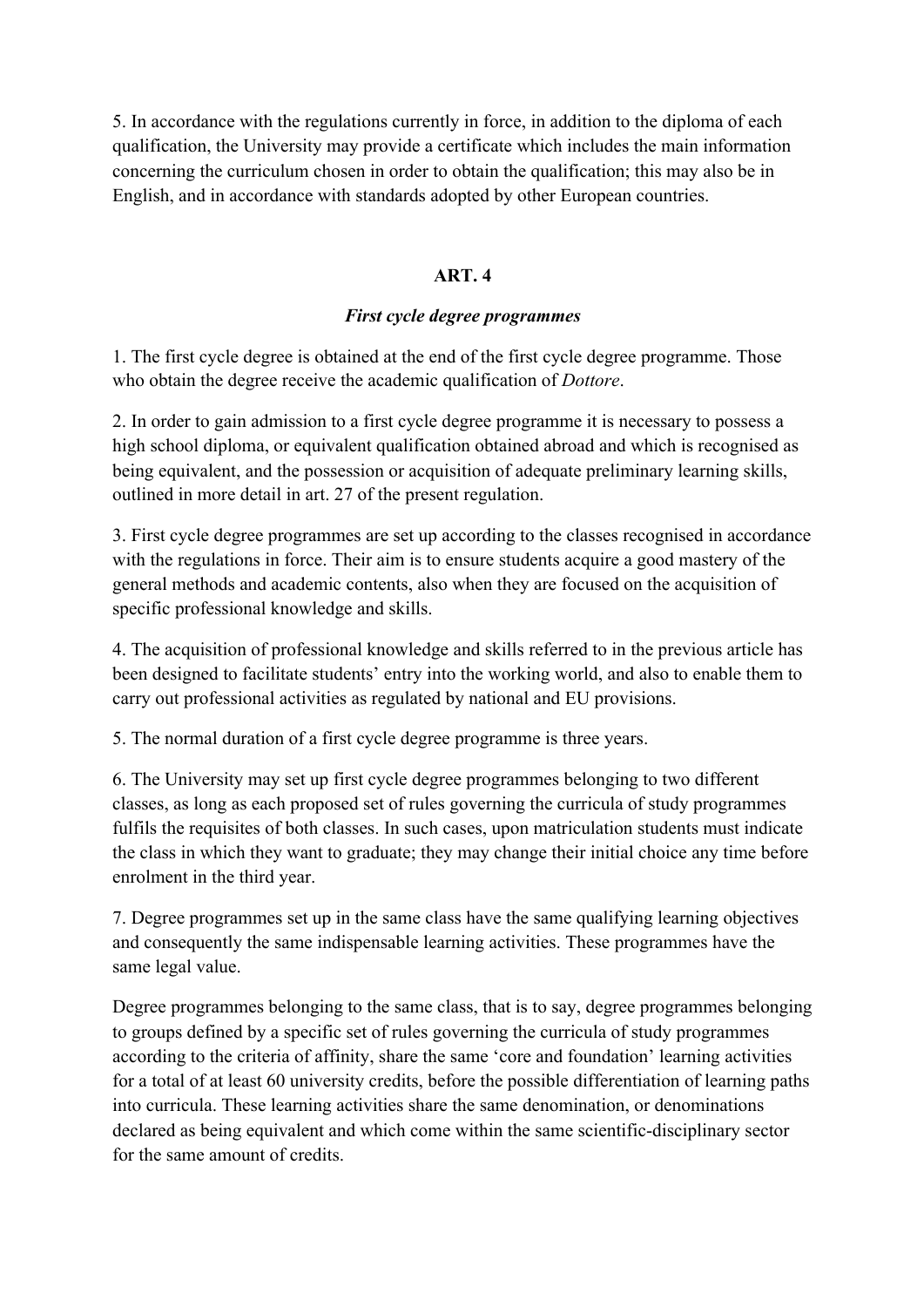First cycle degree programmes belonging to the same class must be differentiated by at least 40 credits. In the case of degree programmes being split into curricula, the differentiation between each curriculum of a given programme and all the curricula of the other must be made explicit in presentation of the provision of courses (*Off-F pubblica*).

8. To complete the first cycle degree programme, the student must have acquired 180 credits including those related to the compulsory knowledge of an EU language besides Italian; this is in line with the European Framework for Higher Education, regardless of the number of years a student has been enrolled on the course.

9. For students attending first cycle degree programmes in English, knowledge of a further EU language is compulsory.

# **ART. 5**

## *Second cycle degree programmes and single cycle degree programmes*

1. A second cycle degree is obtained at the end of a second cycle degree programme. Those who complete a second cycle degree programme receive the qualification of *Dottore Magistrale*.

2. Second cycle degree programmes are set up according to the classes recognised in accordance with the regulations in force, and their aim is to provide students with advanced education for highly qualified activities in specific fields.

3. The normal duration of a second cycle degree programme is two further years after the first cycle degree programme.

4. The University may set up second cycle degree programmes belonging to two different classes, as long as each proposed set of rules governing the curricula of study programmes fulfils the requisites of both classes. In such cases, upon matriculation students must indicate the class in which they want to graduate; they may change their initial choice any time before enrolment in the second year.

5. Second cycle degree programmes set up in the same class have the same qualifying learning objectives and consequently the same indispensable learning activities. These programmes have the same legal value.

Second cycle degree programmes belonging to the same class must be differentiated by at least 30 credits.

6. With the exception of single cycle degree programmes which have their own specific provisions, in order to obtain a second cycle degree students in possession of a first cycle degree must acquire 120 credits, in accordance with the rules governing the curricula of study programmes and the regulation of the degree programme on which they are enrolled, regardless of the number of years they have been enrolled at University.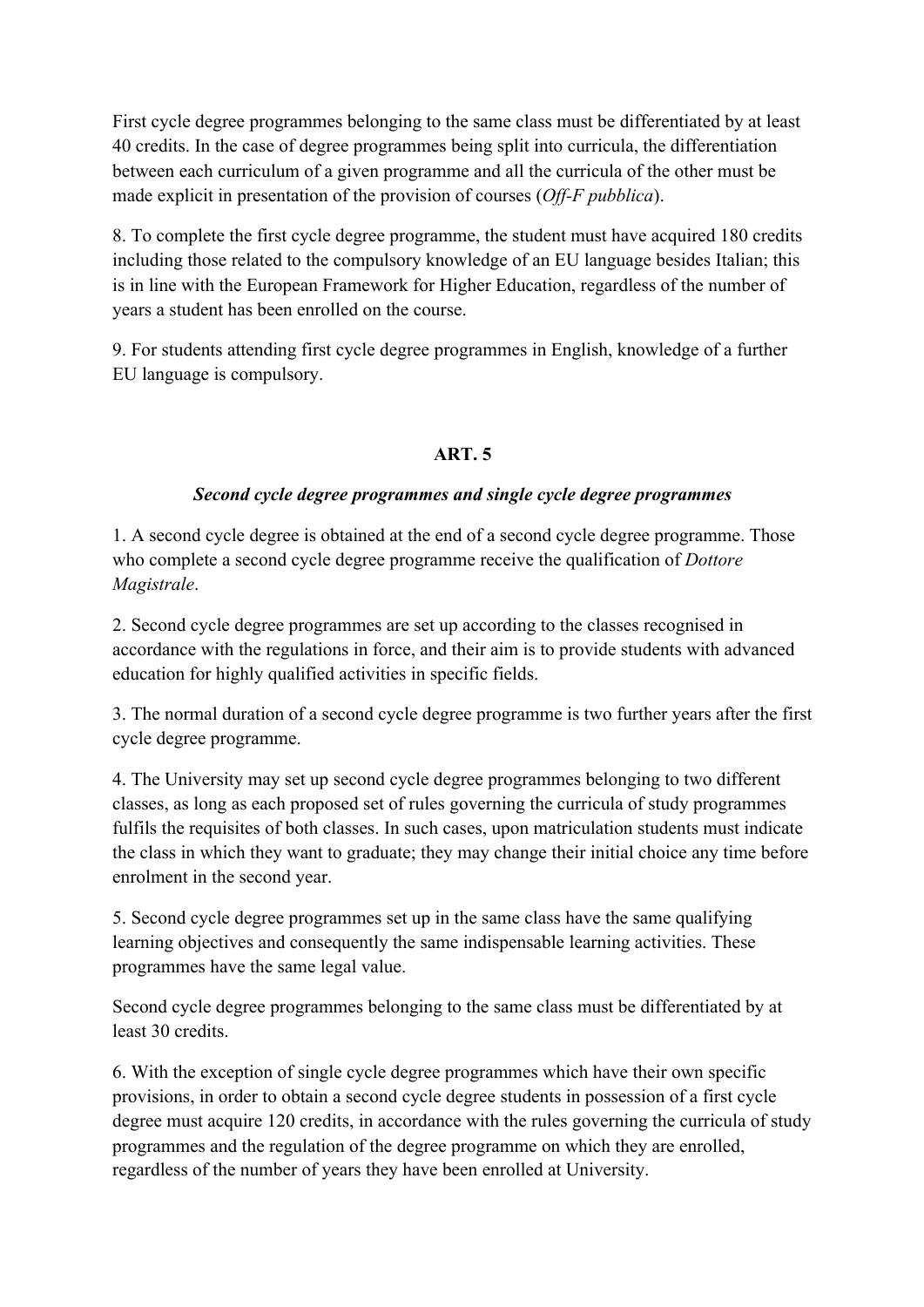7. Single cycle degree programmes are aimed at access to the professions as governed by EU regulations, and for which ministerial decrees do not accept holders of first cycle degree certificates, e.g. courses aimed at access to the legal professions, or teaching in nursery school or primary School.

8. In order to gain admission to a single cycle degree programme it is necessary to possess a high school diploma, or equivalent qualification obtained abroad and which is recognised as being equivalent.

9. The normal duration of the single cycle degree programme is five or six years.

10. To complete a single cycle degree programme the student must have acquired 300 or 360 credits, according to the duration of the degree programme, regardless of the number of years they have been enrolled on the course.

# **Art. 6**

# *Specialisation programmes*

1. A specialisation diploma is obtained at the end of a specialisation programme.

2. A specialisation programme may be set up exclusively when applying specific national or EU provisions. Its aim is to provide students with the required skills and knowledge for specific professional activities, after consultation with the Board for Specialising Students and the Board for Professional Associations, where this applies, in accordance with articles 35 and 65 of the Statute.

3. To gain admission to a specialisation programme students must possess at least a university degree, or a foreign qualification recognised as equivalent and valid.

The specific entry requirements for the specialisation programme set up and activated by the University are laid down by ministerial decrees, which establish the number of university course credits in addition to the qualification already obtained.

4. To complete a specialisation diploma students must have acquired the number of credits required by the class to which the programme belongs, as is explicitly laid down in the relative set of rules governing the curricula of study programmes.

# **ART. 7**

# *PhD programmes*

1. The certificate of *Dottore di Ricerca* is provided at the end of the student's learning path, in accordance with the regulations currently in force, and in particular art. 43 of the Statute. Students who complete a Research Doctorate receive the academic qualification of *Dottore di Ricerca* (PhD).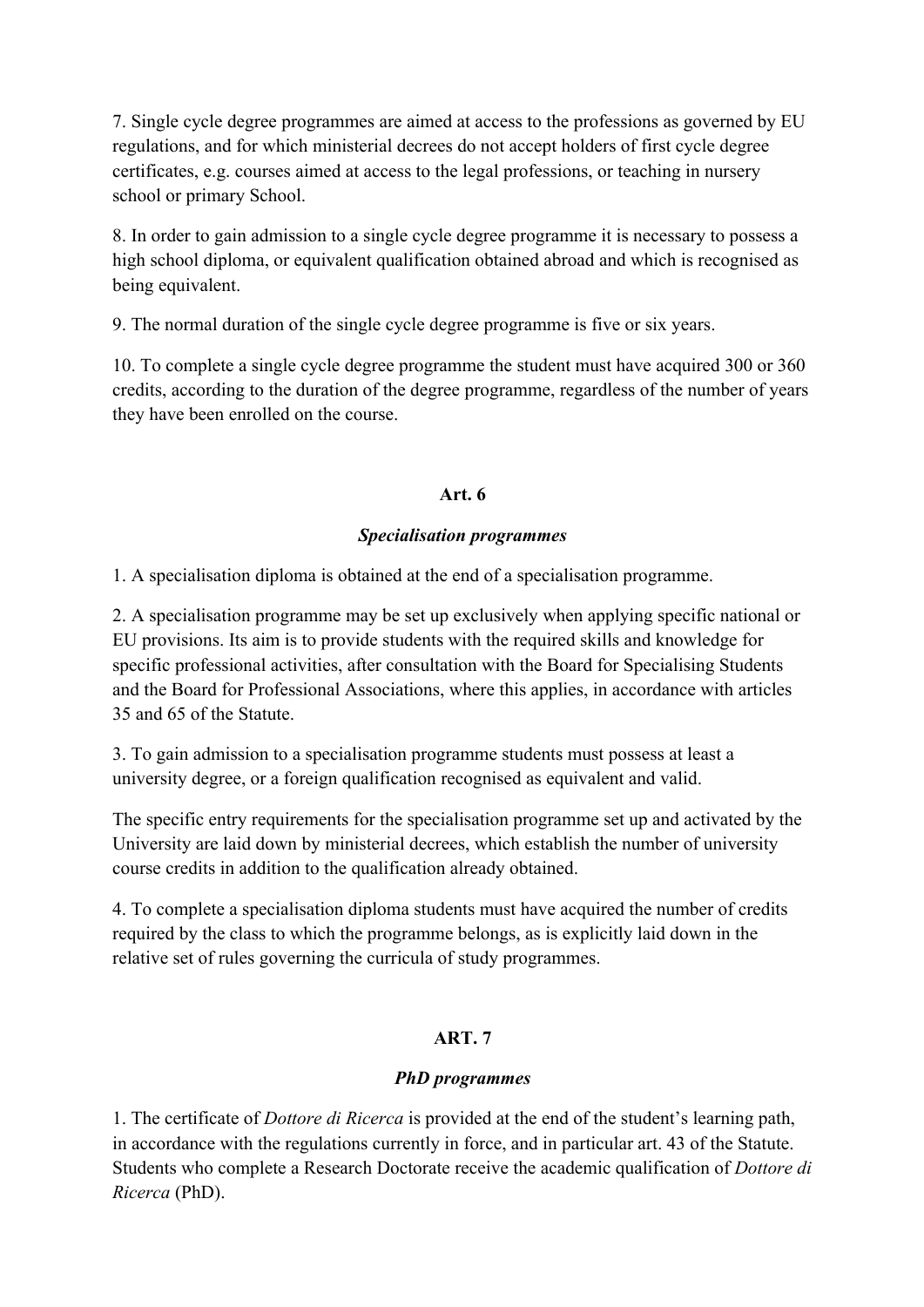2. The activities undertaken in order to complete the Doctorate provide the necessary skills in order to engage in highly specialised research activities in universities, public bodies or private Institution.

3. To gain admission to a PhD programme the student must be in possession of a second cycle degree, a single cycle degree, or a foreign qualification recognised as equivalent and valid in accordance with art. 6, paragraphs 5 and 6, of Ministerial Decree 270/2004.

4. The University may activate Doctoral Schools with the aim of rationalising and coordinating learning and organisational activities of related PhD programmes, including those based in other universities.

5. PhD programmes and Doctoral Schools are established by the University and, where applicable, by other institutions coordinating the universities involved.

# **ART. 8**

# *University Masters programmes*

1. In accordance with the regulations currently in force, after a first cycle or second cycle degree the University may activate specialisation programmes and advanced level permanent and repeated learning programmes, at the end of which the certificate of University Masters (level I and II) is issued.

2. To be awarded a certificate for successfully completing a University Masters programme, students must have acquired at least 60 credits over and above those acquired for the first cycle degree, the second cycle degree, and the single cycle degree. The minimum duration of a University Masters programme is one year.

3. By explicit statutory disposition, the curriculum of the Masters programmes must be specifically set up as a response to real learning needs as observed at a local, national, and international level, also with the contribution of the Board of Professional Associations and the Monitoring Unit for the vocational outlets of graduates and bearers of diplomas. To this end, the rules governing the curricula of study programmes must take into account the needs of flexibility and periodic adaptation in line with the changes in the job market.

4. Masters programmes are activated according to procedures governed by specific regulations that are approved and published in accordance with art. 45 of the Statute. Level I and II Master Programmes may be activated also in collaboration with other Italian and/or foreign universities, on the basis of agreements which establish mutual contributions and may entail the provision of double, multiple, or joint certificates. They may also be activated in collaboration with public or private institutions responding to specific qualification needs and high professional skills in the partner's fields of interest.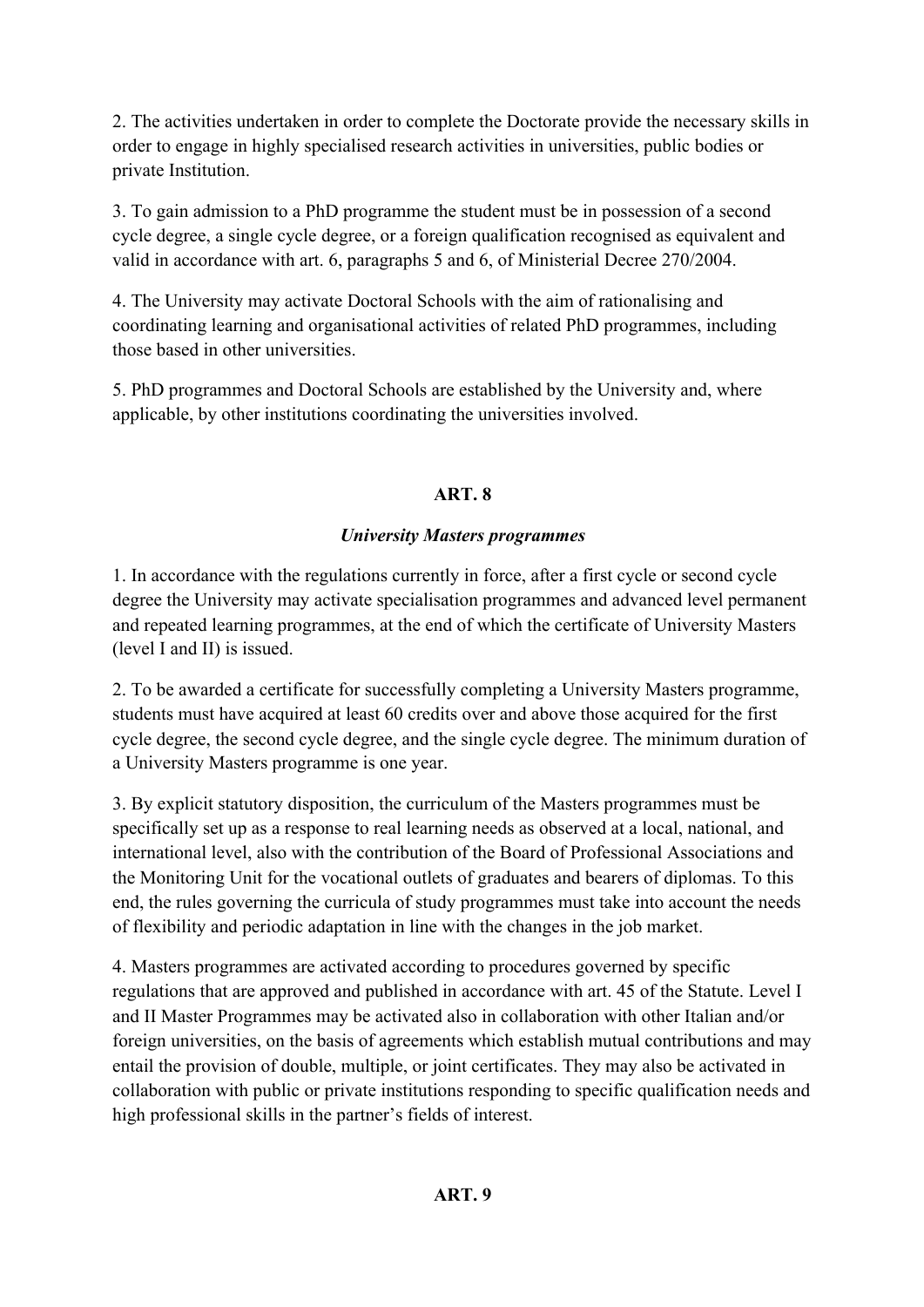# *Focused learning programmes*

1. As part of its institutional objectives, or compatibly in carrying out such objectives, the University may activate or contribute to the activation of focused learning programmes.

2. In particular, the University may activate the following programmes (the list is by no means exhaustive and merely provides examples):

a) preparation courses for State examinations for entering the professions and for public competitive examinations, after consultation with or under the initiative of the Board of Professional Associations, and possibly also in collaboration with the professional association in question;

b) post-graduate professional training courses;

c) adult cultural education and development courses;

d) lifelong and repeated vocational training courses for workers;

e) professional refresher courses;

f) summer/winter schools;

g) theme-based courses and seminars.

3. For the learning activities referred to in the previous article, the University provides all attendees with a certificate specifying the university credits acquired, on the basis of the provisions established upon deliberation of the individual initiatives, in accordance with the rules drawn up in the specific Regulation.

4. The activities referred to in this article may be undertaken in collaboration with other public or private institutions operating on a local, national, or international level; they may be set up through contracts or agreements and may involve funding.

5. The competent bodies involved in proposing and organising the activities of the focused learning programme, the procedures for its activation, and the criteria for running the programme are defined in the specific Regulation as laid down in para. 2 of the present article. Deliberations regarding activation are the competence of the Board of Directors following the proposal of or subject to the opinion of the Academic Senate.

6. The University may participate in the planning, setting up, and activation of non-university study programmes in accordance with the law, such as higher technical training and education courses (IFTS) and higher technical education courses (ITS), or projects which are headed by some other public or private institution. In such cases, the attestation and/or certification is provided by the institution in charge, which is also authorised to request the University's collaboration as well as an attestation for the credits acquired by each attendee.

# **ART. 10**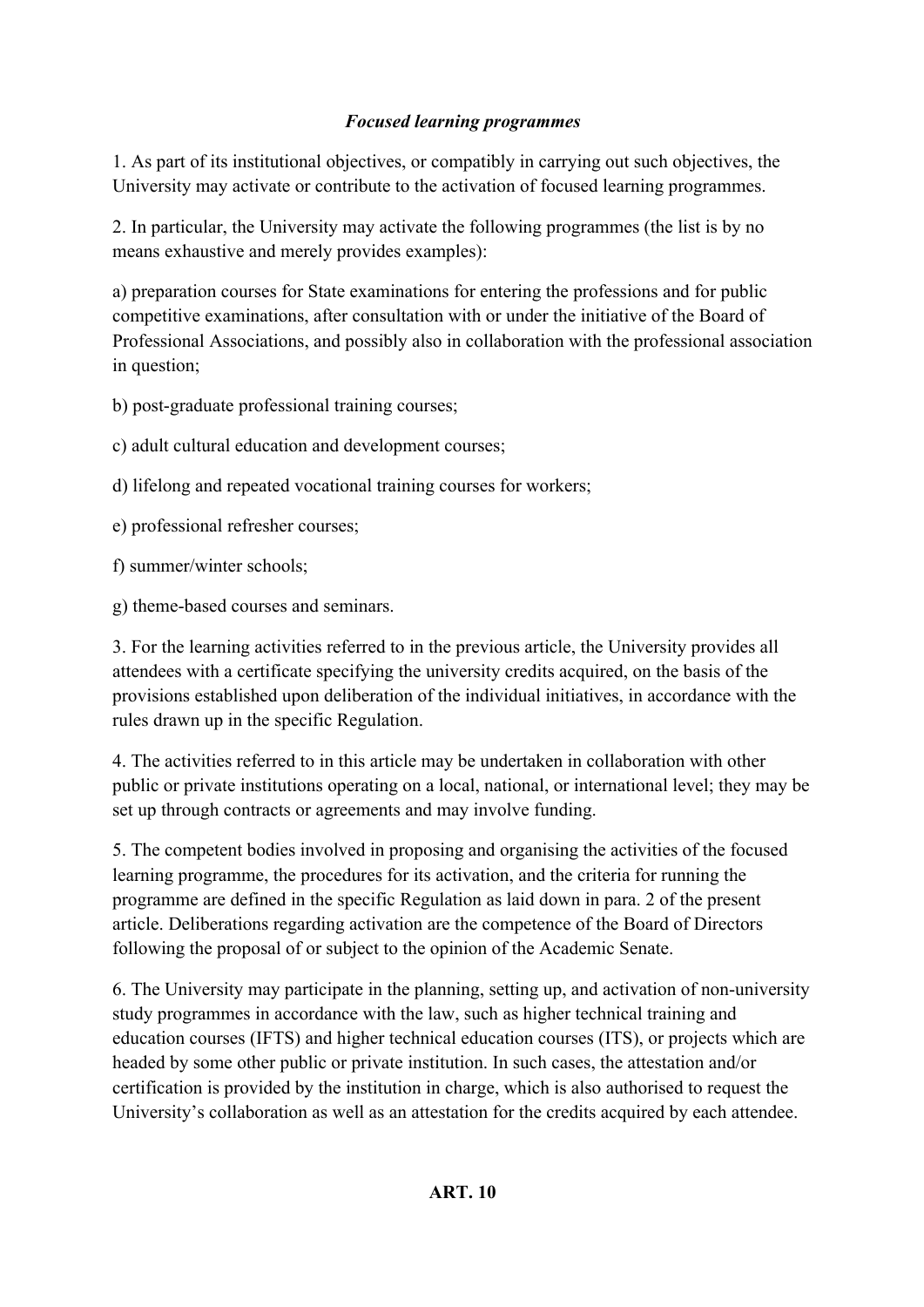#### *Supplementary teaching services*

1. The University may activate supplementary teaching services, also in collaboration with other public or private institutions.

2. The specific regulation of every supplementary service outlined in the following paragraphs is established by the deliberation authorising activation, in compliance with the provisions specifically referring to the type of course to be set up, and with the principles laid down in the Statute and in the present regulation, and with the general provisions referred to in the specific regulations described below, approved and published in accordance with art. 16 of the Statute.

3. In particular, the University may activate the following programmes (the list is by no means exhaustive and merely provides examples):

a) orientation courses for students, a service aimed at coordinating orientation and tutoring activities which are regulated in art. 12 below;

b) refresher courses for the University's technical and administrative staff on the basis of an annual training programme aimed at pursuing higher productivity and efficiency standards, the guidelines and planning of which are established after previously informing and consulting staff representatives;

c) learning activities managed autonomously by students in the fields of culture and cultural exchange, sport, and leisure time, to be undertaken in accordance with the criteria and procedures established in a specific regulation approved by the Academic Senate after approval by the student council on issues falling within its competence;

d) services aimed at removing conditions of disadvantage for disabled students, in order to make effective their right to study and to give equal opportunities for study and everyday life within the academic community; interventions of this kind may be undertaken with the support of public and private bodies;

e) any other activity and supplementary teaching service aimed at promoting and/or supporting the full integration of students who do not have Italian citizenship, as well as international mobility, also by accepting proposals coming from public and private bodies.

4. The activities illustrated in the present article may be carried out in collaboration with other private or public bodies on a local, national, EU, or international level, and may therefore be set up through contracts or agreements.

5. The competent bodies involved in proposing and organising the activities of supplementary teaching services, the procedures for their activation, and the criteria for running the programme are defined in the specific regulation as laid down in art. 16 of the Statute. Deliberations regarding activation are the competence of the Board of Directors under the proposal of or following the opinion of the Academic Senate.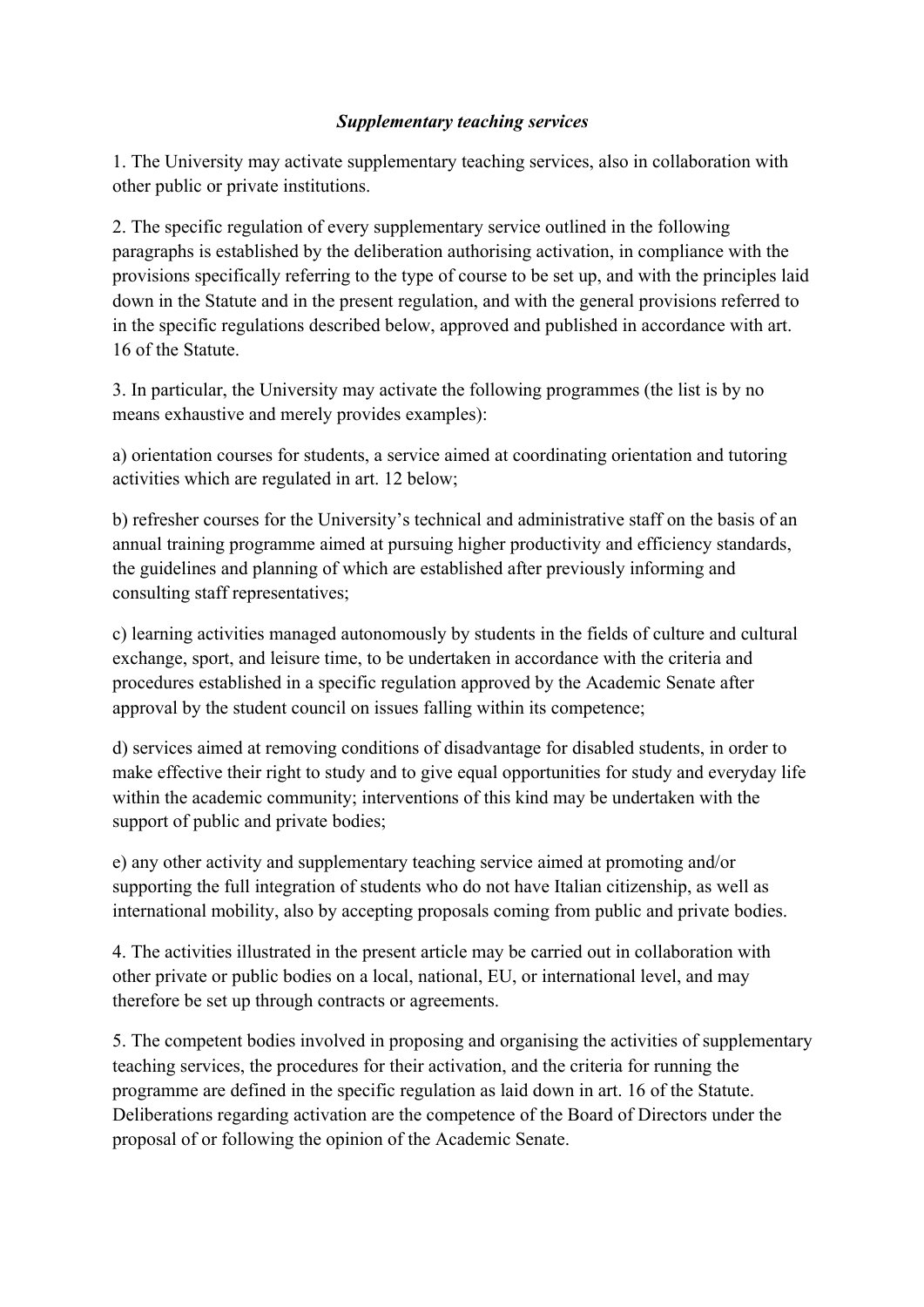#### **ART. 11**

#### *University credits*

1. The credits corresponding to each learning activity and/or competence and/or professional skill are established in the teaching regulations for the study programmes, and are acquired by the students by passing examinations or by other forms of ascertainment of learning, or by some other form of certification in the cases laid down by law and/or by the present regulation, and by the teaching regulations for the study programmes.

2. The average overall learning commitment in a year for a full-time university student is normally set at 60 course credits.

3. Each course credit corresponds to 25 hours of overall commitment, comprehensive of lectures, exercises, laboratory work, seminars, and other learning activities including individual study. A different overall number of hours per credit, either greater or smaller by no more than 20%, is allowed for specific learning paths, but only if this is established by ministerial decree, and approved by the University's academic bodies.

4. The number of hours dedicated to individual study or other individual learning activities must not be less than 50%, except in cases when the prescribed activity entails a high degree of experimental and practical work.

5. The course credits corresponding to each activity are acquired by the student by passing examinations that ascertain learning, or on the basis of some other form of verification of the preparation and/or skills acquired as established in the teaching regulations for the study programme; the assessment of proficiency, where expressed in terms of a mark, is regulated in accordance with art. 30 below.

6. The teaching regulations for the study programme may allow for periodic assessments of the acquired course credits, with the aim of evaluating whether or not their cognitive contents have become obsolete. Students must be informed of the assessments at least six months in advance, and such information must be sufficiently publicised. Until the time of the examination, the credits acquired do not count towards the attainment of the qualification.

7. The teaching regulations for each study programme may also establish the minimum number of credits to be acquired within a given time, also as a condition for enrolling for the following academic year; such conditions may differ for part-time students with respect to full-time students.

8. The procedures of enrolment for part-time students on a study programme are established below in art. 15.

# **ART. 12**

#### *Orientation and tutoring services*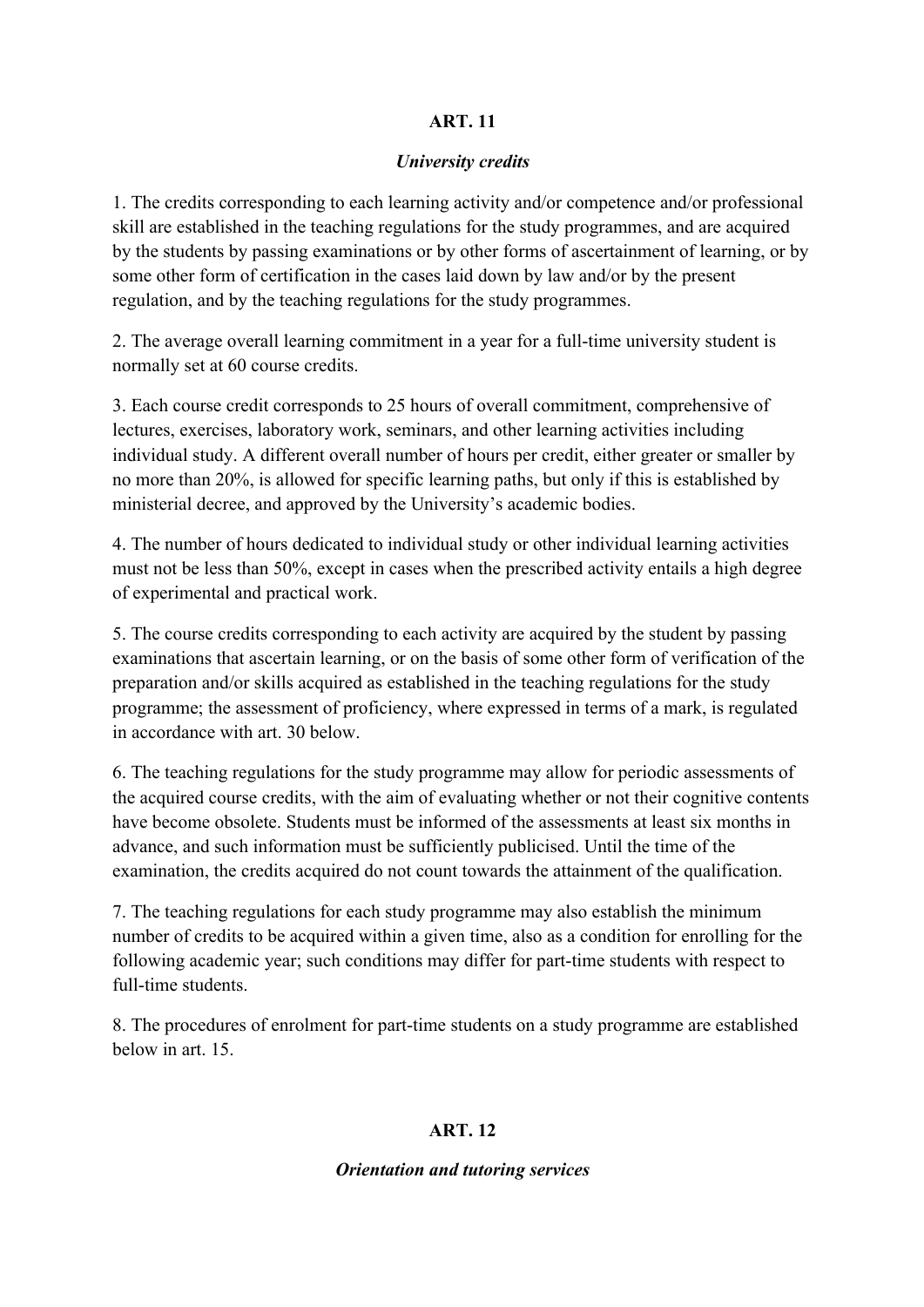1. The University guarantees, by means of a specific regulation, an integrated system of educational services aimed at orienting and tutoring students, making them welcome and supporting them at every stage.

2. Orientation activities are both informational and educational, and they are aimed at helping students from the period prior to matriculation right through to the end of their university studies, including transition phases such as university-working world-university.

3. In particular, the University:

- promotes, in collaboration with upper secondary schools, and in liaison with the Regional School Education Authority, services for teachers and students of those schools, with the aim of acquiring skills and knowledge focused on a well-informed choice for the students' educational and professional future, and of combatting early school leaving and reducing drop-out rates;

- working together with upper secondary schools, educational organisations, representatives of the working world and of the professional associations, and other university institutions, encourages merit by focusing on enrolling at university, promoting access to all levels, and the integration of graduates into the working world;

- takes part in events aimed at divulging information on learning paths, how services work, and how student can benefit from them;

- compatibly with the financial resources available and taking advantage of possible external funding, organises seminars aimed at developing an awareness and appreciation of acquired entrepreneurial know-how and/or the results of any research undertaken, guaranteeing help in counselling services for self-employment and for the creation of innovative enterprises in the form of academic spin-offs; courses aimed at the acquisition of transversal skills such as time-management, method of study, how to write a CV etc.;

- promotes and manages internships and practical training courses.

4. The University also guarantees a tutoring service aimed at:

- assisting and orienting students throughout their studies, particularly when choosing their study programme and selecting their syllabus, when organising study periods abroad or internships in public or private institutions, and when selecting the topic for their thesis;

- removing all obstacles thus ensuring effective participation;

- making the students actively take part in the learning process.

All the above-mentioned initiatives may be promoted and carried out in collaboration with the bodies that support the right to study and with student representatives.

5. Orientation and tutoring are carried out by the University's central services and bodies responsible for teaching (Departments and Schools/Faculties), in accordance with the procedures outlined in the specific regulation. Compatibly with the financial resources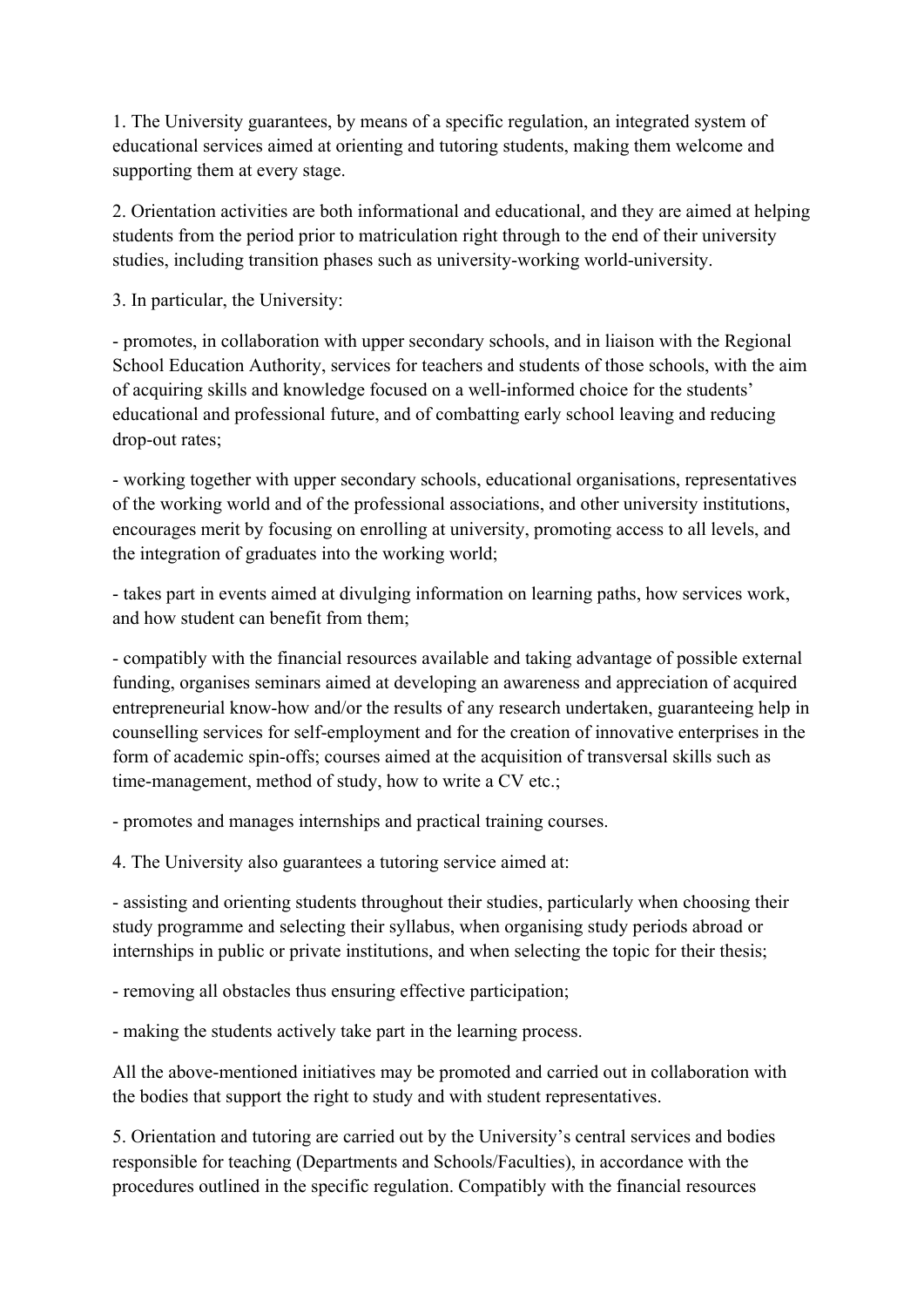available, the University promotes the involvement of senior and doctoral students in orientation and tutoring activities.

6. Each student is normally attended to by the same tutor for the whole course.

# **ART. 13**

## *The setting up and modification of study programmes*

1. The University sets up, activates, and adapts its study programmes bearing in mind scientific and technological developments and economic, and social needs, thus ensuring the highest quality, efficiency, and effectiveness of the provision of courses, with the aim of achieving the standards in certification and accrediting required by the regulations currently in force. In planning the provision of courses, the University tends towards a rationalisation of its study programmes and promotes collaboration with university institutions on a federative basis within the areas outlined by the Regional University Coordination **Committee** 

2. The study programmes are set up, activated, and modified in compliance with the criteria and procedures of the regulations currently in force, of the present regulation, and of the regulations in force relating to the university programming system. The study programmes are regulated by their respective rules governing the curricula of study programmes and teaching regulations.

3. The study programme may be organised to be delivered in a foreign language; in this case their denomination and the teaching activities will be in the same language. The University may also organise through distance-learning and e-learning other activities necessary to attain the qualification.

4. The setting up/modification of a study programme, complete with its rules governing the curricula of the study programme, is proposed by the Department in question or its equivalent, evaluating also other proposals coming from other teaching or liaising bodies established in accordance with the present regulation and in compliance with the Statute. The Board of Directors decides on the proposal, after hearing the council of specialising students for the specific course (where available), and after hearing the opinion of the Joint Committee and the compulsory opinion and/or proposal of the Academic Senate.

5. Proposals concerning the setting up/activation of a study programme must first receive an opinion of competence from the University's Evaluation Group, which publishes a specific technical report, and a favourable opinion from the University's Regional Coordination Committee and the student council.

6. The decisions on the rules governing the curricula of study programmes, outlined in art. 14 below, are made after consultation with organisations and representatives of the professions, services, and production, the Board of Profession Associations (where available), the Monitoring Unit for the vocational outlets of graduates and bearers of diplomas (where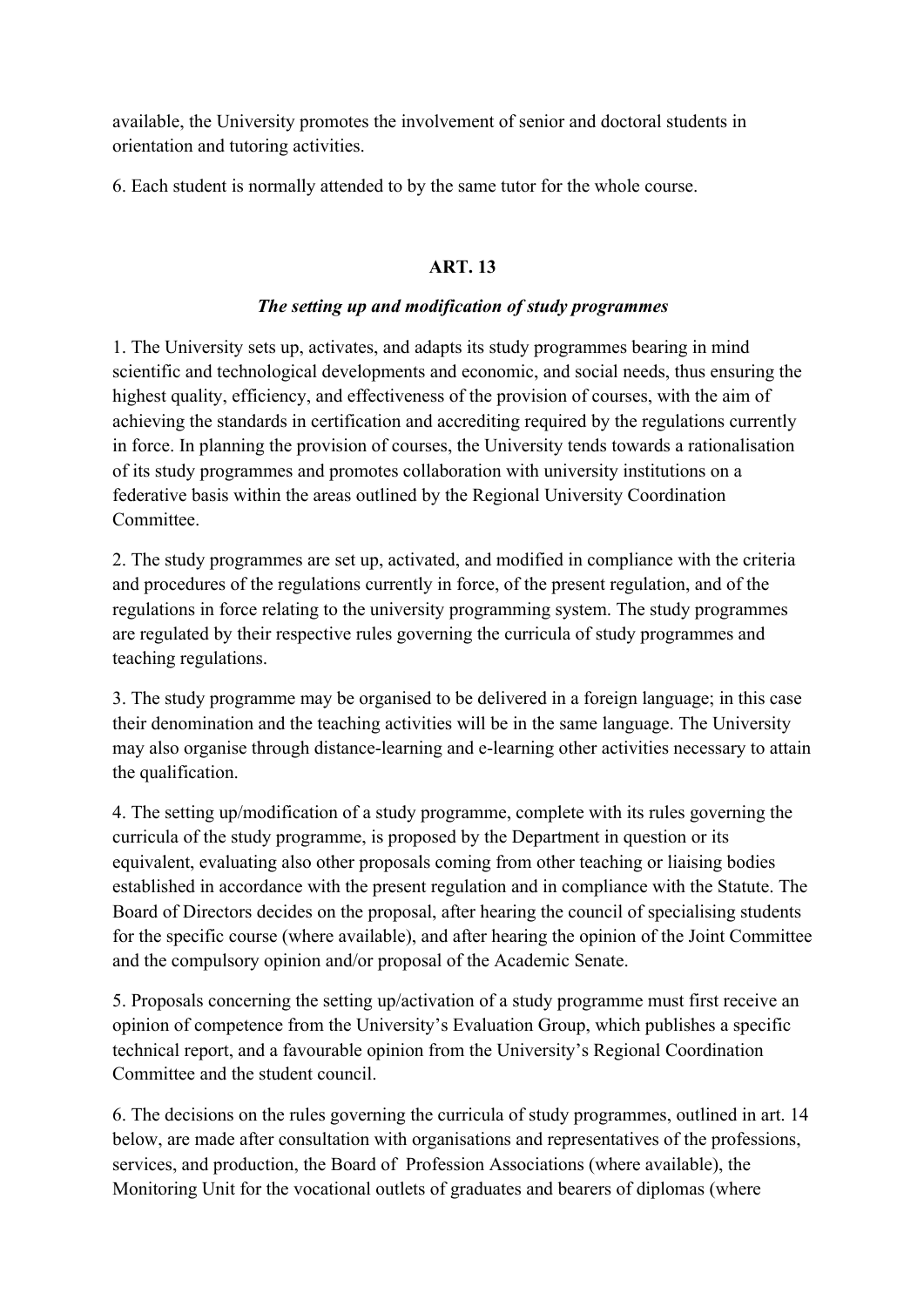available), and after the favourable opinion of the student council and the council of specialising students (where available) for each course of specific interest.

# **ART. 14**

## *The rules governing the curricula of study programmes*

The rules governing the curricula of study programmes, endorsed in accordance with the procedures laid down in art. 13 above, are approved by the Minister of Education, University and Research in accordance with the regulations currently in force, and issued by rectoral decree modifying the University's teaching regulations (see attachments). They enter into force as established in the above-mentioned decree of issuance.

2. The rules governing the curricula of study programmes are accompanied with an informative dossier explaining the reasons behind the proposal to set up or modify the study programme, together with a brief summary from the University's Regional Coordination Committee and a technical report from the Evaluation Group.

3. The rules governing the curriculum of each study programme, in compliance with the class or classes to which each study programme belongs, establishes:

a) the denomination, identified coherently with the class or classes of each study programme and with the specific characteristics of the proposed curriculum;

b) the competent bodies responsible for teaching;

c) the learning objectives and intended learning outcomes, formulated during the setup/activation phase, the relative learning path and specific objectives articulated in terms of: learning outcomes indicated according to the system of descriptors for qualifications attained in Europe (knowledge and ability to comprehend, ability to apply knowledge and understanding, critical thinking, communication skills, learning skills); characteristics of the professional profile and of the expected career outlets also with reference to Italian National Statistics Institute (ISTAT) classifications;

d) the general framework of the learning activities to be added to the curricula;

e) the course credits assigned for learning activities for each area, allotting them, in the case of core, foundation, related or supplementary activities ('formazione di base, caratterizzante, affine o integrativa'), to one or more scientific-disciplinary sectors as a whole;

f) the amount of time devoted to individual study or other individual activity for each category of learning activity, in accordance with the provisions in para. 4 of art. 11 of the present regulation;

g) the knowledge required to be admitted to the study programme, in accordance with art. 6, paragraphs 1 and 2, of Ministerial Decree 270/2004, and art. 27 of the present regulation;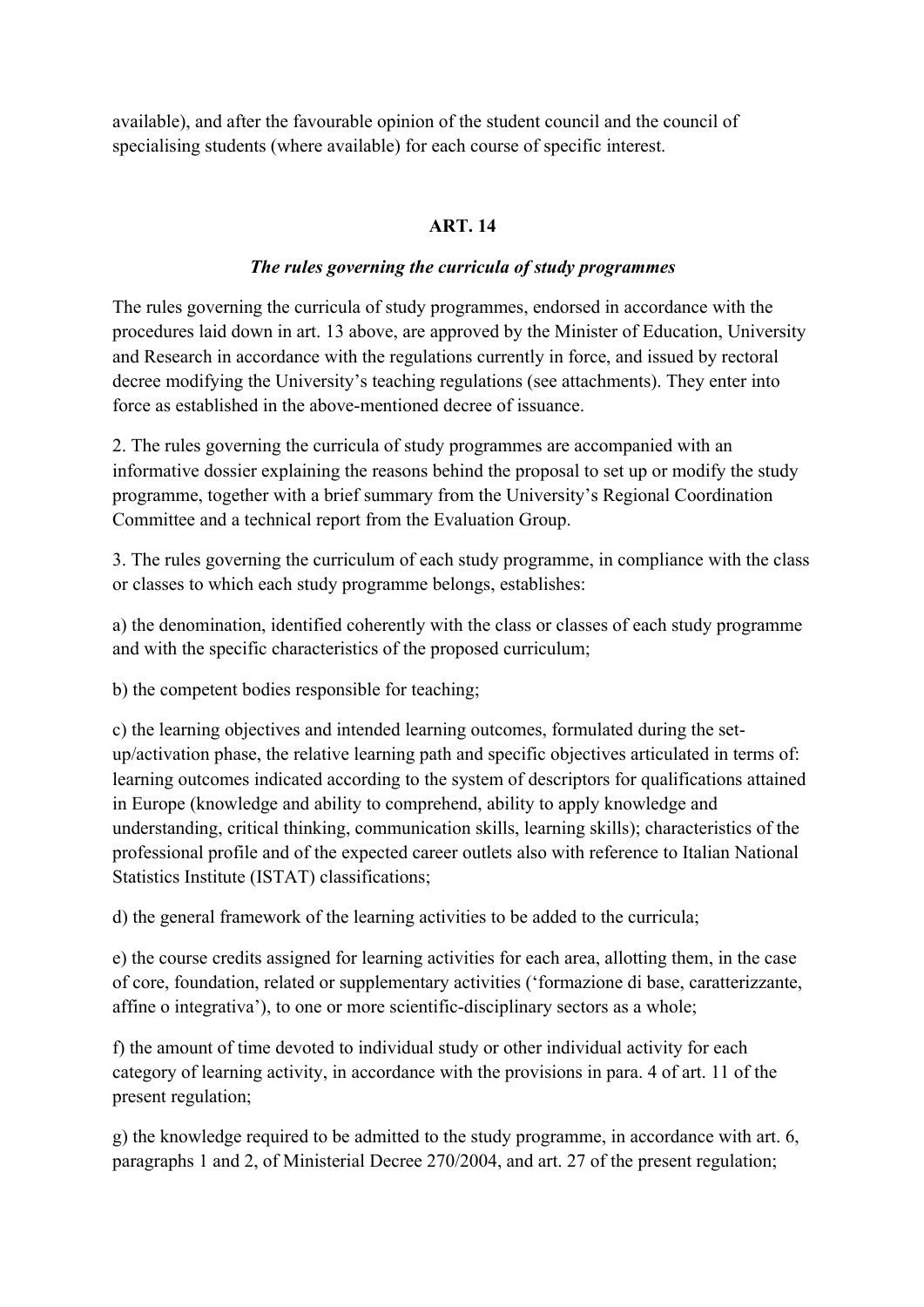h) the maximum number of credits allowed in accordance with art. 5, para. 7, of Ministerial Decree no. 270/2004, art. 14, para. 1, of law no. 240 of 30 December 2010, and art. 31 of the present regulation;

i) the characteristics of the final examination to obtain the qualification, providing for the possibility that the examination may be carried out in a foreign language; in any case, in order to complete a second cycle degree programme and a single cycle degree programme , it is compulsory to present a thesis written by the student under the guidance of a supervisor.

4. The specifications outlined in para. 3 are approved by the University after consulting the organisations representing the world of industry, services, and the professions, with particular reference to evaluating learning needs and professional careers, and especially taking into account the contributions of Joint Committees, the Board of Professional Associations, and the Monitoring Unit for the vocational outlets of graduates and bearers of diplomas, where available.

5. Each set of rules governing the curricula of study programmes may lay down that the study programme is organised into different curricula, though this does not affect the denomination of the study programme or the certificate issued. Several curricula may be planned, particularly for second cycle degree programmes, with the aim of facilitating the admission of graduates coming from other degree courses, even from other classes, but always guaranteeing the attainment of the degree programme's intended learning outcomes. The division into curricula must, in any case, correspond to a wide common ground so as to guarantee the homogeneity and cultural uniformity of graduates and second cycle graduates belonging to the same class.

6. In the case of an inter-departmental, or inter-university programme, the relative set of rules governing the curricula of study programmes establishes the organisational and operational procedures, as outlined in para. 3 of the present article.

7. For each study programme set up/activated, the competent body responsible for teaching activates a dedicated web page, and is responsible for updating it. The page is included in the University's portal, and complies with the University's visual identity system.

#### **ART. 15**

#### *Joint Committee*

1. Each body responsible for teaching has a Joint Committee, in accordance with the regulations currently in force.

2. The Joint Committee, in accordance with para. 8 of art. 53 of the Statute, is required to:

a) monitor the provision of courses and the ways in which teaching and all connected activities are carried out, including the quality of the student services;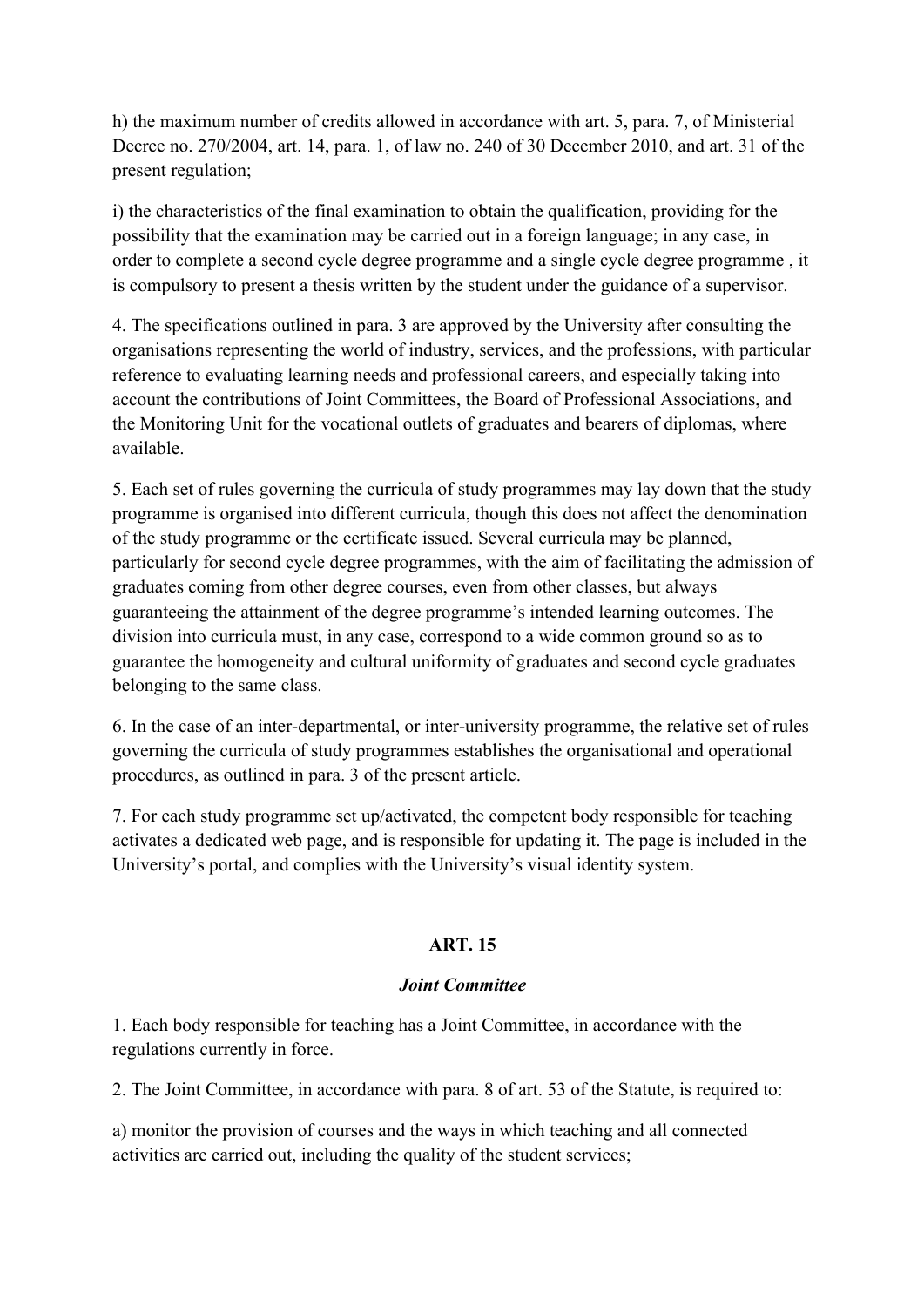b) formulate opinions to identify assessment indicators for the results of teaching activities and student services;

c) formulate opinions to the competent bodies responsible for teaching about setting up, activating, deactivating, withdrawing and modifying a study programme, and about reviewing the rules governing the curricula of study programmes and the regulations for each single study programme;

d) formulate opinions about the evaluation of the efficiency of the teaching programmes, on the basis of general criteria defined by the University's Evaluation Group, taking into account also the learning results for each taught subject, the percentage of student success, and the percentage of students finding employment after completing their study programme. For these purposes the results recorded in the questionnaires prepared by the Evaluation Group and filled in by course attendees, and by those nearing completion of their study programme, may be useful.

e) formulate opinions on the yearly evaluation of the efficacy of study programmes on the basis of the general criteria defined by the Academic Senate, taking into account the average yearly commitment per teacher in terms of hours, the average number of credits acquired per student, the number of enrolled students and of those attending courses, the learning process quality control system, the drop-out rates between the first and second year, and the yearly percentage of students who graduate within the time allocated for each degree programme;

f) formulate, in accordance with art. 12, para. 3, of Ministerial Decree no. 270/2004, a positive opinion concerning the consistency between credits allocated for each learning activity and the specific intended learning outcomes.

3. Joint Committees write a yearly report which is sent to the Academic Senate, the Evaluation Group, and the student council, with the aim of improving the quality and efficiency of the bodies responsible for teaching, also in relation to the results obtained through learning, in relation to employment prospects and personal and professional development, as well as the needs of the economic and productive system.

4. A Department which does not merge into a School/Faculty constitutes a Joint Committee for the study programme for which it is the Department of reference, taking into account also the associated Departments.

5. The preparation of proposals takes place after monitoring the relevant indicators, defined/identified by the regulations currently in force also on the basis of surveys carried out on samples of the student population; the surveys must be preceded by activities aimed at publicising the University's quality policies so as to ensure that students are informed and aware of the quality system adopted by the University;

6. The Joint Committee of teaching staff and students is made up of the Head of Department or a delegate, or by the Head of the School/Faculty and an even number of teaching staff and student representatives designated by the competent study programme/class/interclass councils, in accordance with the procedures established in the University's General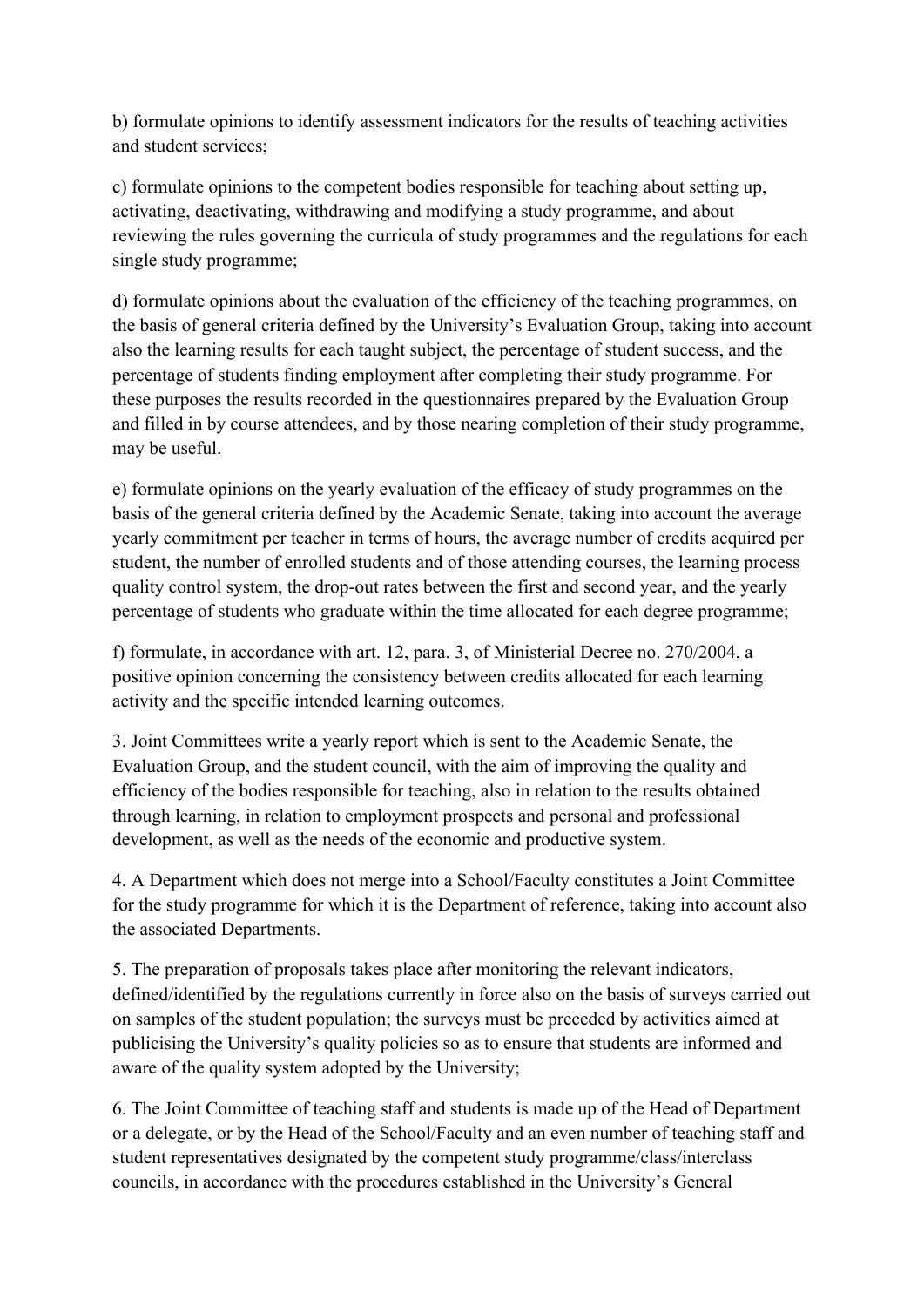Regulation, so as to guarantee the presence of at least one member of the teaching staff and one student representative for each study programme/class/interclass in question.

7. The Joint Committee remains in force for two years, and its members may be immediately re-elected only once.

#### **ART. 16**

#### *Learning activities of the study programmes*

1. The learning path of each study programme is aimed at attaining objectives defined in the rules governing the curricula of study programmes; they include, with reference to the class or classes to which they belong, the following activities:

a) learning activities in one or more core ('di base')subjects;

b) learning activities in one or more foundation ('caratterizzanti') subjects;

c) learning activities in one or more related ('affini') or supplementary ('integrative') subjects over and above the core and foundation subjects, also in relation to the cultural framework and interdisciplinary education;

d) learning activities autonomously chosen by the student, as long as they are coherent with the study programme;

e) learning activities aimed at preparing for the final examination to attain the qualification;

f) learning activities aimed at learning at least one other EU language besides Italian;

g) learning activities not listed above, aimed at acquiring further knowledge of a foreign language, IT skills, communication skills, or other skills relating to entry into the working world, as well as activities aimed at facilitating a student's choice of profession through direct knowledge of the working field that the qualification gives access to, including, in particular, training and orientation courses regulated by the Ministry of Employment and Social Security;

h) courses aimed at acquiring specific professional knowledge functional to the introduction of graduates into the working world, learning activities relating to internships and short training courses in firms, public administration, public or private institutions including the third sector, professional orders and associations, on the basis of specific agreements.

2. The rules governing the curricula of degree study programmes must ensure students receive a solid preparation in the core and foundation subjects, guaranteeing the possibility of developing critical thinking and ensuring their efforts are not dispersed by having to study an excessive number of topic areas, teachings, or modules.

3. As regards foundation learning activities, should the relative classes to which the study programme belongs indicate more than three areas of study with an unspecified minimum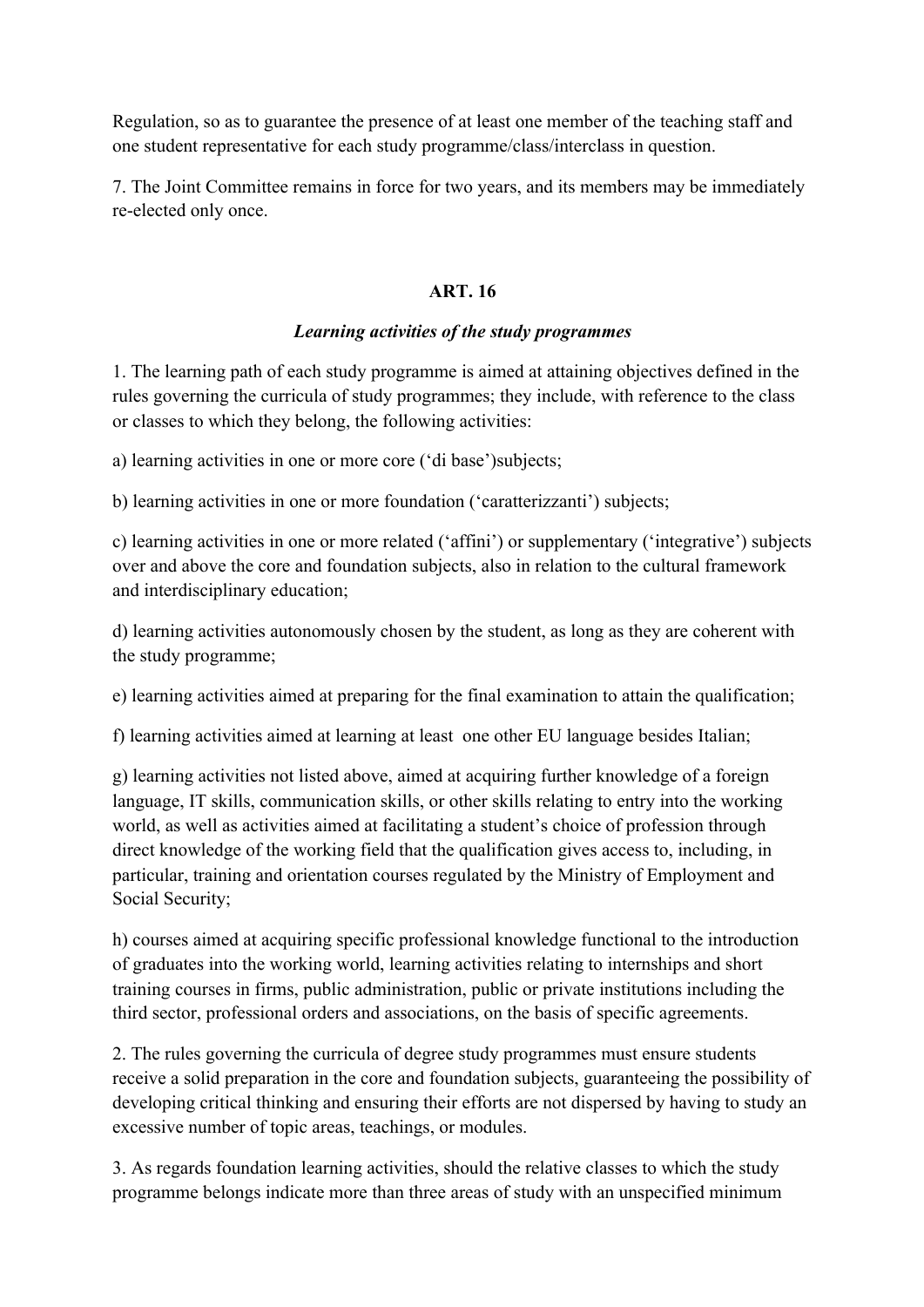number of credits, the rules governing the curricula of study programmes identify the subject areas pertinent to at least three fields which are functional to the specificity of the course, to which they may award a sufficient number of credits.

4. As regards the learning activities of one or more related or complementary areas of study, the minimum number of credits which may be allocated is 18 (art. 3, para. 4, of the Ministerial Decree of 16 March 2007). For these learning activities, the subject areas not deemed as core and/or foundation activities may be considered. The utilisation of related or supplementary subject areas already included in the classes must be adequately motivated.

5. As regards the learning activities autonomously chosen by the student, the minimum number of attributable credits is 12 (art. 3, para. 4, of the Ministerial Decree of 16 March 2007). Students have the right to choose freely across all the subjects in the University, allowing for the acquisition of extra credits in the core and foundation subjects as long as they are coherent with the intended learning outcomes.

## **ART. 17**

## *Learning activities in second cycle degree programmes and single cycle degree programmes*

1. The learning paths of second cycle degree programmes and single cycle degree programmes are aimed at achieving the outcomes defined in the rules governing the curricula of study programmes; they include, with reference to the class/classes to which the programme belongs, the following activities:

a) learning activities in the foundation subject areas;

b) learning activities in one or more related or supplementary subject areas with respect to the core and foundation subject areas, also as regards the cultural framework and interdisciplinary education;

c) learning activities autonomously chosen by the student, as long as they are coherent with the learning programme;

d) learning activities aimed at preparing the final examination to attain the qualification. To complete a second cycle or single cycle degree programme it is compulsory to write and present an original thesis under the guidance of a supervisor;

e) learning activities not mentioned in the letters above, aimed at acquiring further knowledge of a foreign language, as well as IT expertise, communication skills, and other skills useful for the student's entry into the working world; as well as activities to facilitate the choice of profession by means of direct knowledge of the sector of employment to which the chosen qualification may provide access, including, in particular, internships and orientation activities organised by the Ministry of Employment and Social Security.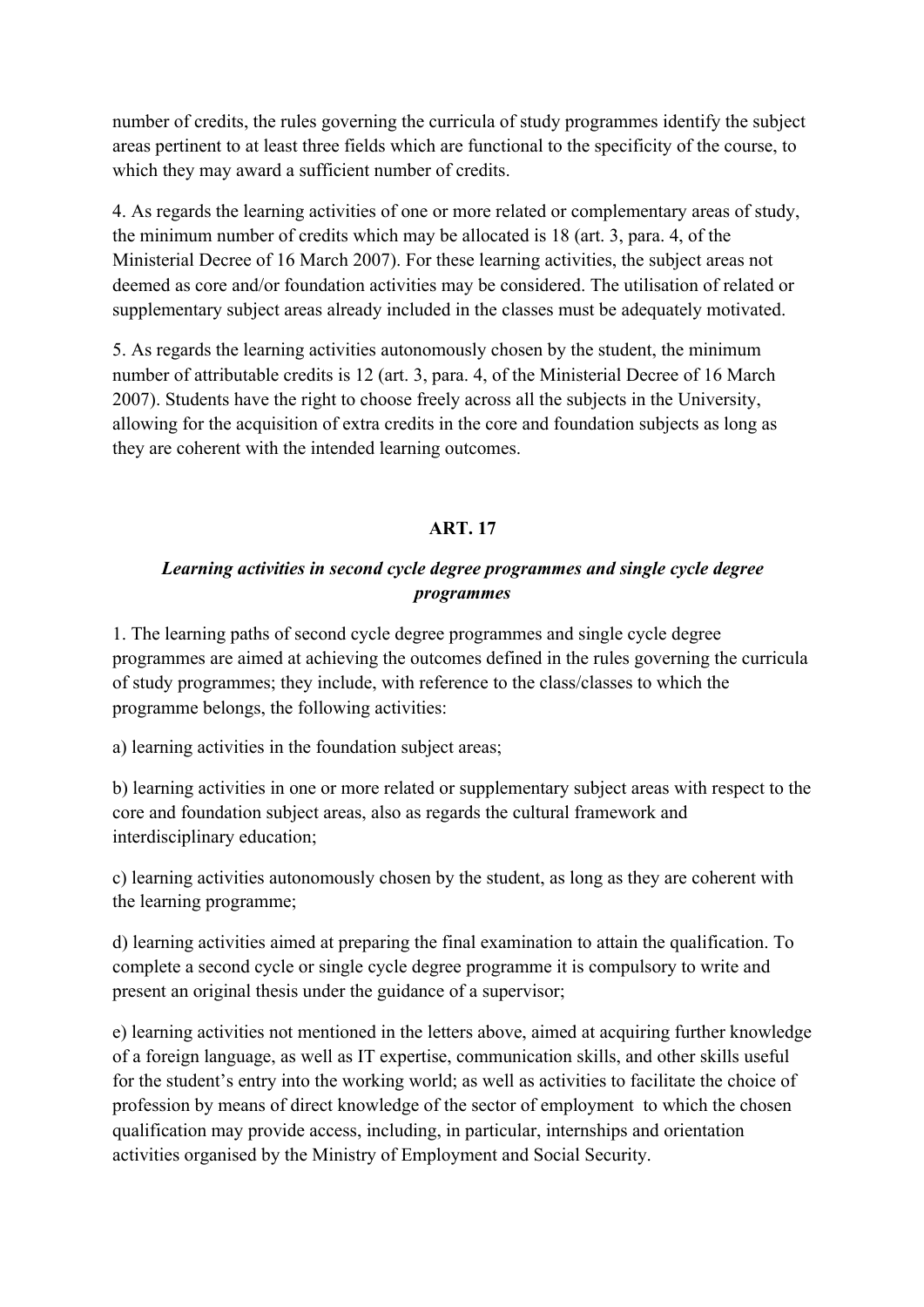2. The learning paths of second cycle degree programmes and single cycle degree programmes aim at attaining the intended learning outcomes outlined in the rules governing the curricula of study programmes; they include, with reference to the class/classes of the programme they belong to, the activities mentioned above in points a-e of para. 1 of the present article, as well as the activities outlined below:

- learning activities in one or more core subject areas;

- learning activities relating to the knowledge of at least one other EU language besides Italian.

3. The rules governing the curricula of second cycle degree programmes must ensure that students receive a solid education in the foundation subjects; the same applies to core and foundation subjects in single cycle degree programmes. guaranteeing the possibility of developing critical thinking and ensuring their efforts are not dispersed by having to study an excessive number of topic areas, teachings, or modules.

4. As regards foundation learning activities, should the relative classes to which the study programme belongs indicate more than three areas of study with an unspecified minimum number of credits, the rules governing the curricula of study programmes identify the subject areas pertinent to at least three fields which are functional to the specificity of the course, to which they may award a sufficient number of credits.

5. As regards the learning activities of one or more related or complementary areas of study, the minimum number of credits which may be allocated is 18 (art. 3, para. 4, of the Ministerial Decree of 16 March 2007). For these learning activities, the subject areas not deemed in the classes as foundation and for core and/or foundation activities in classes included in the single cycle degree programme may be considered. The utilisation of related or supplementary subject areas already included in the classes must be adequately motivated.

6. As regards the learning activities autonomously chosen by the student, the minimum number of attributable credits is 8 (art. 3, para. 4, Ministerial Decree of 16 March 2007). Students should be free to choose across all the University's subjects, allowing for the acquisition of extra credits in the foundation subjects for second cycle degree programmes, and core and foundation subjects for single cycle degree programmes.

# **ART. 18**

#### *Bodies responsible for teaching*

1. Each study programme, with the exception of the Medical Faculty/School, belongs to a Department which is identified on the basis of the prevalence of subjects taught in the programme, in terms of the number of credits attributable to core and foundation subjects, as laid down in para. 2, art. 52, of the Statute; specifically, when considering the Department's contribution to a study programme, the Department is configured with respect to each study programme as: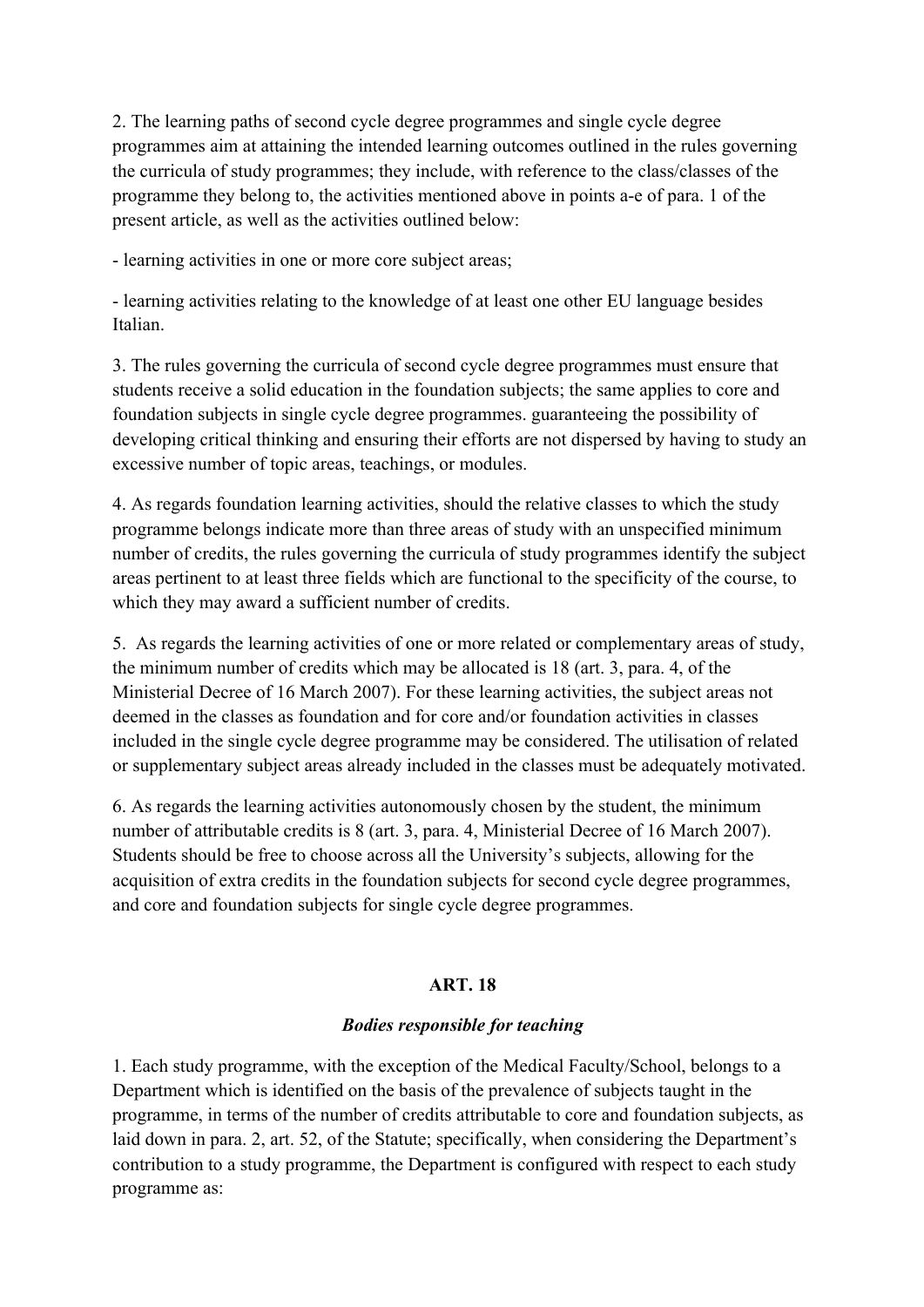a) 'autonomous' when it fulfils the necessary teaching requisites in accordance with the regulations in force, and therefore it organises and manages autonomously the teaching activities of the course;

b) 'reference' when it does not fulfil the requisites outlined in point a) above, but it has a prevalent teaching load in terms of core and foundation credits;

The study programme may also belong to more than one Department, from which the reference Department must be identified as defined in point b) above; associated Departments, in order to qualify as such, must provide in terms of core and foundation credits no less than 20% for first cycle and second cycle degree programmes, and 15% for single cycle degree programmes, or they must provide at least 50% of the contribution expressed by the reference Department in terms of core and foundation credits.

2. For the qualification of the Department as laid down in para. 1, the overall calculation of core and foundation credits applies only to subjects taught by tenured teaching staff belonging to that Department.

3. In the case of a reference Department and one or more associated Departments, without prejudice to the prerogatives of the School/Faculty (where applicable), the reference Department assumes the formal and institutional responsibility for the study programme as regards inserting the data required into the Database of the Provision of Courses, the management of the procedure for course quality accreditation, teaching management and secretarial administration of the course, and publicising information about the courses, including the teaching regulations, also by setting up dedicated websites. The reference Department is also responsible for communicating this information, for those aspects of specific competence, to the study programme/class/interclass councils, to the Joint Committee, and the University's Evaluation Group. The ways in which reference and associated Departments collaborate and interact are specified in the relative document, and are agreed upon at the time of the set-up/activation of the study programme.

4. Each Department involved allocates the subjects to be taught to its teaching staff on the basis of their availability and in accordance with the procedures laid down by the regulations currently in force.

5. Departments may form a School/Faculty for the purpose of rationalising, managing, and supporting the relevant provision of courses, as established in para. 1, art. 53, of the Statute. The procedures for activating and adhering to the School and the relative requisites are laid down in the aforementioned article of the Statute, as well as in art. 20 of the present regulation.

6. The Academic Senate, after evaluating the requests of the Departments, and the overall organisation of the University's provision of courses, establishes the distribution of study programmes to Departments in accordance with the procedures laid down in para. 1, and proposes this distribution to the Board of Directors which then deliberates on the matter.

A given study programme belongs to a Department in an autonomous/reference/associated form for as long as the course itself lasts, and may be renewed for the following cycle. In the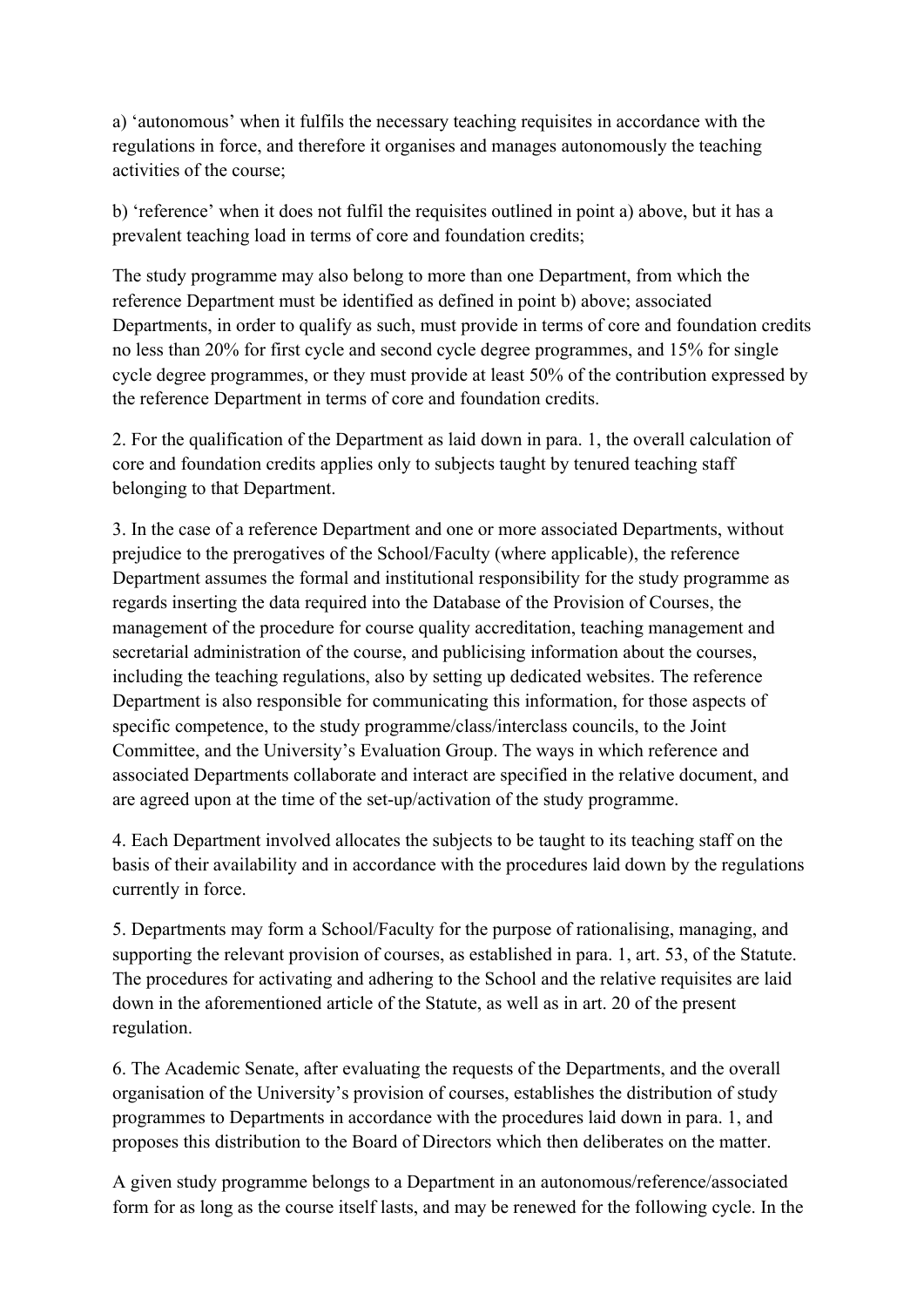case of changes in the teaching staff in a Department, or in its organisational capacities, its state of belonging to the Department may be modified by using the same procedures to deliberate on the matter, after hearing the opinions of the Joint Committee, the Evaluation Group, and the Panel of Heads of Department and Presidents of the School/Faculty.

# **ART. 19**

# *Study programme/class/interclass council*

1. In accordance with art. 52, para. 5, of the Statute, the study programme/class/interclass council is set up. A study programme council is set up when there is no possibility of constituting a class council, and a class council is set up only if there is no possibility of constituting an interclass council.

The University, in proposing an efficient and coordinated provision of courses, favours the aggregation of study programmes of the same class by constituting class councils. In the case of study programmes in different classes but with clear subject affinities, the University favours the constitution of interclass councils. These aggregations are deliberated on by the Academic Senate, following the proposal of at least one of the study programme councils involved, after hearing the opinion of the other aggregated study programme councils, the Joint Committees of the bodies responsible for teaching involved, and the Evaluation Group.

2. The study programme/class/interclass council is, according to para. 6, art. 52, of the Statute, made up of teaching staff who have teaching roles within the study programme, contract professors with responsibility for an official course, student representatives constituting no less than 15% of the members of the council.

3. Teaching staff who teach in more than one study programme contribute to the establishment of a quorum, and hold voting rights to elect the course coordinator and the members of the council only for his/her study programme. The General University Regulation establishes the procedure for the abovementioned teaching staff to participate in other study programme councils. The same procedures are applied to contract professors and students.

4. The study programme/class/interclass council formulates proposals to the relative bodies responsible for teaching regarding teaching organisation and planning, class timetables, schedules for examinations and final examinations, the preparation of teaching regulations and the prospectus by sending it to the Department responsible for its diffusion, also through dedicated websites. The competent bodies guarantee that the study programme has full teaching coverage, the availability of rooms and other facilities, laboratories, libraries, and the resources necessary for supplementary teaching services that are a support for learning activities.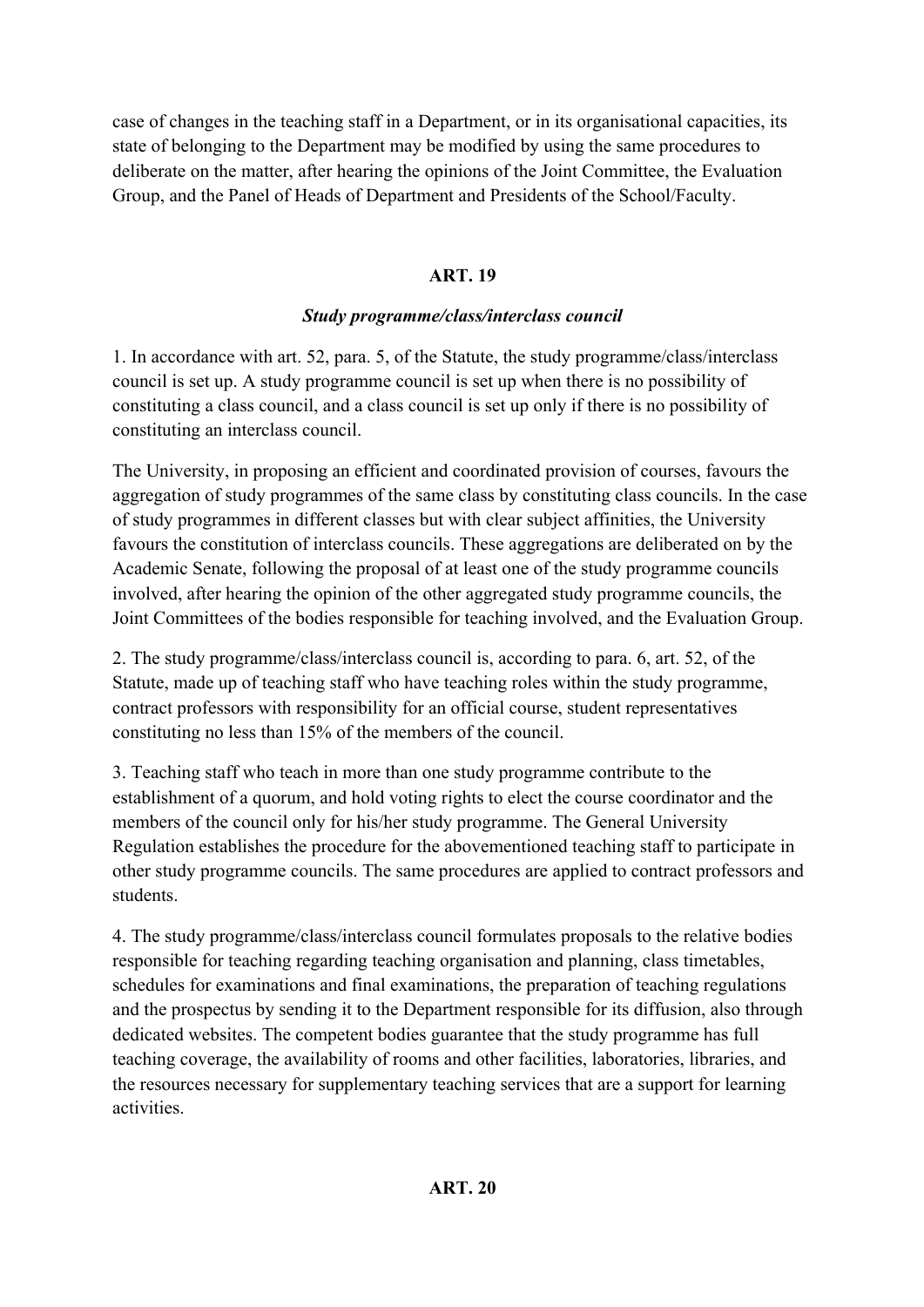## *School/Faculty*

1. Schools/Faculties are bodies which conjoin and rationalise teaching activities and the management of services that are common to two or more Departments. Schools/Faculties have the functions outlined in art. 53 of the Statute, without prejudice to the provisions in art. 54 of the Statute for the Medical School/Faculty.

2. Departments may request to adhere to a School/Faculty if they contribute with their own teaching staff to at least 10% of the foundation and core credits of the entire study programmes of the School/Faculty.

#### **ART. 21**

#### *Study programme teaching regulations*

1. The teaching regulations for the study programme are formulated following the proposal of the relative study programme/class/interclass council, by the Department responsible (autonomous or reference), after hearing the opinion of any other associated Departments.

2. The teaching regulations for the study programme are approved by the Academic Senate (which oversees its legitimacy and merit, which may take the form of a possible request for revision), after the favourable opinion of the Board of Directors; the regulations are issued by rectoral decree.

3. In accordance with the regulations currently in force, the teaching regulations for the study programme specify the organisational and management aspects that are consistent with the respective rules governing the curricula of study programmes, as defined in art. 14 of the present Regulation, in full respect of teaching freedom and the duties/rights of teaching staff and students; in particular, it decides on the following:

a) the specific learning objectives, including a framework of the knowledge and skills to be acquired, and indicating professional career possibilities;

b) the curricula offered to the students, and the rules for presenting, where allowed, individual syllabi;

c) the requisites for access, and procedures for assessing students' preliminary preparation;

d) the organisation of any learning activity which is focused on evaluating the initial education of the student at his/her first approach with the degree programmes, and any possible provisions concerning extra learning requirements;

e) the list of subjects with the indication of their subject areas, and possible subdivision into modules;

f) the credits assigned for each subject, whether or not the subject is propaedeutic, and the number of hours required for every credit;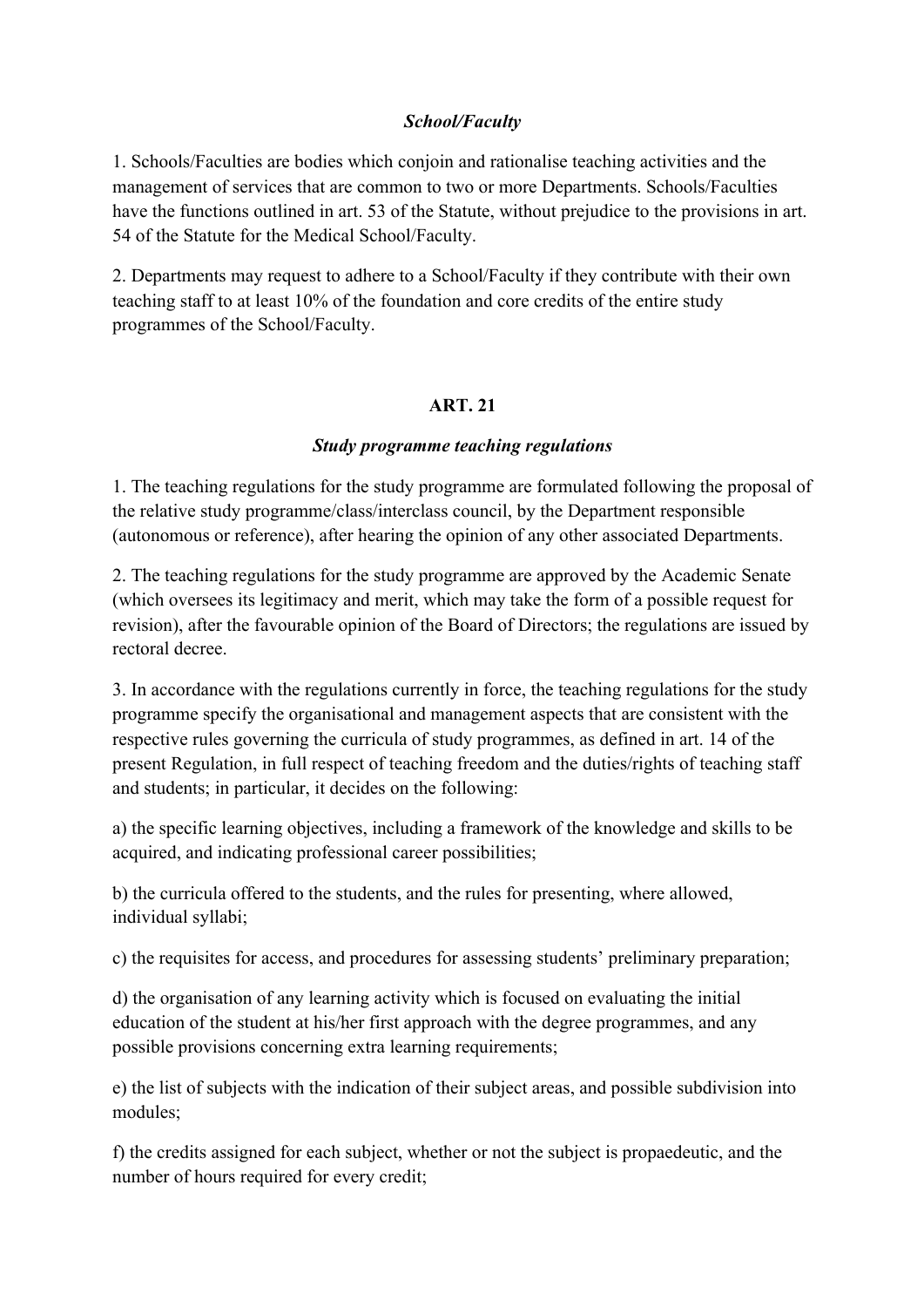g) how the subject is to be taught, including distance learning, and assessment and verification procedures;

h) the procedures for recognising the students' individually chosen activities, and their related credits;

i) other learning activities provided for, and their related credits;

j) the ways of evaluating a student's knowledge of a foreign language, and related credits;

k) the ways of evaluating a student's competences regarding other required skills, and related credits;

l) the ways of evaluating the results of internship experiences, practical training courses, and periods of study abroad, and related credits;

m) the credits allocated for the preparation of the final examination, the characteristics of the examination, and related personal learning activities;

n) other provisions relating to a student's obligations;

o) the criteria and procedures for guaranteeing student mobility, in accordance with the Ministerial Decree of 16 March 2007;

p) the criteria and assessment techniques for acquired credits where the professional and cultural contents of the subject have become obsolete;

q) the teachers involved in the study programme in accordance with the provisions of art. 1, para. 9, of the Ministerial Decree of 16 March 2007;

r) the research activities supporting the learning activities which characterise the profile of the study programme;

s) possible organisational procedures for part-time students;

t) the procedures for ascertaining the recognition of previous knowledge, skills, and professional abilities or learning experiences, in accordance with the Ministerial Decree of 16 March 2007 and law no. 240/2010;

u) the procedures for examinations and other forms of assessment, as well as the final examination for the completion of the qualification;

v) the ways of assessing a student's achievements, which must be expressed by means of a mark out of 30 for examinations and out of 110 for the final examination, with the possibility for awarding a *laude* in accordance with the present regulation;

w) the procedures for students wishing to undertake a different study programme.

4. As regards the coherence between the number of credits attributed to the learning activities and the specific learning objectives, the approval of the competent Joint Committee is required and must be made within 30 days after the request was made. If no decision is taken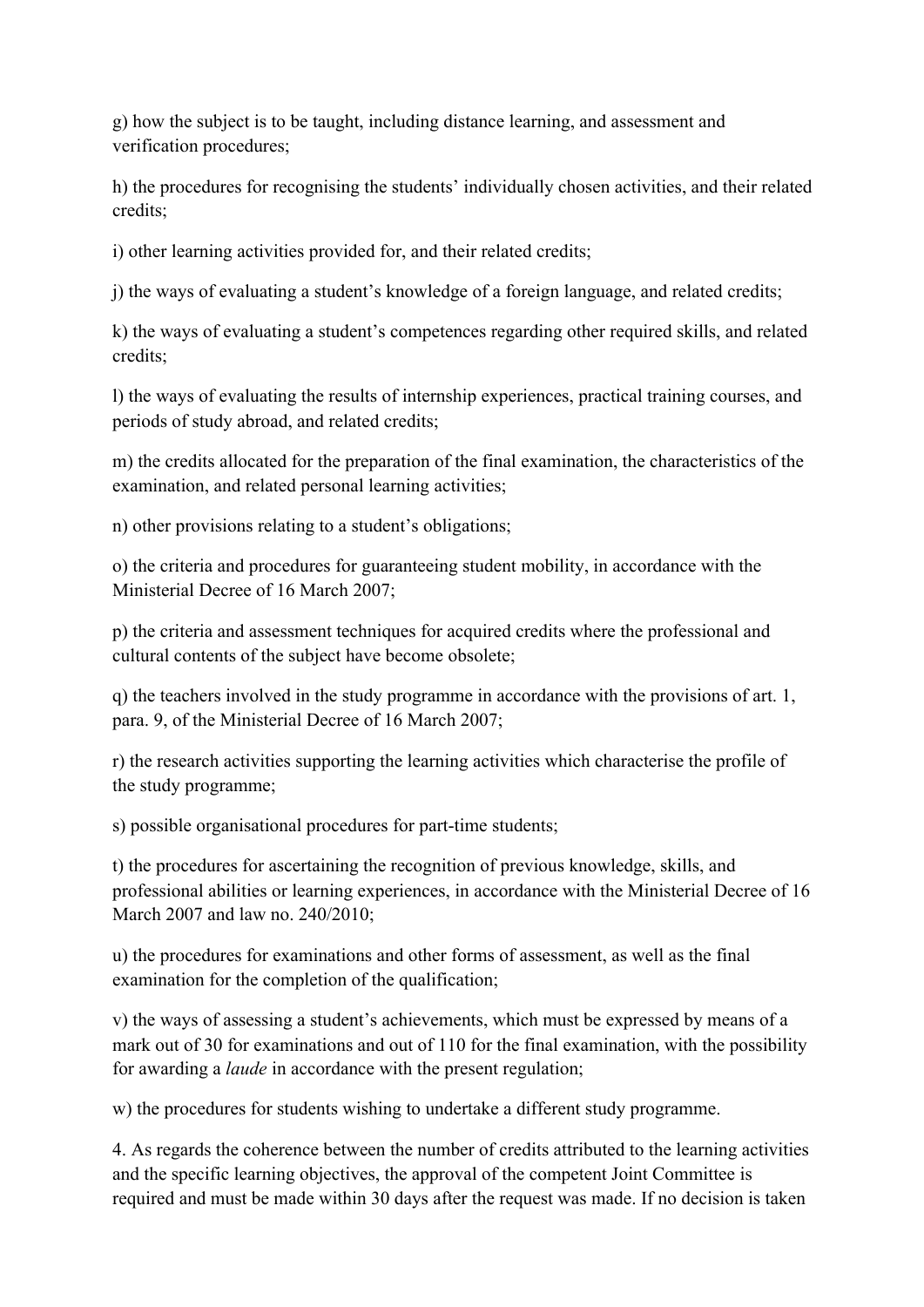within 30 days, the deliberation is adopted in any case. Should the Joint Committee's opinion not be favourable, the deliberation is sent to the Academic Senate.

5. Any modification of the teaching regulations for the teaching regulations for study programmes follows the procedure laid down in paragraphs 1 and 2, taking into account the provisions laid down in para. 4.

6. The teaching regulations of the study programme are revised at least every three years, particularly with regard to the number of credits attributed for each learning activity.

## **ART. 22**

## *Study programme activation and deactivation*

1. The Board of Directors, after hearing the opinion of the Academic Senate on the basis of the proposal made by the reference Department in question, and after receiving a positive report from the Evaluation Group and a favourable opinion from the competent Joint Committee, decides on the study programmes to be activated for the following academic year, in accordance with the time schedules and requisites of the regulations in force and in accordance with the objectives and criteria relating to the planning of the university system.

2. The requisites necessary for activating the study programmes are those defined in the regulations currently in force, and in particular:

a. the requisites of transparency, and the conditions necessary for providing students and all those involved with correct information about the characteristics of the study programme;

b. the requisites ensuring the quality of the learning processes;

c. the requisites of sustainability regarding the Departments and the number of teachers available.

3. Once the requisites outlined in the paragraph above are ascertained for each study programme to be activated, and after the Evaluation Group has given its approval, the data requested by the Italian Ministry of Education, University and Research (MIUR) in order to activate study programmes are inserted into the database of the Ministry's provision of courses.

4. If a study programme is deactivated, the University guarantees the students enrolled the possibility to complete their studies and attain the relative qualification, while at the same time regulating the possibility for students to choose to enrol on other activated study programmes.

# **ART. 23**

# *Planning of teaching and attribution of subjects to be taught*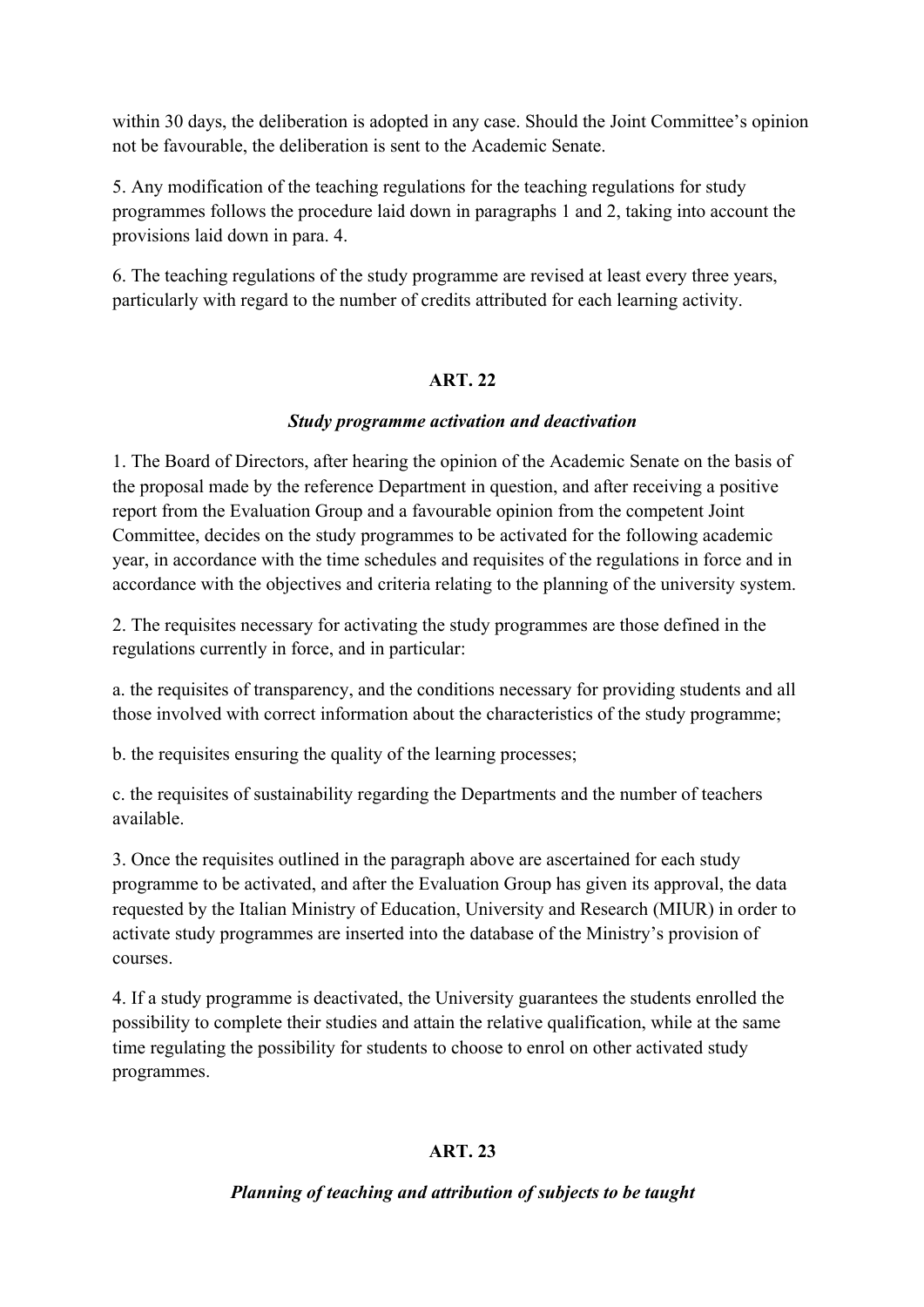1. With a view to organising the provision of courses relating to the study programmes over which a Department has autonomous responsibility, at least 45 days before the deadline for the definitive adoption of the programme, the Department in question must notify the study programme/class/interclass council of its proposal concerning the subjects to be taught by the teaching staff belonging to the Department, and the procedures for completing the provision of courses.

2. The study programme/class/interclass council expresses its opinion on the overall proposal of the provision of courses for the given study programme, and sends it at least 15 days before the deadline specified above in para. 1 to the relevant Department, which proceeds to giving its final approval.

3. With a view to organising the provision of courses relating to the study programmes belonging to more than one Department, the reference Department asks the associated Department(s) at least 60 days before the deadline for the definitive adoption of the programme, and on the basis of the agreed document (para. 3, art. 18, of the present regulation) to formulate its proposals concerning the subjects to be taught by the teaching staff belonging to each of the Departments involved.

4. The proposals, collected by the reference Department, are sent to the competent study programme/class/interclass council, who will proceed to examine them and, if necessary, to formulate requests for the Department to re-examine them.

5. The study programme/class/interclass council expresses its opinion on the overall proposal of the provision of courses, and sends it at least 15 days before the deadline specified in para. 3 to the relevant Department which then proceeds to approve the final programme.

6. In the case of a study programme belonging to a reference Department based in a School/Faculty, the latter coordinates the yearly teaching plan and ensures there is the necessary teaching staff to teach the activated subjects; in particular, it confirms the attribution of the subjects to be taught by professors and researchers on the basis of decisions adopted by the reference Departments and, if necessary, with a motivated decision, requests its re-examination. Any subjects which remain uncovered after the decisions adopted by the reference Department and other associated Departments, before starting the procedures to find a teacher to cover the subject in question, in accordance with the specific Regulation on the awarding of teaching and supply teaching posts, whether by conferral ('affidamento') or by contract, the reference Department requests coverage from other Departments belonging to the School/Faculty.

7. The teaching regulations for the study programmes, according to criteria of functionality, provide for competence and a balanced subdivision of teaching duties, and in accordance with the regulations currently in force, the attribution of the teaching and organisational roles for professors and researchers, including all activities connected with supplementary teaching services. The teaching regulations for the study programme, in relation to the specificity of the subjects and the respective competences of native foreign language teachers, indicate the support and supplementary teaching roles for native foreign language teachers within the field of the respective subjects taught.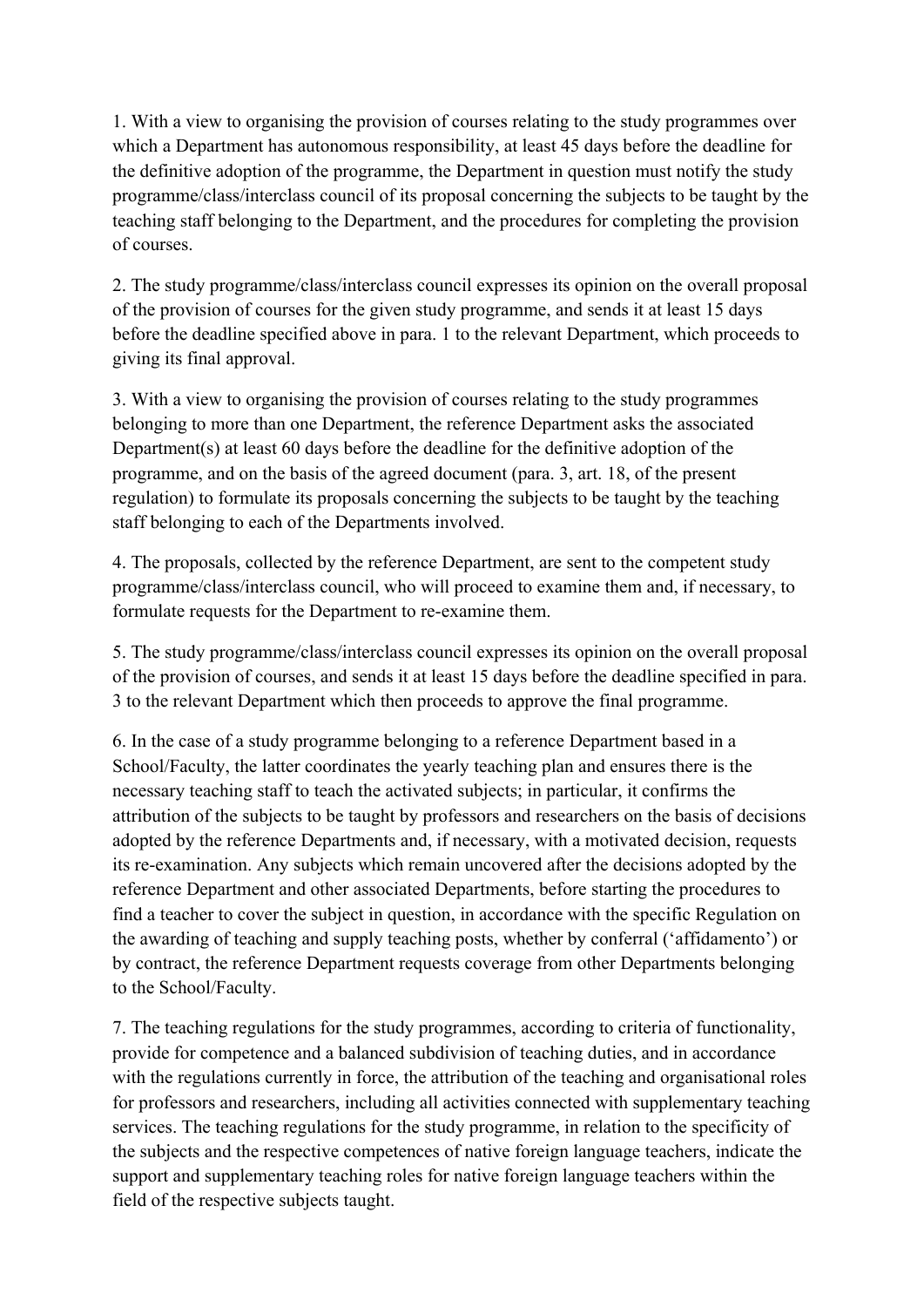Hiring teaching staff from outside the University and/or external collaboration is subject to the procedures laid down by the regulations currently in force, and must be limited to cases in which it is absolutely necessary in terms of implementing the rules governing the curricula of study programmes.

8. The subjects are normally taught in one semester, or across two semesters. In cases of specific needs, the teaching regulation for the study programme may include the teaching of a subject across different periods (bimestrial, trimestrial, quadrimestrial) if this is functional to a better organisation of teaching.

The weekly number of teaching hours and their distribution are determined in relation to the overall teaching plan and to the necessities dictated by the academic timetable.

9. The teaching of a subject of the study programme may be split into two if so required by the conditions established by the regulations in force.

Staff teaching split subjects must coordinate their respective programmes, and agree on the text books to be recommended, as they refer to the same subject planned in the syllabus, and they must also respect the same learning objectives during examinations.

The criteria for student distribution across the split subjects are defined in the teaching regulations for the study programme, so as to ensure a balanced and functional subdivision.

10. In the case of course subjects or modules laid down in the rules governing the curricula of study programmes which cannot be activated because of the temporary absence or lack of teaching staff, the relevant Department Council, also following the proposal of the study programme/class/interclass council, may arrange for the students to follow the same subject taught elsewhere if the subject is activated in other study programmes at an equivalent level, and after ascertaining their functionality in terms of the teaching syllabi.

For the approval of such an arrangement, if the two study programmes in question are organised by the same body responsible for teaching, the arrangement is agreed between the study programmes involved and is approved by the competent body responsible for teaching; if, on the other hand, the arrangement concerns a subject or module organised by another body responsible for teaching, the latter must give its approval together with an indication of the conditions for the students involved. Such arrangements may also be decided in the case of subjects or modules activated in other universities, as long as they come within the interuniversity agreements.

# **ART. 24**

# *Ensuring coverage of institutional teaching requirements: institutional teaching, teaching through conferral, supply teaching, teaching programmes assimilated by other Departments, contracts under private law*

1. The subjects in study programmes may be taught: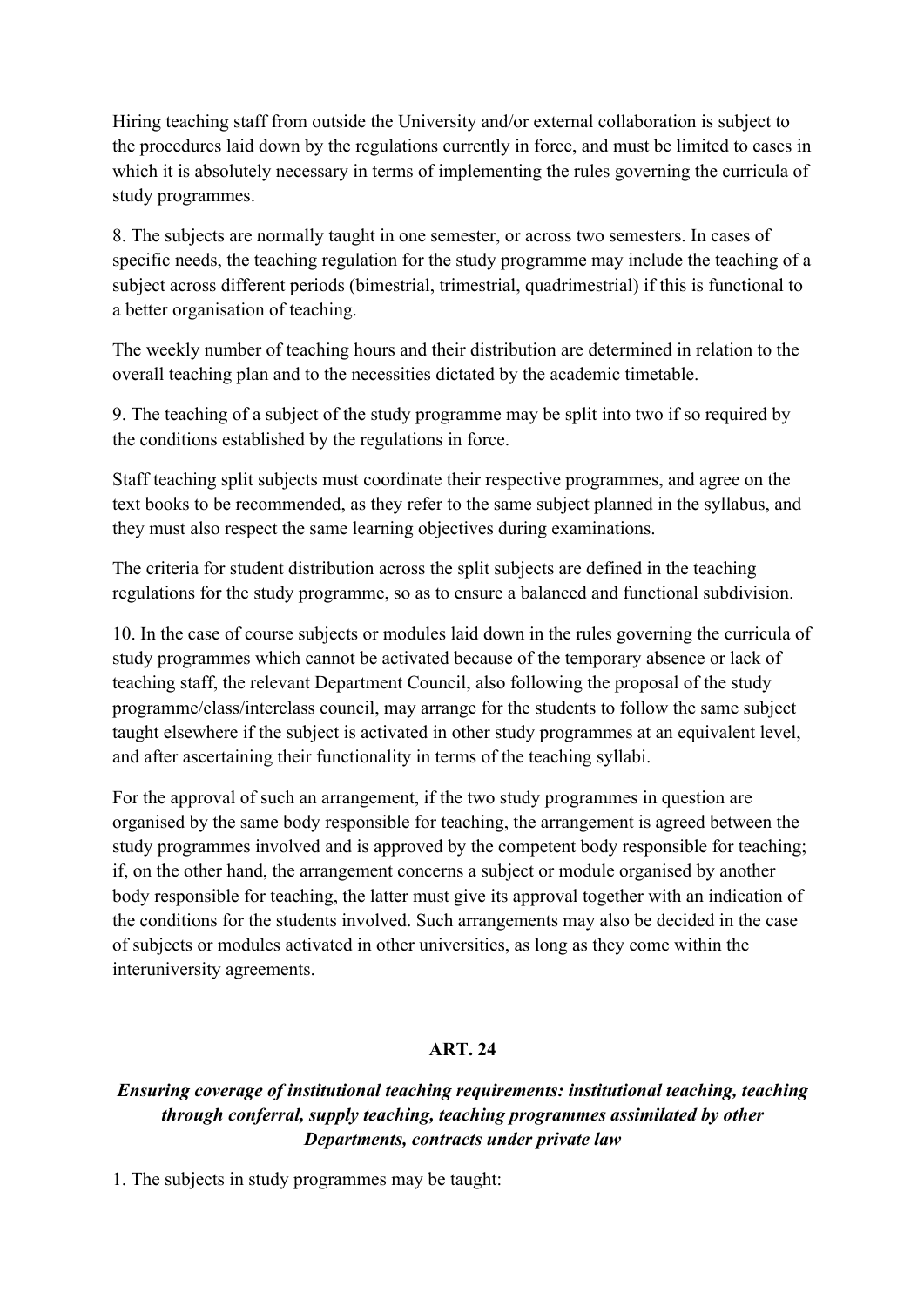a) as part of the institutional teaching duties of associate and full professors working for the University;

b) by conferral ('affidamento') by associate and full professors and researchers working for the University;

c) by teaching assignment ('incarichi di insegnmùamento');

d) by contract under private law.

2. Institutional teaching duties are decided annually by the competent bodies responsible for teaching in relation to their specific subject areas, after hearing the opinion of the Joint Committee.

3. Institutional teaching duties are entrusted to a member of the teaching staff whose expertise is officially recognised in a given subject area or closely related field. A teacher specialised in a given subject area must cover the subject(s) of the subject area in accordance with the teaching programme deliberated by the competent body responsible for teaching. In entrusting institutional teaching duties, the competent bodies give priority to the programme necessary for the accreditation and sustainability of the study programmes.

4. A teacher of one or more subjects in institutional teaching may, with the teacher's consent, cover a subject not covered in another subject area, after verifying that the teacher in question possesses the necessary teaching skills also through an evaluation of the consistency of his/her academic production by his/her teaching body, and/or by the institution offering the subject, in accordance with the teaching regulations for the study programme.

5. The teaching of a subject may be entrusted to a researcher or professor, with their prior consent, as an extra teaching duty, by the reference Department responsible for the study programme to which the subject belongs as part of the provision of courses.

6. The Department guarantees cover for the subjects of its own pertinence in compliance with the regulations for assigning the teaching of a subject and supply teaching duties through conferral or by contract.

# **ART. 25**

# *Teachers' duties and obligations*

1. The teaching regulations for study programmes lay down the attribution of teaching duties which are organised according to the annual academic timetable, including activities connected with supplementary teaching services supporting learning activities.

2. Professors are required to devote yearly teaching duties and services to students, including orientation and tutoring, and examination and other assessment activities, for no less than 350 hours for full-time professors and no less than 250 hours for professors who opt for reduced hours ('in regime di tempo definito'), in accordance with art. 6, para. 2, of law no. 240/2010.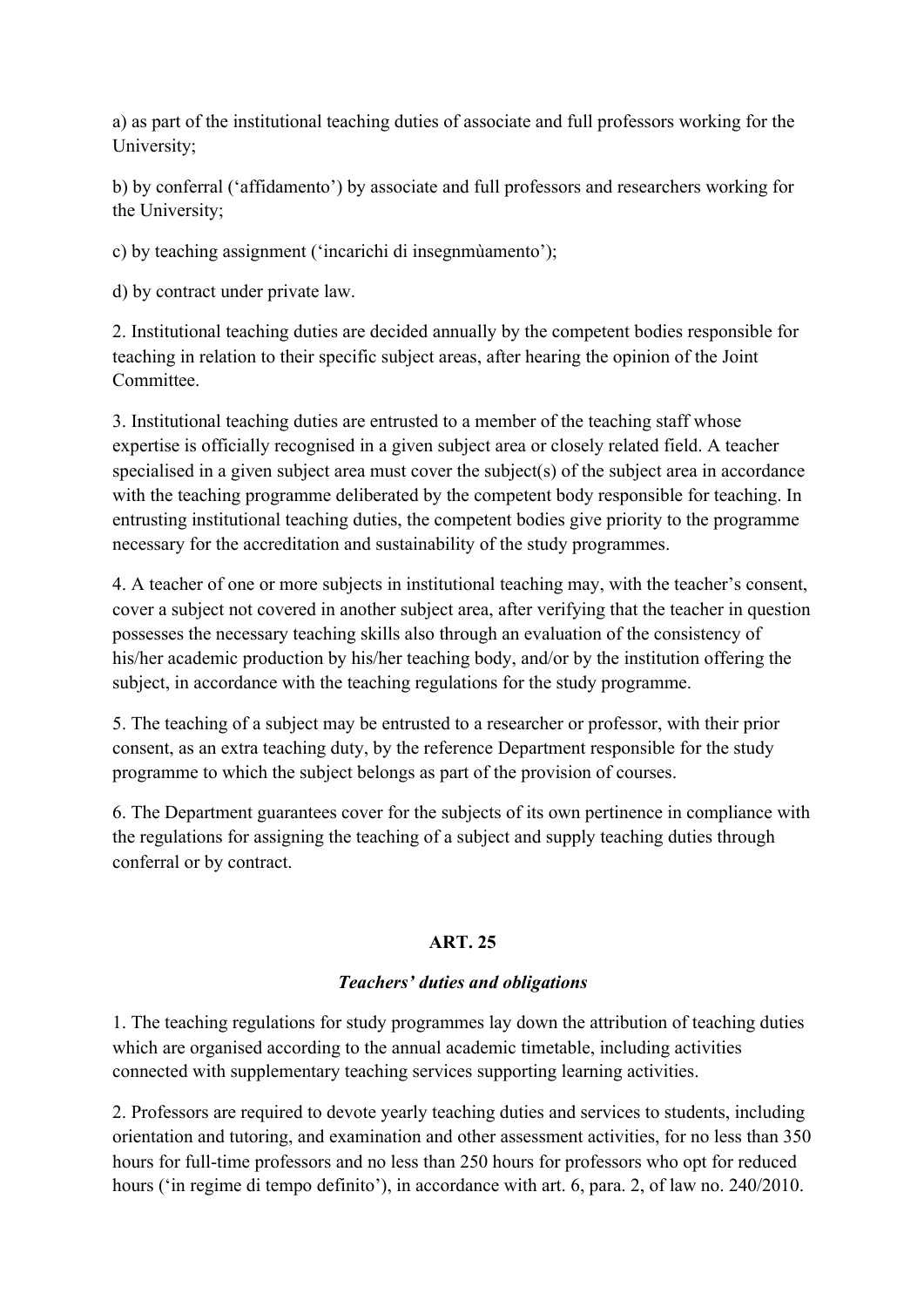As regards the overall distribution of hours, the University requires:

- full-time professors to dedicate at least 120 hours to lectures, of which at least 90 hours overall are to be dedicated to first cycle or second cycle or single cycle study programmes;

- professors on reduced hours to dedicate **90** hours to lectures, of which at least 60 hours overall are to be dedicated to first cycle or second cycle or single cycle study programmes.

3. Researchers on open-ended contracts must dedicate each year up to 350 hours if full-time, and up to 200 hours if on reduced hours, to supplementary teaching activities and student services, including orientation and tutoring, as well as examination and other assessment activities (art. 6, para. 3, of law no. 240/2010).

4. For researchers on fixed-term contracts, in accordance with art. 24, letters a) and b), of law no. 240/2010, the activities in which they must distribute their yearly commitments for teaching, supplementary teaching, and student services, are established as follows:

- researchers on fixed-term contracts, in accordance with art. 24, letter a), of law no. 240/2010, working full-time must dedicate at least 60 hours to teaching including lectures; the remaining time must be distributed among other activities up to a total of 350 hours;

- researchers on fixed-term contracts, in accordance with art. 24, letter a), of law no. 240/2010, working on reduced hours must dedicate at least 40 hours of teaching including lectures; the remaining time must be distributed among other activities up to a total of 200 hours;

- researchers on fixed-term contracts, in accordance with art. 24, letter a), of law no. 240/2010, working full-time must dedicate at least 60 hours of teaching including lectures; the remaining time must be distributed among other activities up to a total of 350 hours.

5. The teaching regulations of the competent bodies responsible for teaching provide for organising the presence of teaching staff throughout the year, in relation to the teaching and tutoring commitments which derive from the organisation of the academic timetable proposed by the study programmes.

6. Within the hours dedicated to tutoring activities, teaching staff must also provide for office hours for students who take part in their learning activities; this commitment must be systematic and be carried out regularly following a timetable which the teaching secretariat will make public on the website of the study programme.

7. Each teacher must carry out the teaching activities of the study programmes personally assigned to him/her. Any absence must be justified on the grounds of serious and exceptional reasons, and must be communicated to the secretariat of the competent body responsible for teaching which will give widespread and immediate notice of the absence. In all other cases the absence must, in any case, be justified and explained.

8. Each teacher must fill in a register of the teaching activities carried out; this may also be done electronically. The register must contain references to all lecturing, tutoring, and student support activities, and anything else relating to teaching activities. The register must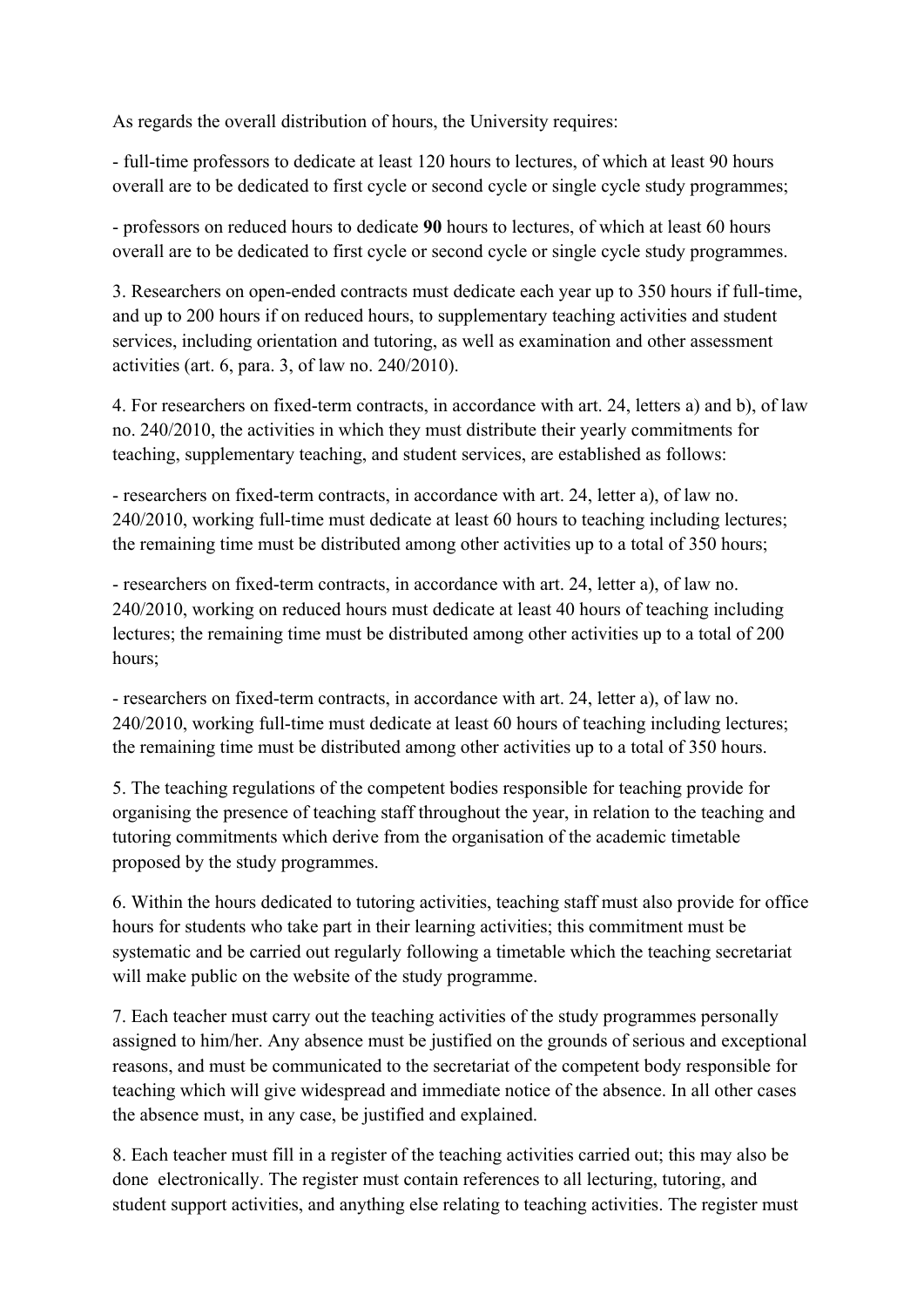be made available for any possible verification, and must be handed in to the head of the competent body responsible for teaching within 15 days of the end of the academic year. It is the duty of the head of the body responsible for teaching to notify the Rector immediately with the names of the teaching staff who fail to complete this task.

9. In compliance with the teaching regulations for the study programme, and on the basis of the planning of their relative teaching activities, researchers must carry out supplementary teaching activities as mentioned above, and may also supervise theses as well as presenting them at graduation sessions.

For researchers who have been assigned the teaching of a subject in accordance with the regulations currently in force, the competent body responsible for teaching will take into account the supplementary teaching activities undertaken.

10. Native foreign language teachers are required to carry out supplementary and support teaching activities, also in the form of lessons in class, to teach the correct use of the language, as well as tutoring activities as established in the teaching regulations for the study programme.

11. In cases where the final part of a study programme is the writing of a thesis, the members of the teaching staff belonging to the council in question must accept, on the basis of criteria established by the teaching regulations for the study programme, a minimum number of theses to be written by students under their personal supervision and which they will present at graduation sessions.

12. Teaching staff who wish to provide teaching services, whether paid or unpaid, for other Universities, within the limits and in accordance with the procedures laid down in the specific regulation approved by the Academic Senate, must request authorisation from the Academic Senate after the relevant Department Council has given its approval.

#### **ART. 26**

#### *Annual prospectus*

1. By the deadline established by the regulations currently in force, the competent bodies responsible for teaching prepare their annual prospectus for the following academic year, coordinating the relative prospectuses proposed by the study programme/class/interclass councils. The bodies responsible for teaching in question include in their respective regulations all the general provisions to which the prospectuses of each study programme must adhere. The annual prospectus is approved by the Academic Senate.

2. The annual prospectus, based on the principle of maximum transparency, informs the students and all those who may be interested of the specific procedures contained in the teaching regulations. In particular, the annual prospectus indicates the entry requirements for each study programme, as laid down in paragraphs 1 and 2 of art. 27 below; the entry requirements for study programmes in a particular field in accordance with law no. 264 of 2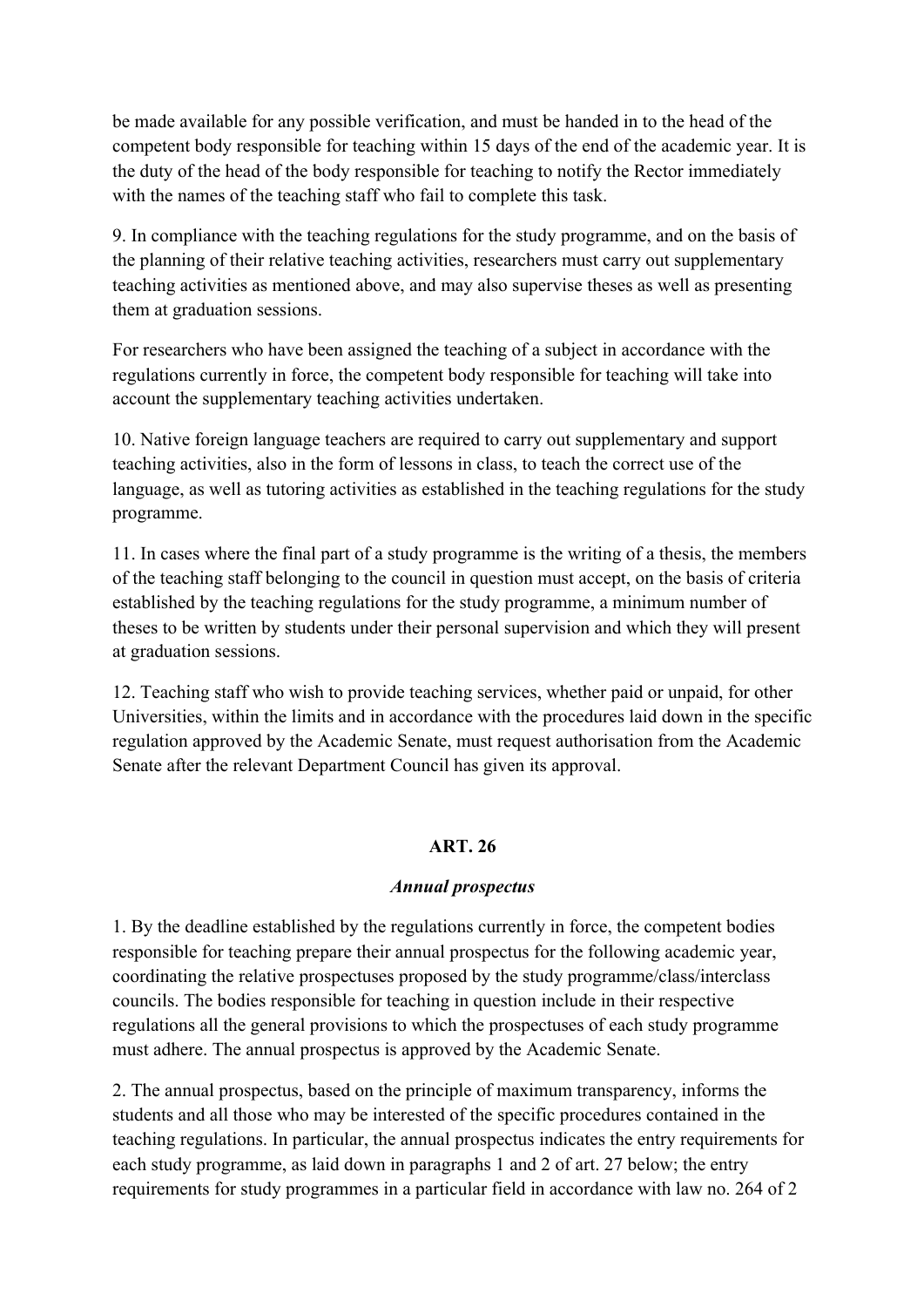August 1999; the official syllabi of the study programmes with their relative subjects and names of teaching staff; indications of possible prerequisites required; the rules concerning enrolment and attendance; the starting date and timetable of teaching activities; the deadlines for presenting proposals for individual syllabi, where permitted, and any other indication deemed useful in order to provide exhaustive information. The prospectus must be published on the study programme website at least 60 days before the start of lectures.

3. The University also publishes the general regulations concerning the conditions, procedures, terms, and amount of fees and contributions, together with the necessary documentation and any other indication concerning the requirements in order to enrol on a study programme. The prospectus also indicates the necessary requirements for renewing enrolment, including the amount of fees to be paid and how to establish the contributions due.

4. Any possible addition to the information regarding examination dates, or variations in lecture and office hour timetables must be promptly communicated to the students via publication on the study programme website.

#### **ART. 27**

#### *First cycle degree and second cycle degree enrolment and suspension of studies*

1. To gain admission to a first cycle degree programme students must possess a high school diploma, as required by the regulations in force, or of some other qualification attained abroad and recognised as equivalent by the competent authorities, in compliance with international agreements currently in force.

To enrol on a first cycle degree programme students are required to have an adequate preliminary education. The rules governing the curricula of study programmes define the required knowledge and skills to accede to the study programme, and specify the procedures for assessment , also at the end of preparatory learning activities as outlined in para. 4 below.

2. In the case of a negative outcome of the test, the competent study

programme/class/interclass councils indicate the additional learning obligations to be fulfilled during the first year of the course. The teaching regulations for the study programmes specify the assessment procedures and indicate how this may condition enrolment to the second year on the basis of the results.

3. The competent bodies responsible for teaching promote and organise the learning activities to verify the preliminary preparation of the students acceding to a study programme, the assessment activities aimed at verifying the initial preparation and the supplementary learning activities organised to allow for the fulfilment of the additional learning commitments in accordance with paragraphs 2-3, also working in collaboration with upper secondary schools on the basis of specific agreements approved by the competent governing body as provided for in the Regulations relating to Administration, Finance, and Accounting.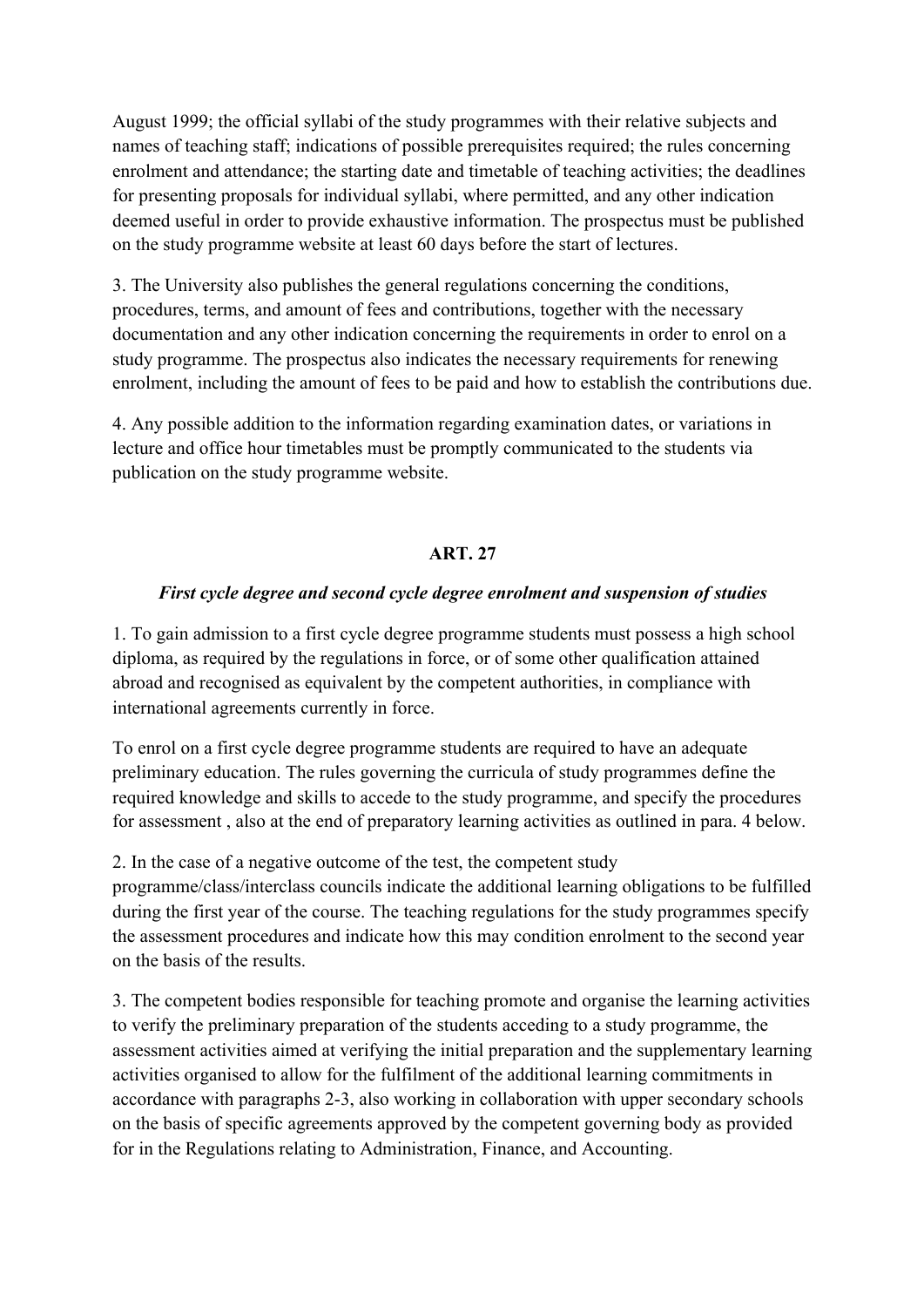4. To gain admission to a second cycle or single cycle study programme students must possess a degree, or a three-year university diploma, or some other qualification deemed as equivalent by the competent bodies, in compliance with the international agreements currently in force.

For second cycle or single cycle study programmes the rules governing the curricula of study programmes indicate specific entry requirements which involve the possession of specific requisites and adequate preparation.

Such requisites include possession of a degree in a specific class, the knowledge and skills acquired during the student's learning path to date which are expressed in the form of credits for each subject area regardless of the denomination of the subjects. The adequacy of the preparation is verified by means of procedures outlined in the teaching regulations for each study programme.

5. To gain admission to a single cycle degree programme students must possess a high school diploma, as required by the regulations currently in force, or some other qualification deemed as equivalent by the competent bodies, in compliance with the international agreements in force.

6. Access to first cycle and second cycle degree programmes in healthcare, as well as single cycle degree programmes in Medicine, Dentistry, and Veterinary Science, is limited on a national level in accordance with art. 1 of law no. 264/1999.

7. The University, taking into account the provisions of the Ministry for study programmes with limited enrolment on a national level, must specify by  $1<sup>st</sup>$  July of each year the procedures and dates of the entry tests, together with the entry requirements.

First cycle, second cycle, and single cycle courses with limited enrolment on a national level are subject to the provisions laid down yearly by the Ministry of Education, University and Research.

8. Until the definition by the Ministry of Education, University, and Research of the requisites relating to the quantity and characteristics of the bodies where the learning activities are to take place, in accordance with para. 1, art. 1, of Ministerial Decree no. 544/2007, the Academic Senate, following the proposal of the competent bodies responsible for teaching , may decide on the limitation of access to study programmes identified in accordance with art. 2, para. 1, letters a) and b), of the abovementioned law no. 264/99. The motivated decision concerning limited enrolment, indicating the number of places available for the whole academic year, together with the report of the Evaluation Group, is sent to the Ministry of Education, University, and Research, to receive authorisation as prescribed. Authorisation is prepared by ministerial decree, subject to the prior ascertainment of the conditions established in law no. 264/1999.

9. Contemporaneous enrolment on more than one course is not permitted. Any breach of this rule entails the automatic cancellation of any enrolment coming after the first.

10. Temporary suspension of studies for one or more academic years may be requested by: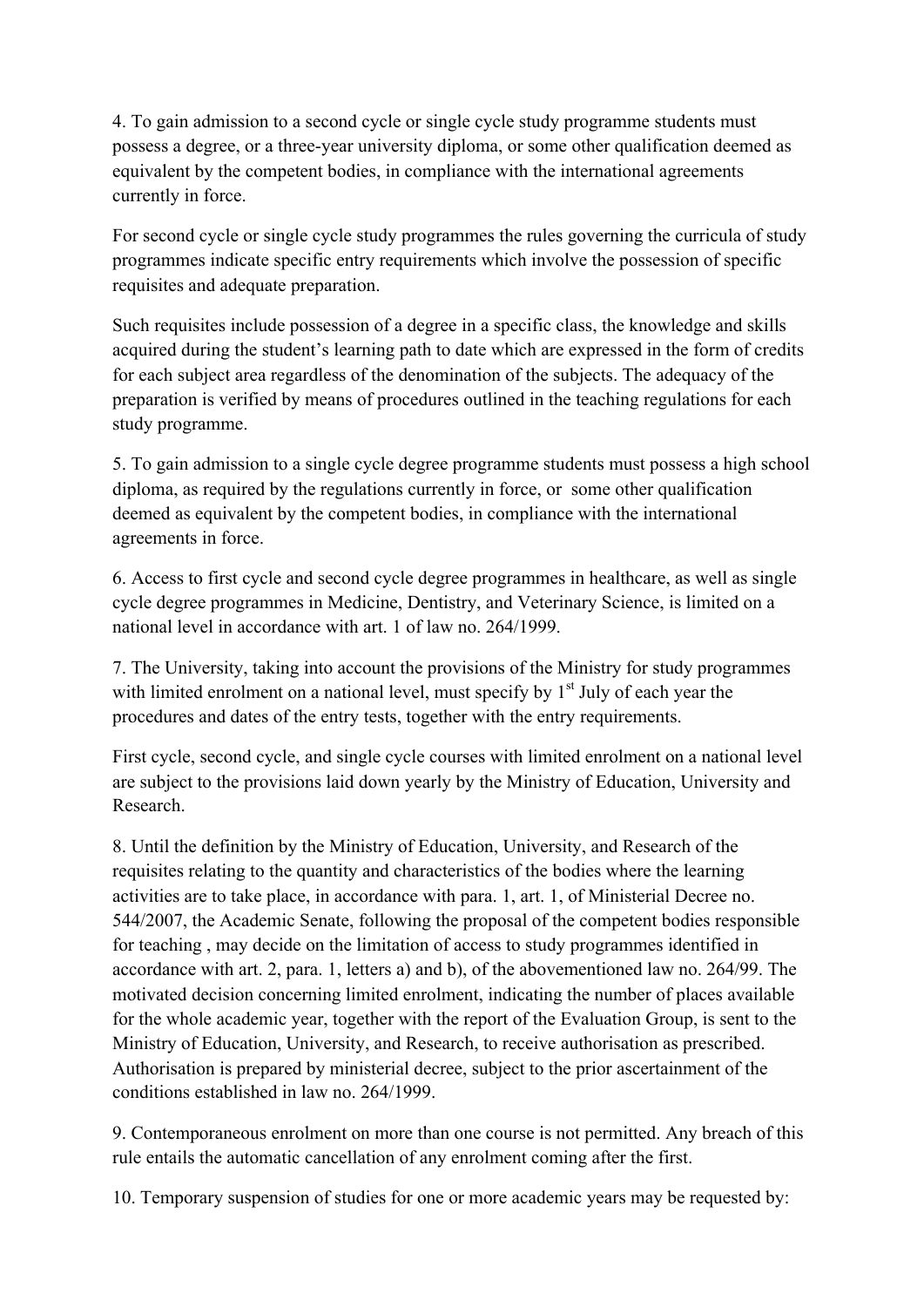a) students intending to enrol on study programmes based in other universities in collaboration with the Armed or Security Forces, because of the learning objectives proposed by the latter;

b) students wishing to enrol on study programmes abroad;

c) students who already have a degree and are enrolled on some other study programme, and who wish to enrol on a Specialisation School, PhD, University Master, or advanced level course ('Corso di Perfezionamento') with over 30 credits. Where the number of recognised credits is less than 30, it is necessary to receive the approval of the study programme council on the matter of contemporaneous enrolment. Those wishing to enrol on an advanced level course of the duration of less than a year, the competent body responsible for teaching, after examining the duration of the course and the attendance required of the students, may decide whether or not contemporaneous enrolment is compatible;

d) students wishing to enrol on teacher training courses.

During the period of suspension of studies, the student is not required to pay fees or contributions; the amount to be paid, once studies have been resumed, is established by the Board of Directors.

11. It is possible to be simultaneously enrolled on study programmes in Higher Education Musical and Choral Institutions, in accordance with the Ministerial Decree of 28 September 2011.

12. In accordance with the regulations currently in force, enrolment in second cycle degree programmes is allowed also when the academic year has already commenced, as long as it is still possible to attend the course. Thus, students who complete their first cycle degree in the extraordinary session ('sessione straordinaria'), and in any case before 31 March, may enrol on a second cycle degree programme, attend the lectures of the relevant subjects in the first semester, and sit the examinations starting from the examination session following the graduation session, by presenting to the competent student secretariat a special pre-enrolment request to enrol on the second cycle degree programme starting from November; the request must be completed by 31 March.

# **ART. 28**

#### *Teaching timetable*

1. The normal duration of the lectures, seminars, laboratory and supplementary activities is established for each academic year between 1<sup>st</sup> October and 30 June of the following year.

Any orientation, preparatory, supplementary, preliminary, support activities with respect to the official teaching of subjects, as well as intensive courses and special activities, may take place also in other periods, as long as this is approved by the competent bodies responsible for teaching and after approval by the Board of Directors following the proposal of the Academic Senate.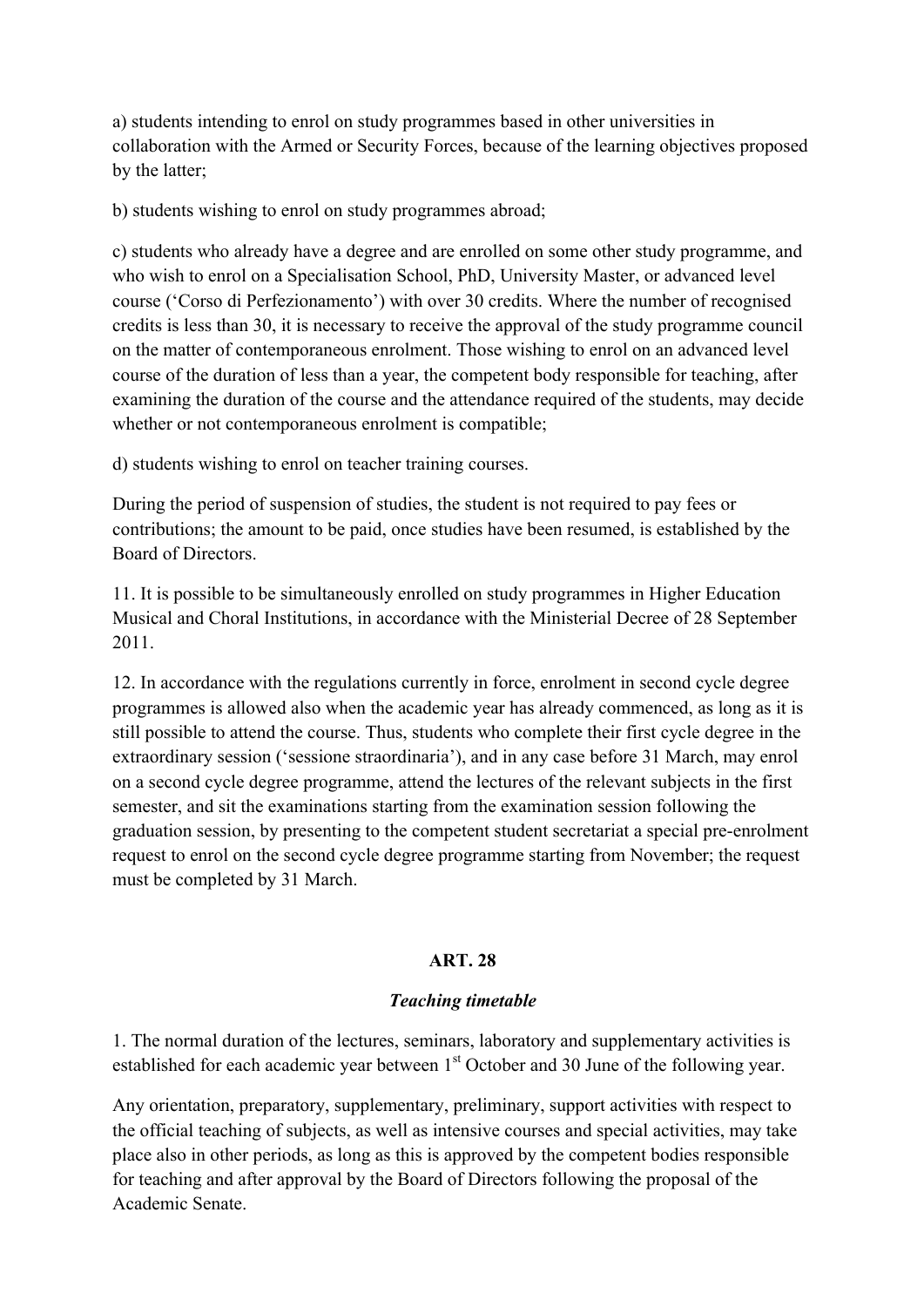2. The annual prospectus indicates the times and periods for the relevant courses, respecting the University's academic timetable.

The study programme junta ('Giunta del Corso di Studio'), after consultation with the members of teaching staff involved, and bearing in mind the necessities relating to the learning paths, formulates the organisational proposals to the body responsible for teaching concerning the timetables of lectures and other learning activities.

3. Examinations and all other type of assessment that are officially registered may be undertaken only after the conclusion of the lectures on the subject.

Students whose enrolment and payment of fees and contributions are fully in order may sit, without any numerical limitation, all the examinations and assessments for which they possess attestation of attendance (where necessary), and which refer to subjects for which lectures have come to an end and in compliance with the principle of propaedeuticity where applicable.

The examinations sat before 30 April of the following academic year belong to the previous academic year, and do not entail re-enrolment.

The study programme regulations establish the procedures for deciding on the timetable for the teaching activities; before classes commence the study programme junta suggests possible times and days, taking into account the specific teaching necessities and propaedeuticity, where required, and notifies the competent body responsible for teaching which ensures their publication on the study programme website.

The yearly number of examination sessions is in any case no less than 8, and their distribution is established by the junta of the study programme council in the relative regulations starting 5 days after the end of teaching activities; there must be at least 15 days between each examination session, in principle avoiding an overlap of different examinations for subjects taught in the same semester. The number of examination sessions may be increased for students who are behind with their studies, or for students in special circumstances.

Normally, apart from exceptional cases, the core examination sessions for the same teaching period and for the same year must not overlap.

4. The final examinations for attaining the qualification for each academic year must take place by 30 April of the following academic year; students enrolled in the previous academic year who sit their examinations by that date do not need to re-enrol.

The final examinations take place over at least three sessions distributed as follows: from May to July, from October to December, from February to April.

# **ART. 29**

# *Curricula and syllabi*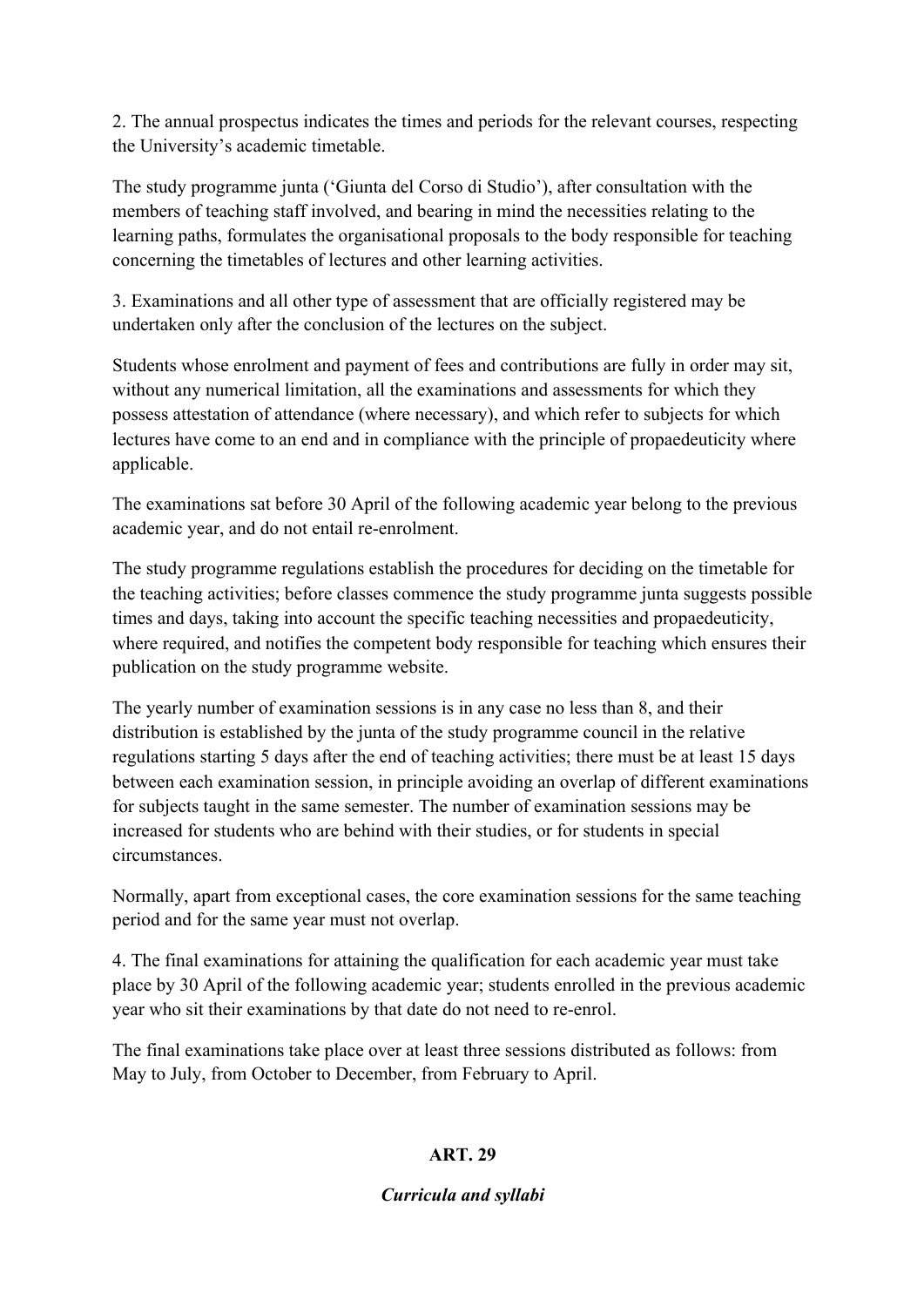1. The teaching regulations for the study programme subdivide study paths into one or more curricula, which constitute the set of university and, where available, extra-university learning activities, and any possible propaedeutic activities students are required to do in order to successfully complete their qualification.

The syllabus for each student is comprehensive of compulsory activities in accordance with the above paragraph, and of any optional learning and autonomously chosen activity in compliance with the restrictions outlined in the classes of study programmes and the rules governing the curricula of study programmes. All the activities are commensurate to the credits outlined in the relative rules governing the curricula of study programmes.

The syllabus is valid and may be approved only if its set of activities corresponds to the restrictions established by the classes of study programmes and the rules governing the curricula of study programmes, and entails the acquisition of no less than the credits required to attain the qualification.

2. The credits acquired by means of passing examinations for extra courses compared with those necessary to complete the path of studies are registered as part of the student's career, and may be subsequently recognised in accordance with the regulations currently in force. After presenting a request to the relevant student secretariat, the student who is fully enrolled on a study programme may accede to any subject, in his/her own study programme or in others, over and above those required to attain the qualification for the desired study programme. The marks from these examinations, however, do not contribute to the overall total for the student's study programme.

#### **ART. 30**

#### *Verification of learning and skills*

1. The teaching regulations for the study programme regulate the procedures concerning the examination and assessment techniques aimed at verifying the adequate preparation of the students enrolled, so that students may continue with their studies and acquire credits for the learning activities undertaken. These examinations and assessments are always individual, and must take place in such conditions as to guarantee an in-depth, objective, and fair evaluation in relation to the subject or activity they have learnt and to what is explicitly requested for the purposes of the test or examination.

2. The examinations and assessments of learning may be oral and/or written, and/or practical tests in accordance with the provisions of the teaching regulations for the study programme and the deliberations of the study programme council; ascertainment of the knowledge and skills may be evaluated in terms of a mark or a pass.

3. In accordance with the provisions of Ministerial Decree no. 386/2007, for each first cycle study programme there may be no more than 20 examinations; for each second cycle study programme there may be no more than 12 examinations; for each single cycle degree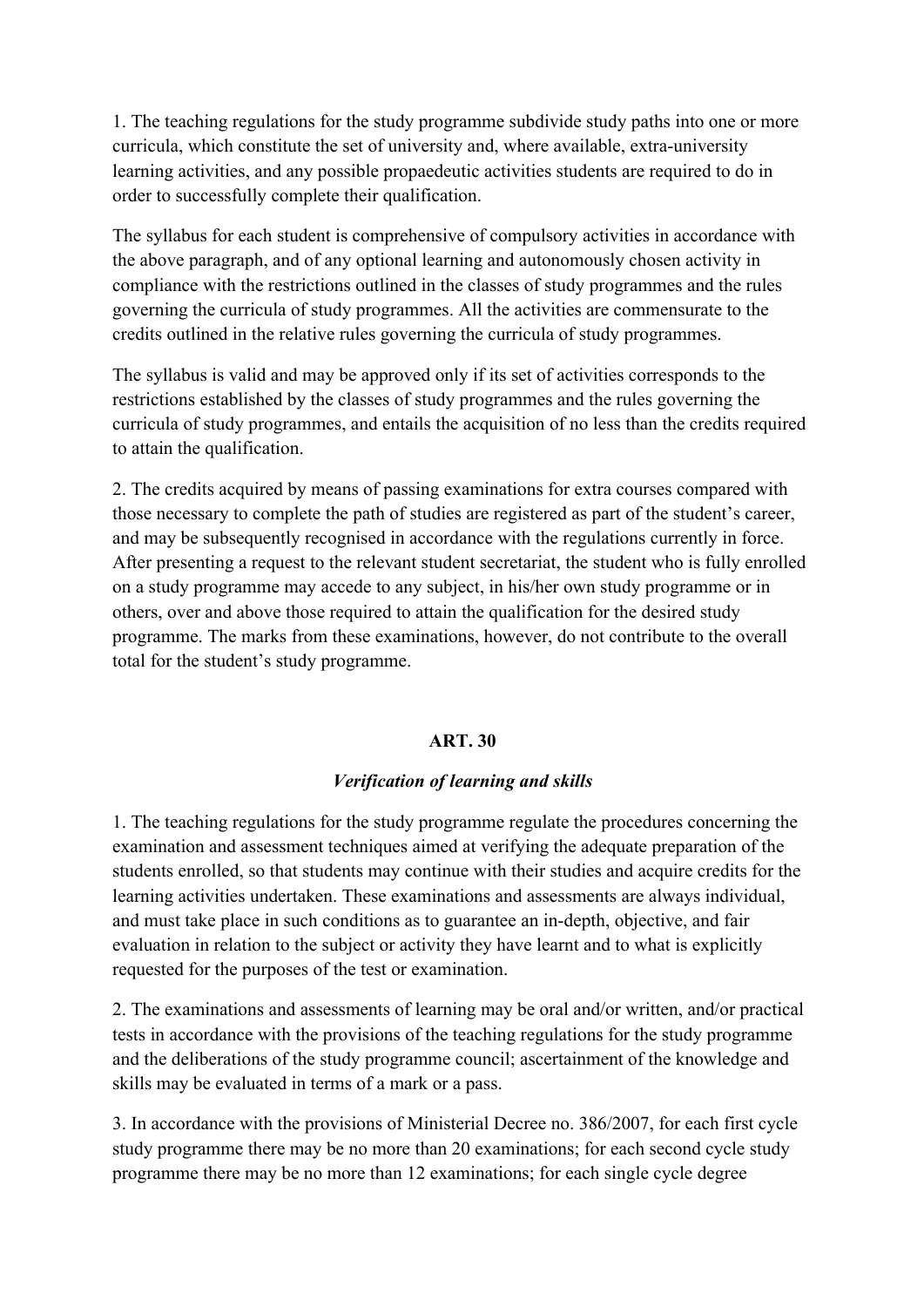programme there may be no more than 30 examinations; while for six-year degree programmes there may be no more than 36 examinations.

Included in the examinations and assessments are the core, foundation, related, supplementary, and autonomously-chosen learning activities. The examinations and assessments for the latter may be considered as one unit. Examinations and assessments for learning activities outlined in letters e), f), g), and h) of art. 16, as well as those related to activities outlined in letters d) and e) of art. 17 of the present regulation, are not considered as part of the overall total.

4. The teaching regulations for study programmes may provide for integrated examinations and assessments for more than one coordinated subject or module; in these cases, the teachers for the coordinated subjects or modules participate together in the overall assessment of the student's proficiency which may not be split into evaluations or separate assessments for individual subjects or modules.

5. It is not possible to repeat a test or examination which has already been passed in order to improve the mark. Cases in which it is possible to attend the same subject more than once, with related separate and distinct examinations, are regulated by the teaching regulations for the study programme.

6. Examination commissions are nominated by the Director of the competent body responsible for teaching, following the proposal of the teacher in charge of the subject; they are made up of at least two members; the first must always be the teacher in charge of the subject, and he/she has the role of President of the commission, while the other member(s) are other professors or researchers of the same or similar subject area, or experts in the field. The teacher in charge of the subject may split the commissions into sub-commissions. All sub-commissions remain under the president of the commission as teacher in charge of the subject, and they must be made up of no less than two members, one of whom is a professor or researcher, while the other may be a professor, researcher, or expert in the field.

In the case of integrated courses, the commission is made up of all the official professors on the courses; should they be more than three, the commission may be split into subcommissions, each made up of at least two members. In any case, the President of the commission is selected among the professors of either this or another University, and he/she must be the teacher in charge of the subject or of one of the modules with the highest number of credits, or alternatively the professor who contributes with the highest number of credits.

Experts in the field ('cultori della materia') must possess the requisites specified in the regulation, and are designated as members of the examination commissions by the competent body responsible for teaching. Native foreign language experts are part of the examination commissions of the foreign language subjects for which they have expertise, in accordance with the criteria specified in the present paragraph.

Experts in the field, like the rest of the university staff, must exercise the functions connected to their role, and adhere to the University's code of conduct.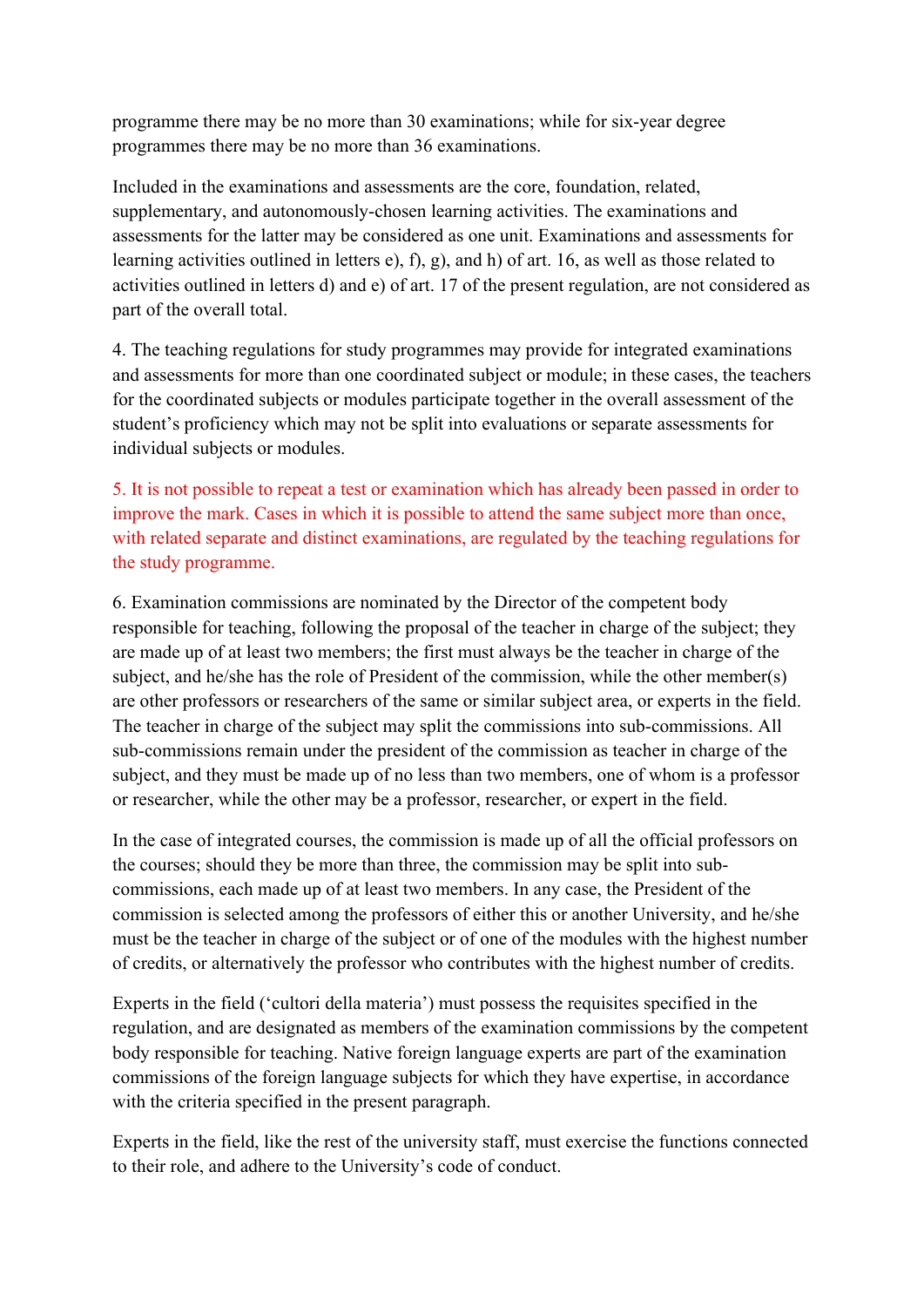The name and qualification of the examiners must be made public as soon as the commission is formed.

7. To pass an examination with a mark it is necessary to obtain a minimum of 18 out of 30. The attribution of a *laude* in addition to the maximum mark of 30 must be unanimously decided by the commission.

An evaluation of less than 18 is insufficient and no mark is awarded.

In the case of written examinations, the student may withdraw at any time throughout the examination.

In the case of oral examinations, the student may withdraw at any time up to the moment of registering the mark.

If the student withdraws, or receives a mark of less than 18, this is noted in the register for statistical purposes but it is not written down in the student's university booklet, and it is not reported as part of his/her career as a student.

The examination must be based on the course programme, the contents of which must be present in full in the teaching material indicated by the teacher, and opportunely divulged and published in the University guide.

Students have the right to know the reasons for the mark expressed by the examination commission, and the right to see their written examination.

The evaluation of the individual examination must not be influenced by the results of previous examinations. To this end, the commission may view the results of the examinations only at the time the final mark is given. The commission is not allowed to verify the student's possession of the teaching material during the examination.

8. The President of the commission is responsible for the examination registers. It is his/her role to specify on the register the time the examination session ended, and to send the documentation to the relevant student secretariat so that the latter may proceed promptly to prepare the relative registrations and certifications where required.

9. The dates of examinations and the composition of the examination commission for each subject must be made public, in accordance with the procedures laid down in para. 3 of art. 28 of the present regulation, before the start of the course.

While the overall number of examination sessions remains the same, when providing the list of examination dates it is possible to reserve access to certain examination sessions for students experiencing special circumstances.

Any change in date must be communicated immediately to the students, and an explanation of the reasons must be given to the Head of Department or to the study programme coordinator.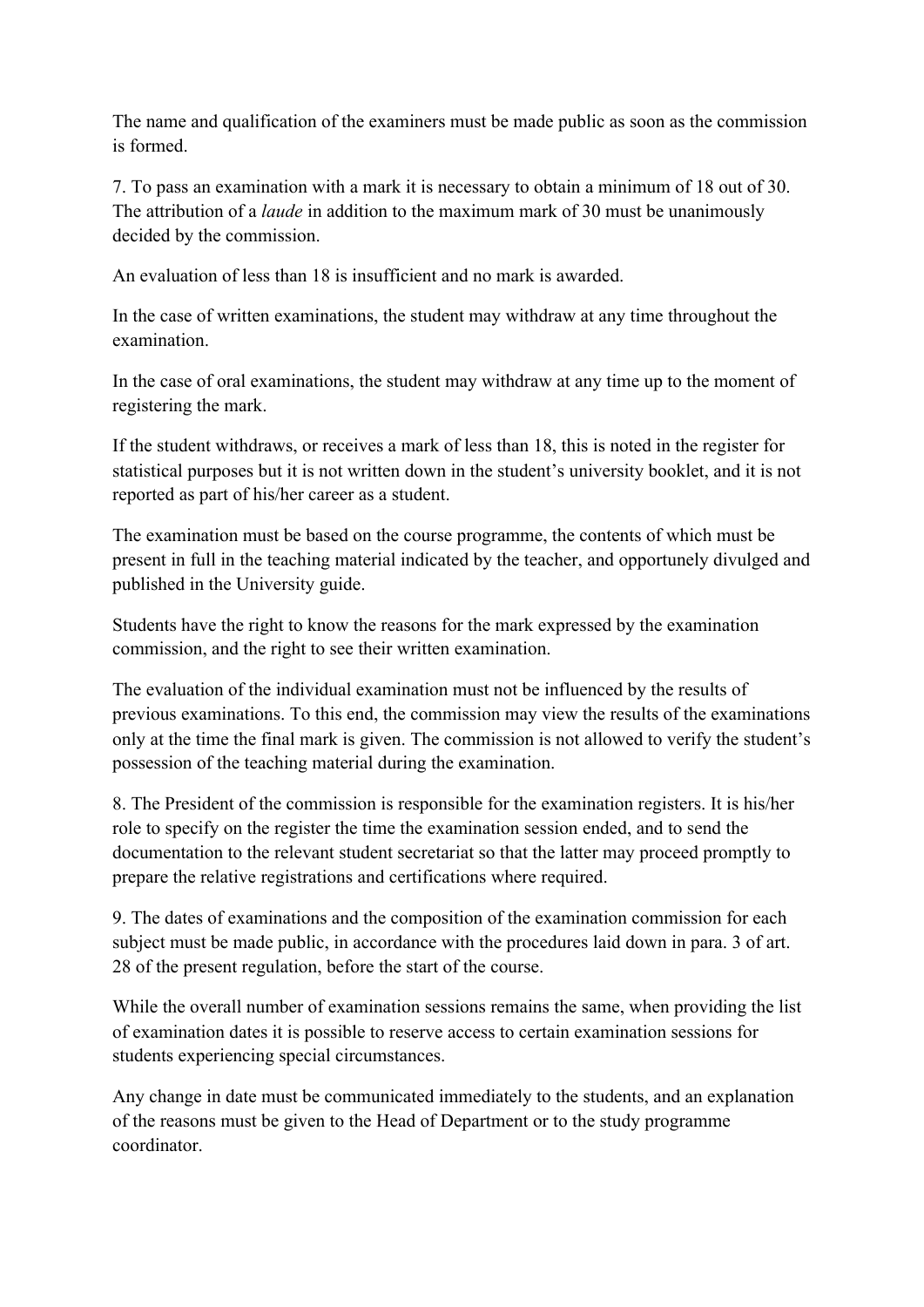Once fixed, the date for the beginning of the examination session may not be brought forward.

10. For assessment methods which are different from examinations, the teaching regulations for the study programmes indicate the procedures and persons involved.

11. Provided that a student has completed attendance of a split course, the student may request to change course in accordance with the procedures laid down in the teaching regulations for individual study programmes. A student is free to revoke the change of course at any time up to the moment of registering a booking to sit the relative examination.

12. The Head of Department must supervise and monitor the proper running of examination activities.

# **ART. 31**

# *Recognition of credits*

1. The junta of the study programme deliberates on the recognition of credits in the case of students changing university, study programme, and carrying out part of the learning activities in another university, whether in Italy or abroad, also by adopting an individual syllabus. The junta of the study programme also deliberates on the recognition of the studies carried out by students who have already attained the qualification at the University, or at some other Italian university, and who upon matriculation request an abbreviation of their studies. Enrolment to years subsequent to the first may be granted after the evaluation and validation of the credits that may be recognised in relation to the chosen study programme.

In cases of a student's transfer from one study programme to another, or from one university to another, the teaching regulations for the study programme ensure that as many acquired credits as possible will be recognised, in accordance with the criteria and procedures laid down, also by verifying skills and knowledge through oral interviews if deemed necessary. If credits are not recognised, the decision must be adequately explained.

Only in cases where the student transfers from one study programme to another belonging to the same class may the number of recognised credits related to the same subject area be no less than 50%. If the original course is carried out via distance learning, the minimum of 50% is recognised only if the original course is accredited in accordance with the relative regulations.

Any acquired credits which are not recognised to attain the qualification remain on record as part of the student's university career.

2. Certified professional knowledge and skills may be recognised as credits in accordance with the rules governing the curricula of study programmes and on the basis of criteria established by the teaching regulations for the study programme, as may other skills and competences acquired in learning activities at post-secondary level in cases where the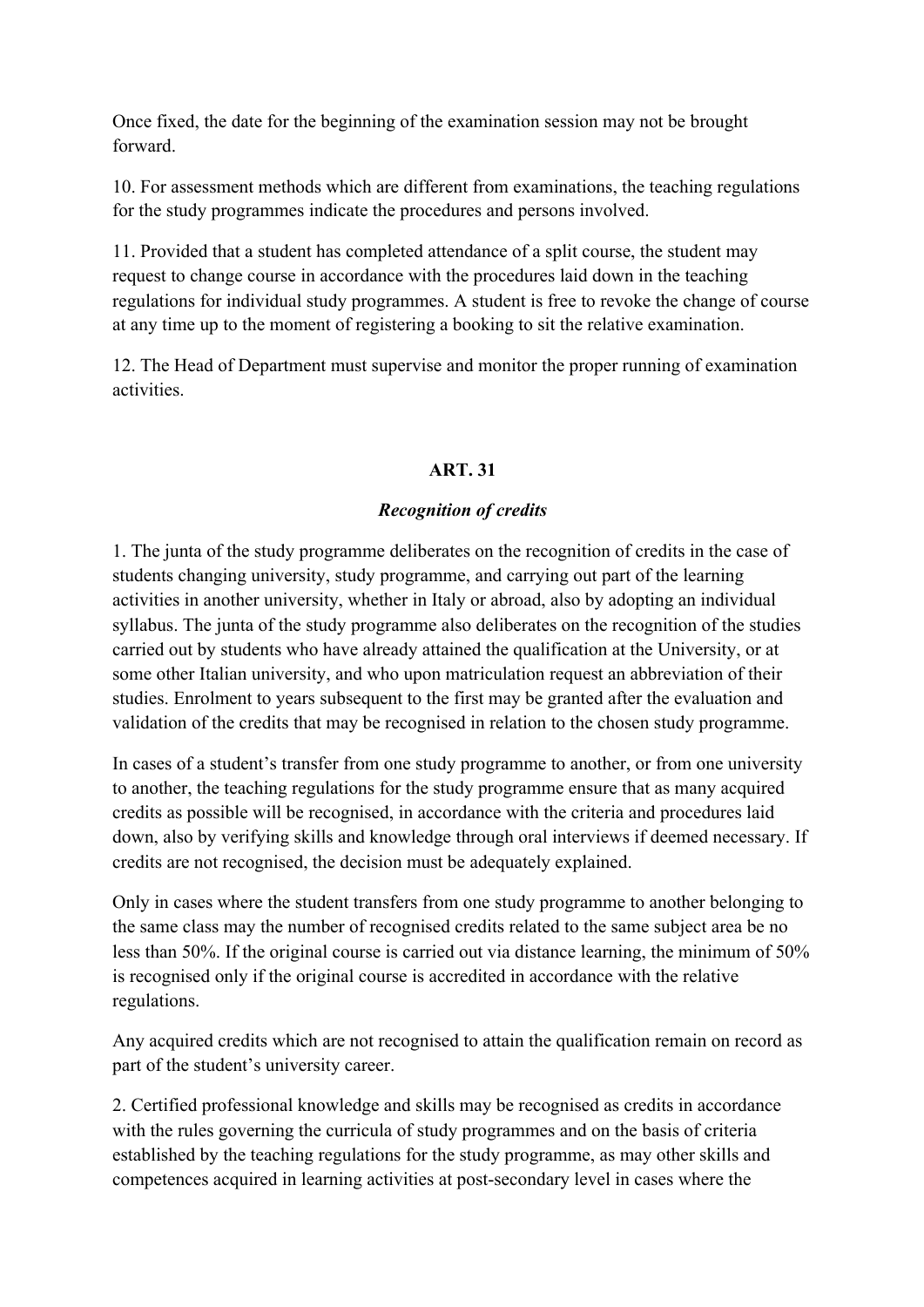University has been involved in the planning and execution stages, within the limitations laid down by the regulations currently in force.

# **ART. 32**

#### *Final examination and qualifications*

1. The qualification is attained after passing the final examination on a subject which is consistent with the study programme. The procedure, which is normally that of the student presenting the thesis he/she has written, is established in the teaching regulations for the study programme. In the case of an oral discussion, the student must in any case present a written summary of the topic.

The final graduation session must be an important occasion of individual learning to complete the study programme. The number of credits attributed must be commensurate to the time actually required to complete the thesis.

To complete a second cycle or single cycle degree programme it is necessary to present an original thesis written by the student under the guidance of a supervisor.

If the rules governing the curricula of study programmes so allow, the final examination may be in a foreign language, both the essay(s) (where required) and the thesis. The student may request the thesis in any of the subjects or fields of his/her chosen syllabus.

The study programme regulations lay down the procedures for assigning, organising, and evaluating the final examinations.

The study programme regulations guarantee recourse to the highest competences available in the competent bodies responsible for teaching, and a balanced subdivision of responsibilities.

2. The examination commission for the final examination entitled to award the qualification is nominated by the competent Head of Department.

The examination commission for the final examination, in accordance with the regulations laid down in the teaching regulations, is made up of associate professors, full professors, and researchers who have officially been granted the teaching of a subject, totalling a number between seven and eleven. At least one member of the commission must be a full professor.

3. In the case of a graduation session with a large number of students, the session may be split into more than one examination commission nominated by the Head of Department in accordance with the abovementioned regulations.

4. For study programmes spread across more than one Department, the examination commission for the final examination must normally be made up of teaching staff from the different Departments in question, in accordance with the regulations outlined in the teaching regulations for the study programmes.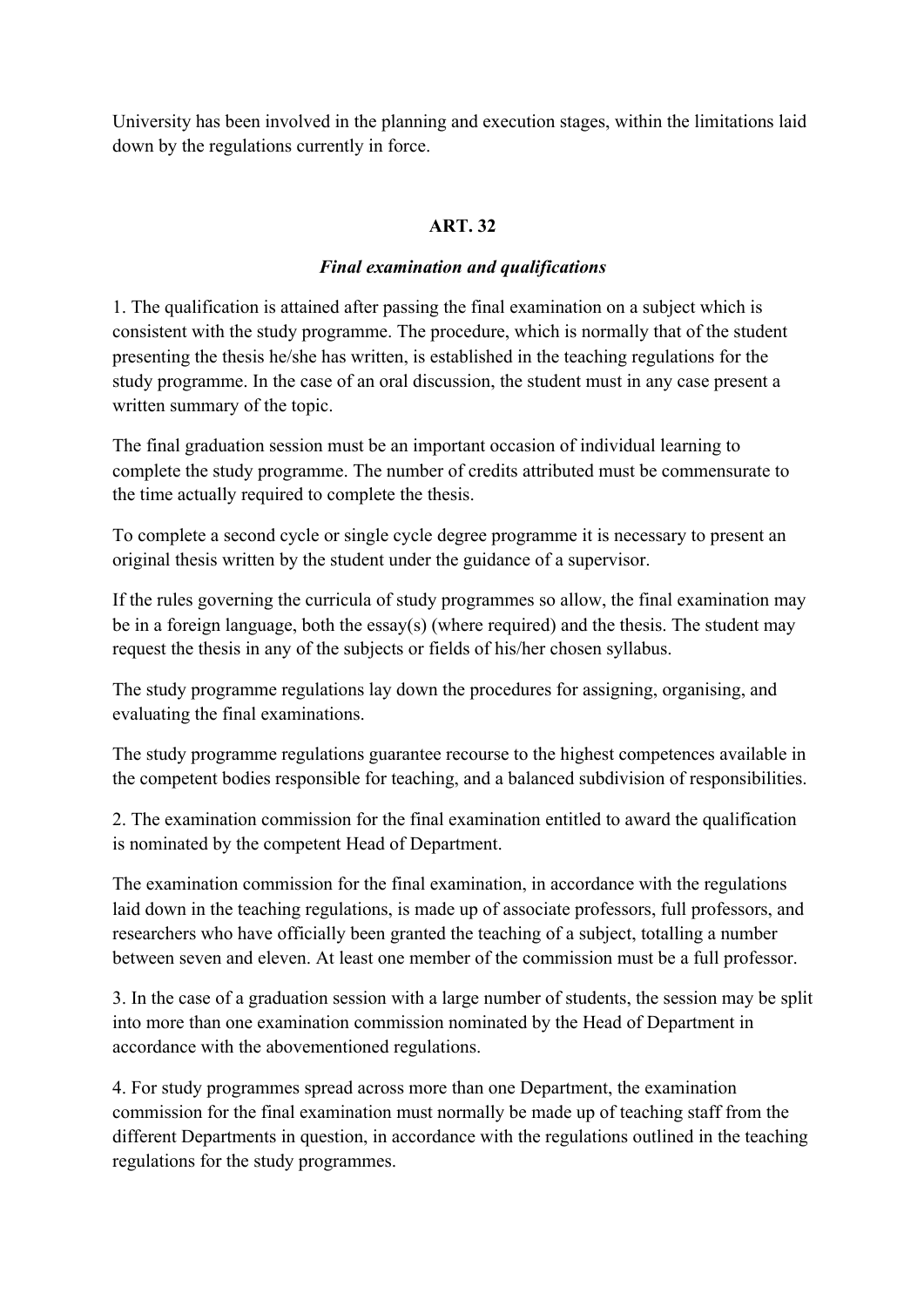5. The examination commission for the final examination may also include teachers from Departments not involved in the study programmes on which the candidates are enrolled, as well as contract lecturers working in the academic year in question, in accordance with the specific regulations on contract teaching posts and supplementary teaching, within the numerical limits established in the respective teaching regulations.

6. The final examination takes place in a public session, and ends with a proclamation. The examination commission expresses its mark out of 110, and it may also unanimously grant the top mark *cum laude*. The minimum mark for passing the final examination is 66.

7. The schedule for the final examinations must include at least three sessions, except in special cases proposed by the study programme council and approved by the competent body responsible for teaching; the graduation sessions must be opportunely distributed throughout the academic year, as laid down by the individual teaching regulations. The course coordinator must give sufficient notification of the dates on the website at the beginning of the academic year.

## **ART. 33**

#### *International mobility and recognition of study periods abroad*

1. In accordance with the regulations currently in force, the University adheres to international mobility programmes with universities and legally recognised institutions for all types of study programmes and for all levels.

In the field of international collaboration, the University promotes and encourages periods of study abroad in universities and legally recognised institutions, also by sufficiently publicising the exchange programmes that have been approved, tutor support, the activation of dedicated foreign language courses, and with the support of the University Language Centre (CLA), as well as through the establishment of a dedicated Internationalisation Service.

2. The University favours international mobility on the basis of the principle of reciprocity, in accordance with the provisions laid down in international agreements and provides:

a) teaching, organisation, and tutoring resources for guest students in accordance with para. 1;

b) organisational and logistic support for guest university personnel.

3. The recognition of the learning activities undertaken abroad and the assignment of relative credits to incoming and outgoing students is carried out in accordance with the procedures established in the regulations for international mobility, and is the responsibility of the junta of the study programme. The recognition of learning activities undertaken abroad, in the field of other approved international mobility programmes, is the responsibility of the junta of the study programme, in accordance with the procedures laid down in the relevant bilateral agreements.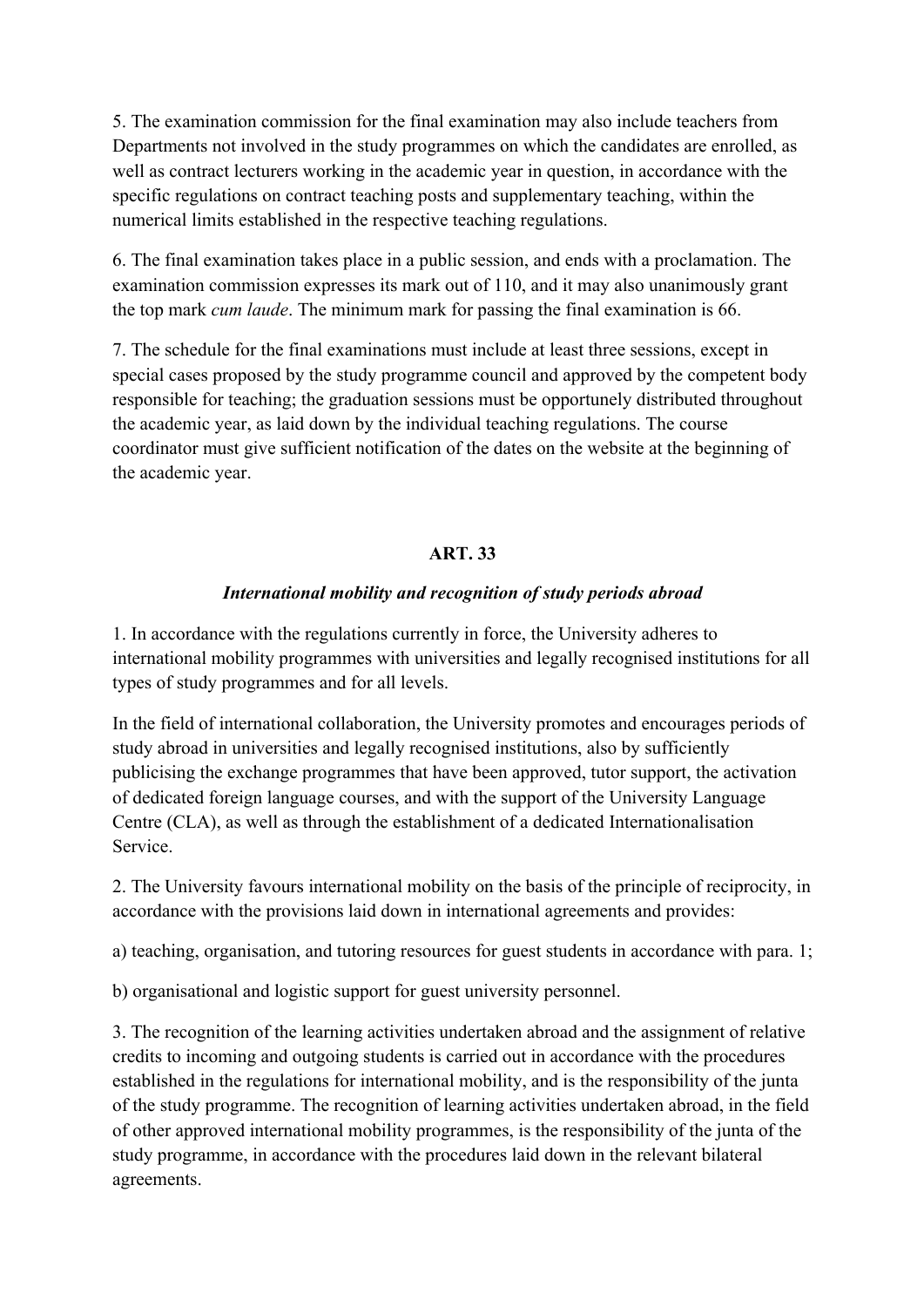4. The junta of the study programme deliberates on the recognition of the learning activities undertaken abroad, and proposes to the Academic Senate the equivalence of the academic qualifications attained, if this is not already established by the regulations currently in force.

If the competent bodies responsible for teaching recognise the examinations taken abroad, enrolment to the following year may be granted.

The academic qualifications attained abroad may be declared as equivalent to the ones issued by the University; if equivalence is not granted, the student in question may be allowed to take the final examination to attain the qualification with a partial or total exemption of the examinations as provided for by the rules governing the curricula of study programmes .

5. As regards student mobility services in Universities and institutions recognised by the EU and third countries, students may be awarded scholarships to study abroad. These scholarships do not exempt the students from paying fees to the University of Bari Aldo Moro. The Board of Directors may deliberate on an extra contribution to the scholarship and, on the basis of proposals of distributive criteria formulated by the Academic Senate, assign the scholarships available to the competent bodies responsible for teaching. Essential requisites for the assignment of a scholarship are: consistency of the syllabus formulated with the study programme carried out at the University; knowledge of the language spoken in the host institution, or of another language accepted by the latter. The scholarships are assigned on the basis of a specific call for applications issued by rectoral decree. At the end of the study time abroad, the student must hand in a certification issued by the host institution indicating the learning activities attended, their value in terms of credits, and the mark received, as well as the commencement and finishing dates of the study period spent abroad.

6. The junta of the study programme, after hearing the specially appointed commission (in cases where the latter has been set up), approves *ex ante* the syllabus in accordance with the previous paragraph, and *ex post* confers recognition. Once the student has returned, no content integration of the activities undertaken abroad is accepted by means of supplementary examinations of the individual subject, or other activities and their evaluation. The overall credits attained abroad must correspond to or exceed the number of credits recognised by the study programme. The examinations recognised must be registered in their original language and/or in English by the Information System ESSE3 of the University as part of the student's syllabus.

7. The recognition of qualifications attained abroad with a view to admittance to study programmes activated at the University is approved by the Academic Senate, after hearing the opinion of the competent bodies responsible for teaching.

8. Authorised, documented, and certified teaching activities abroad may be recognised in terms of the nature of the subject, also for individual modules; any assessments may be undertaken also online. Any teaching activities carried out by guest lecturers may also be deemed as being supplementary with respect to the official courses, and may be subject to attestation and/or certification in accordance with the provisions laid down in their respective regulations.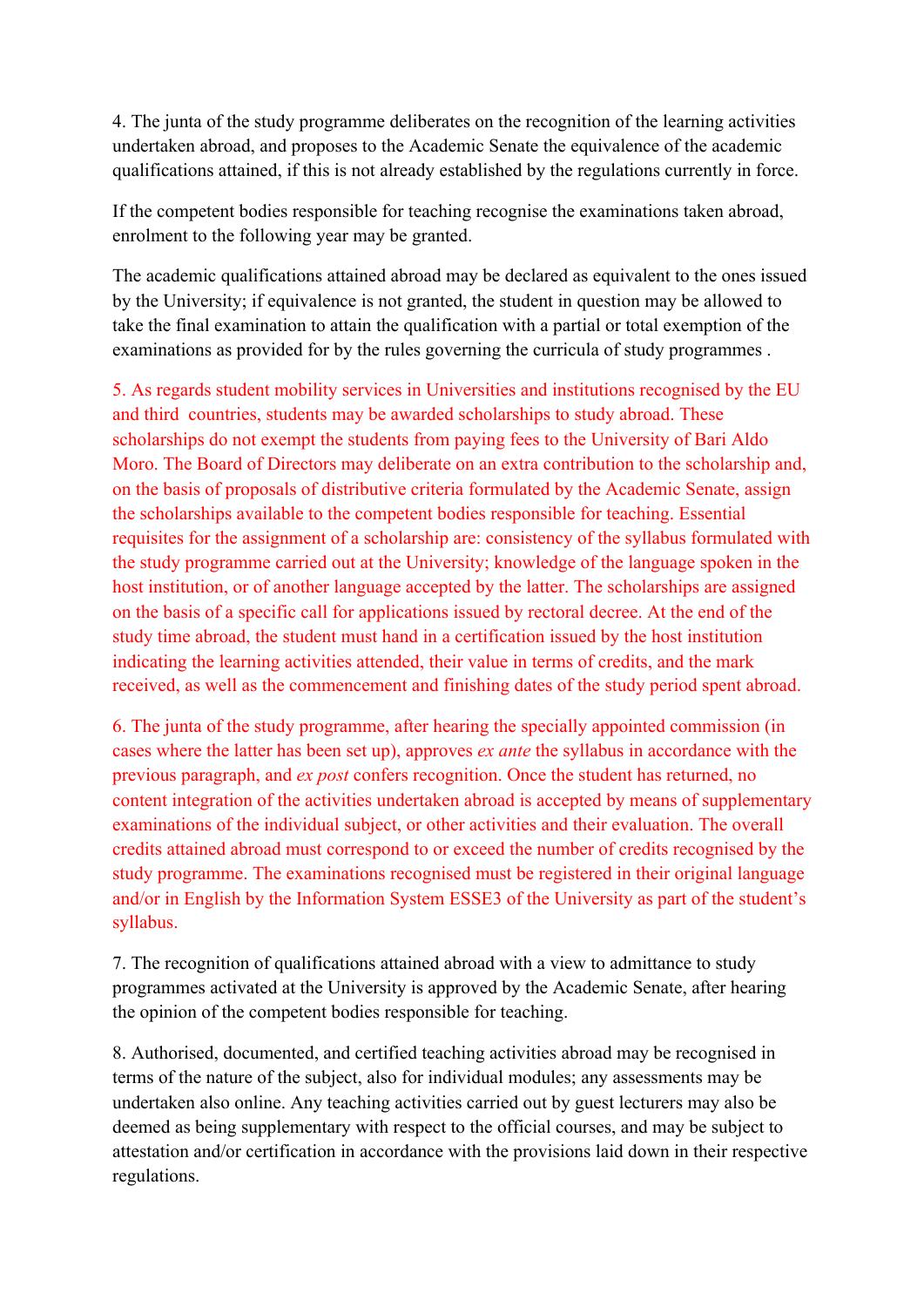9. Through its institutional portal, the University must highlight the activities of the International Relations Office as regards the mobility of students, professors, researchers, and technical-administrative staff.

#### **ART. 34**

#### *Admission to individual subjects*

1. Anyone interested in personal cultural development and in supplementing professional competences, even if already in possession of a first cycle, second cycle or single cycle degree, and students enrolled in universities abroad, may request to enrol on individual subjects offered by the University, in accordance with the regulations on international student mobility. The junta of the study programme approves the request. Enrolment allows students to attend courses, sit the relative examinations, and receive an attestation for the purposes provided for by law.

2. Admission to individual courses is regulated by the teaching regulations for the study programme which define the knowledge required to attend the course and which may establish the maximum number of students to be admitted, on the basis of organisational and/or structural considerations, particularly if the subject is activated in a study programme where student admission is restricted. In any case, enrolment is limited each academic year to subjects which allow for the acquisition of up to 30 credits.

3. The examinations must be taken by the extraordinary session of the year of enrolment. Those who do not sit the examinations by the deadline must re-enrol after payment of the relative fee.

4. In the case of a subsequent enrolment on a course, the recognition of the credits acquired through attending the course of an individual subject are subject to the approval of the junta of the study programme in accordance with the relative teaching regulation.

5. The fee to be paid in the case of enrolment in one or more subjects is established annually by the Board of Directors.

#### **ART. 35**

#### *Full-time and part-time students*

1. The teaching regulations for study programmes may allow for specific learning paths characterised by different time schedules in acquiring credits for worker students or students who, for proven personal, economic, or social reasons, are unable to attend the teaching activities full-time. In such cases, the person in question may be granted the status of parttime student, which will be registered by the student secretariat in his/her personal university booklet.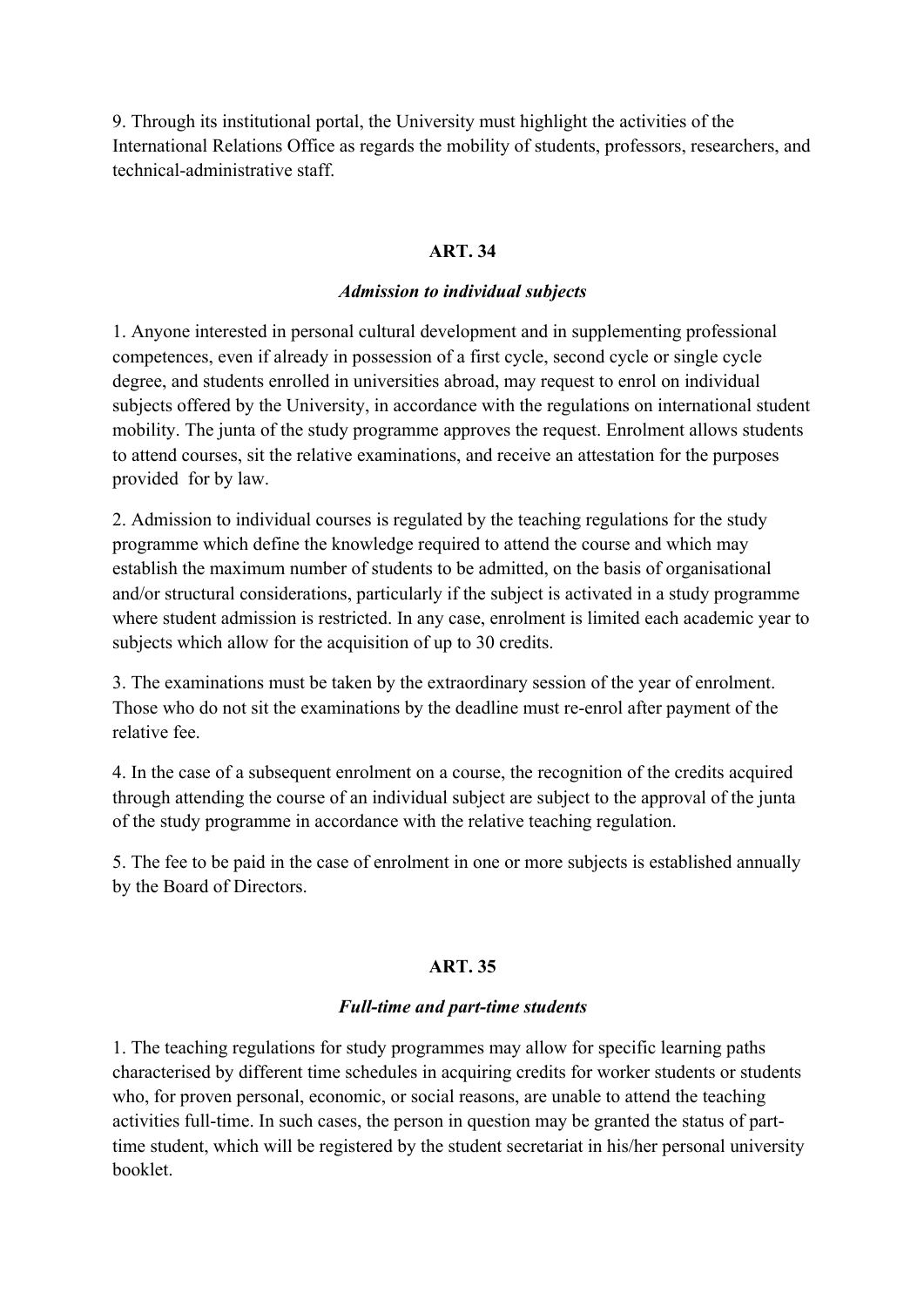2. The competent study programme councils must provide for specific learning paths for these part-time students organised in compliance with the teaching contents laid down in the rules governing the study programmes while distributing the activities and the credits to be acquired over a number of years that may be double the years of the standard study programme. The junta of the study programme must furthermore ensure that learning, tutoring, and support activities may be provided at different times and in different ways from the conventional ones, as well as providing other measures such as using IT technologies and distance learning.

3. Upon enrolling, each student is given the possibility to choose his/her status. It is possible to change status when registering for the following years.

It is not possible to enrol in a year subsequent to the first until attendance in all subjects of the standard syllabus for the previous years has been completed.

# **ART. 36**

## *Students' rights*

1. Without in any way interfering with the prerogatives of the student ombudsman in accordance with art. 37 of the Statute, students' rights in their personal study careers are guaranteed by the Rector who, in collaboration with the Academic Senate and the Board of Directors, defines the procedures for activating adequate measures to pursue the aim in question.

2. The protection of students' collective rights in relation to teaching quality and organisation is guaranteed by a specific Students' Rights Statute, and must take into account the contribution of student representatives. To this aim, the Joint Committees each year write a report on the state of teaching, and send it to the relative bodies responsible for teaching who discuss it during the following Board meeting so that it may take note of any issues and indicate strategies for the solution of any problem.

3. In pursuing its institutional aims and objectives, the University is committed to guaranteeing the rights and promoting the full potential of all disabled students, and/or students belonging to minorities or in situations of disadvantage, and to supporting the commitment of teachers so as to achieve their complete integration.

# **ART. 37**

#### *Promoting and publicising university activities*

1. The University periodically updates the forms and means of promoting and spreading information relating to learning activities, organisational procedures and the decisions taken on such matters, lecture timetables, examination schedules, office hours, and teaching programmes. Thus each Administrative Department, study programme, Department, and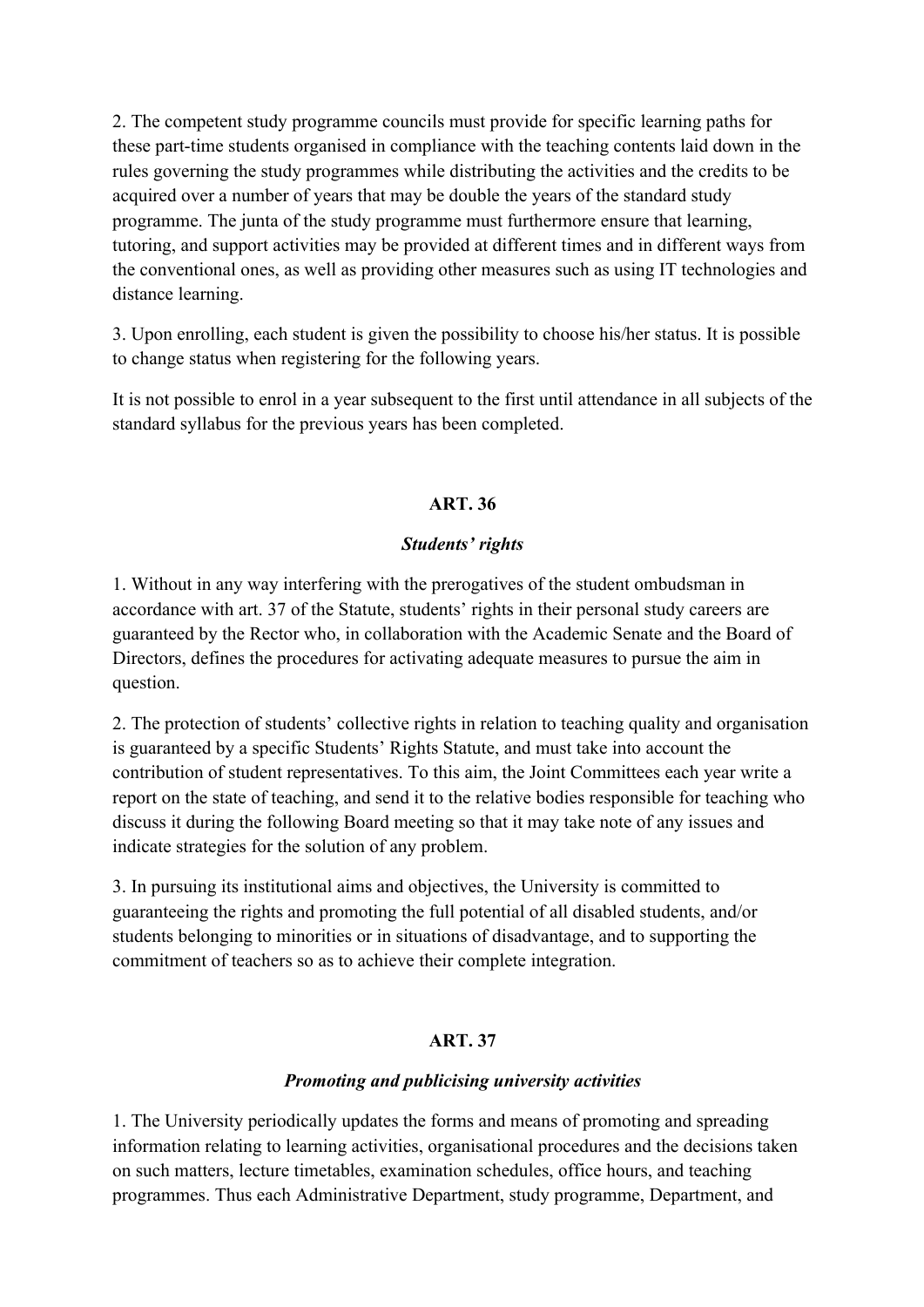School/Faculty is responsible for and updates the relevant information on its relative websites.

2. The contents, timetables, and deadlines of all the teaching activities organised by the study programmes, such as teachers' office hours, teaching and examination timetables and schedules for other forms of assessment, and graduation sessions (with relative deadlines) are made public by the coordinators by means of notice boards, or through publication on the study programme website, allowing sufficient time to meet the needs of the student population.

## **ART. 38**

#### *Teaching evaluation and quality control*

The Praesidium for the Quality of the University is set up the organisation and functioning of which is regulated by means of a specific Regulation.

# **ART. 39**

## *Transitory and final provisions*

1. The present regulation, comprehensive of all its attachments, is approved by the Academic Senate by means of the procedures laid down in art. 18 of the Statute, and is approved by the Italian Ministry of Education, University and Research (MIUR) after hearing the opinion of the National University Council (CUN) within 180 days of its acquisition, after which, even without the need for the Ministry's approval, the regulation is deemed to be approved.

2. After the Ministry's approval the University teaching regulation is issued by rectoral decree, and enters into force at the start of the following academic year.

3. When the present University teaching regulation enters into force, all regulatory provisions in contrast with it are repealed.

4. For any matter not expressed in the present University teaching regulation, reference should be made to the legislation currently in force.

5. Any changes in the present University teaching regulation are deliberated by the Academic Senate, and issued by rectoral decree in accordance with the procedures outlined in para. 2 above.

6. The changes in para. 5 above are valid starting from the beginning of the academic year after the rectoral decree has been issued.

7. In accordance with the pre-existing rules governing the curricula of study programmes, the University guarantees the conclusion of study programmes and the issuance of the relative